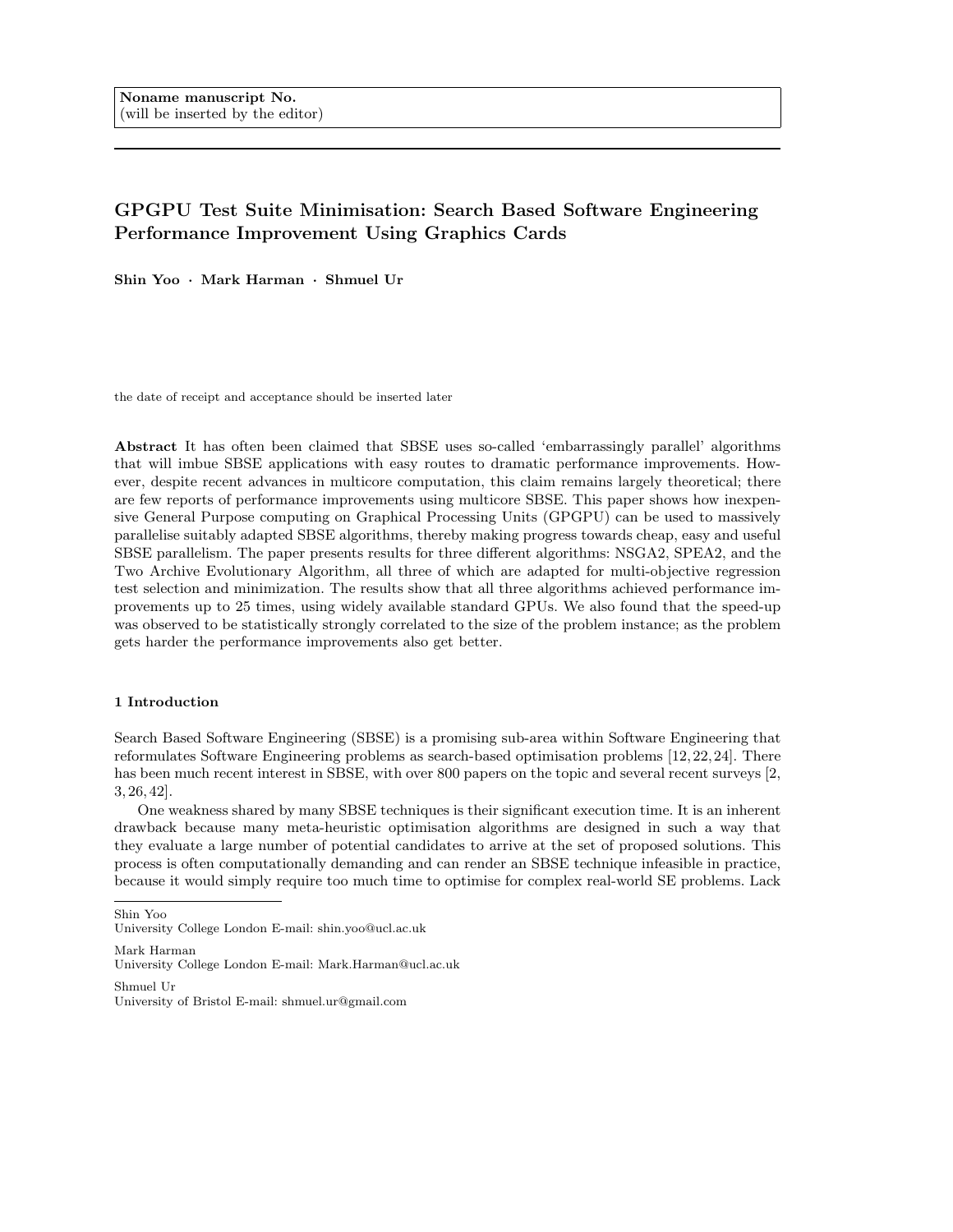of scalability has been shown to be an important barrier to wider uptake of Software Engineering research [9, 13, 41].

Fortunately, many of the algorithms used in SBSE, such as the most widely used evolutionary algorithms [26], are classified as 'embarrassingly parallel' due to their inherent potential for parallelism. The high computational requirement created by the necessity to examine many solutions does not necessitate long elapsed time as the examinations can be done in parallel. The computation process (fitness evaluation) for each candidate solution is identical, thereby making the overall process wellsuited to Single Instruction Multiple Data (SIMD) parallelism.

The use of multicore computing is rapidly becoming commonplace, with very widely available and inexpensive platforms that offer several hundreds of processing elements that implement SIMD parallelism. Furthermore, it is likely that we shall see significant advances in such platforms in the near future, with thousands and perhaps tens of thousands of simple processing elements becoming available within the reach of 'standard' desktop computation.

Many SBSE fitness functions are ideally-suited to such simple processing elements. However, there has been little work on multicore SBSE. The first authors to suggest the use of multicore SBSE were Mitchell et al. [36] who used a distributed architecture to parallelise modularisation through the application of search-based clustering. Subsequently, Mahdavi et al. [34] used a cluster of standard PCs to implement a parallel hill climbing algorithm. More recently, Asadi et al. [4] used a distributed architecture to parallelise a genetic algorithm for the concept location problem. However, hitherto, no authors<sup>1</sup> have used General Purpose computing on Graphical Processing Units (GPGPU) for SBSE.

In this paper we propose GPGPU SBSE; the use of GPGPU devices to achieve multicore execution of SBSE, using simple fitness computations mapped across the multiple processing elements of standard GPGPU architectures. We report results for the application of GPGPU SBSE to the multi-objective regression test selection problem (also known as test case minimization).

In order to apply GPGPU to Software Engineering optimisation problems, the specialized graphics manipulation hardware needs to be harnessed for a purpose for which it was not originally designed. Fortunately, the recent trend towards 'general purpose' graphics processing units lends itself well to this task. The underlying firmware typically implements certain matrix manipulation operations very efficiently. The key to unlocking the potential of GPGPU therefore lies in the ability to reformulate the optimisation problem in terms of these specific matrix manipulation operations.

This paper focusses on the problem of Search Based Regression Testing, which is one problem in the general area of Search Based Software Testing. Regression Testing is concerned with the process of re–testing software after change. After each change to the system, the pool of available test data needs to be re-executed in order to check whether change has introduced new faults. Regression Testing therefore seeks to answer the question 'has the software regressed?'. There have been several survey papers on Regression Testing applications and techniques that provide a more detailed treatment [19, 27, 55].

In search based regression testing, the goal is to use search based optimisation algorithms to find optimal sets of test cases (regression test suite minimisation [54]) or to order test cases for regression testing (regression test prioritisation [33, 49]). This paper concentrates upon the former problem of regression test minimisation. Recent results have shown that this is a promising area of SBSE application; the results obtained from the SBSE algorithms have been shown to be human competitive [47].

Fast regression test minimisation is an important problem for practical software testers, particularly where large volumes of testing are required on a tight build schedule. For instance, the IBM middleware product used as one of the systems in the empirical study in this paper is a case in point.

<sup>&</sup>lt;sup>1</sup> This paper is an extended version of our SSBSE 2011 paper [58], which was the first to propose GPGPU SBSE.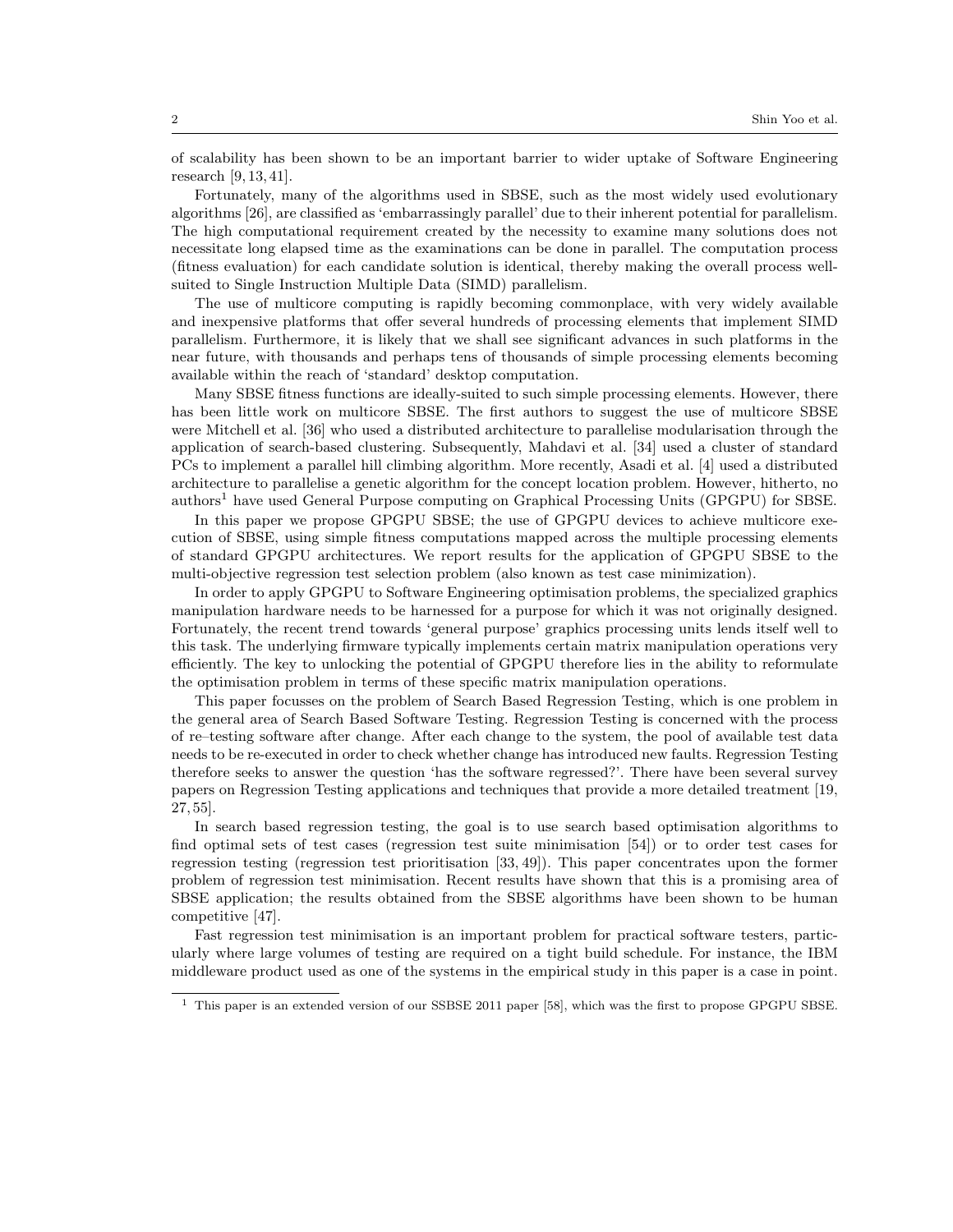While it takes over four hours to execute the entire test suite for this system, the typical smoke test scenario performed after each code submit is assigned only an hour or less of testing time, forcing the tester to select a subset of tests from the available pool. A multi-objective approach to test suite minimisation [54] provides an ideal solution as it can recommend subsets of tests that can be executed within different time budgets. However, as the selection of tests in the smoke tests is not static and depends on the code submitted, the given time budget should account for both the computation involved in test suite minimisation and for running the tests. Therefore it is important that test suite optimization will be done in a small fraction of the time, thereby allowing sophisticated minimisation to be used on standard machines.

The paper modifies three widely used evolutionary algorithms (SPEA2, NSGA2 and the Two Archive Algorithm) for the multi-objective regression test minimisation problem. The algorithms are modified to support implementation on a GPU by transforming the fitness evaluation of the population of individual solutions into a matrix-multiplication problem, which is inherently parallel and renders itself very favourably to the GPGPU approach. This transformation to matrix-multiplication is entirely straightforward and may well be applicable to other SBSE problems, allowing them to benefit from similar scale-ups to those reported in this paper.

The modified algorithms have been implemented using OpenCL technology, a framework for GPGPU. The paper reports the results of the application of the parallelised GPGPU algorithms on 13 realworld programs, including widely studied, but relatively small examples from the Siemens' suite [29], through larger more realistic real-world examples from the Software-Infrastructure Repository (SIR) for testing [14], and on a very large IBM middleware regression testing problem.

The primary contributions of the paper are as follows:

- 1. The paper presents results for real-world instances of the multi-objective test suite minimisation problem. The results indicate that dramatic speed–up is achievable. For the systems used in the empirical study, speed–ups over 25x were observed. The empirical evidence suggests that, for larger problems where the scale-up is the most needed, the degree of speed–up is the most dramatic; a problem that takes over an hour using conventional techniques, can be solved in minutes using the GPGPU approach. This has important practical ramifications because regression testing cycles are often compressed: overnight build cycles are not uncommon.
- 2. The paper studies three different multi-objective evolutionary algorithms based on both GPUand CPU-based parallelisation methods to provide robust empirical evidence for the scalability conferred by the use of GPGPU. The GPGPU parallelisation technique maintained the same level of speed–up across all algorithms studied. The empirical evidence highlights the limitations of CPU-based parallelisation: with smaller problems, multi threading overheads erode the speed–up, whereas with larger problems it fails to scale as well as GPU-based parallelisation.
- 3. The paper explores the factors that influence the degree of speed–up achieved, revealing that both program size and test suite size are closely correlated to the degree of speed–up achieved. The data have a good fit to a model for which increases in the degree of scale-up achieved are logarithmic in both program and test suite size.

The rest of the paper is organised as follows. Section 2 presents background material on test suite minimisation and GPGPU-based evolutionary computation. Section 3 describes how the test suite minimisation problem is re-formulated for a parallel algorithm, which is described in detail in Section 4. Section 5 describes the details of the empirical study, the results of which are analysed in Section 6. Section 7 discusses threats to validity and Section 8 presents the related work. Section 9 concludes.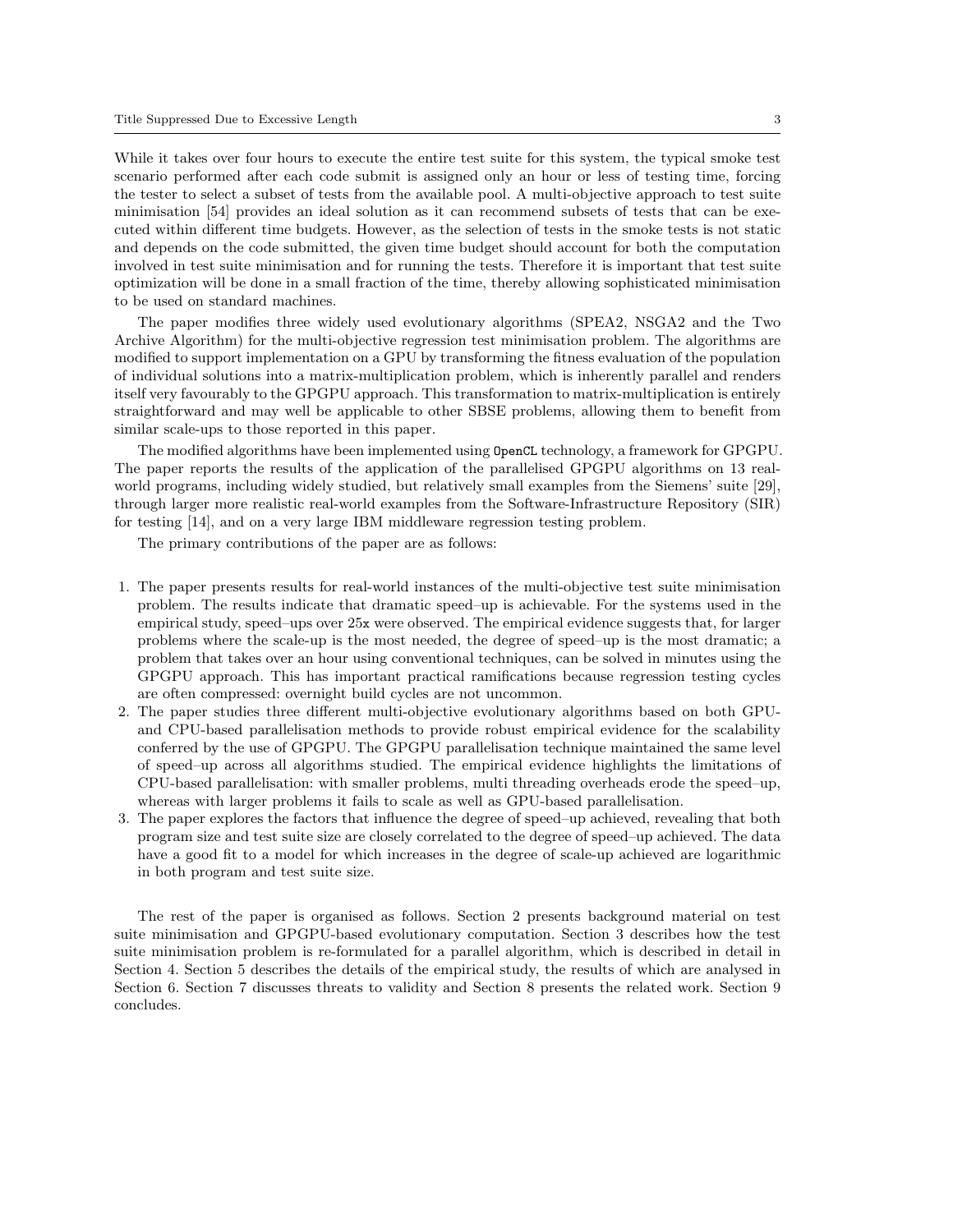#### 2 Background

Multi-Objective Test Suite Minimisation: The need for test suite minimisation arises when the regression test suite of an existing software system grows to such an extent that it may no longer be feasible to execute the entire test suite [44]. In order to reduce the size of the test suite, any redundant test cases in the test suite need to be identified and removed. One widely accepted criterion for redundancy is defined in relation to the coverage achieved by test cases [5, 45]. If the test coverage achieved by test case  $t_1$  is a subset of the test coverage achieved by test case  $t_2$ , it can be said that the execution of  $t_1$  is redundant as long as  $t_2$  is also executed. The aim of test suite minimisation is to obtain the smallest subset of test cases that are not redundant with respect to a set of test requirements. More formally, test suite minimisation problem can be defined as follows [55]:

#### Test Suite Minimisation Problem

Given: A test suite of m tests, T, a set of l test requirements  $\{r_1, \ldots, r_l\}$ , that must be satisfied to provide the desired 'adequate' testing of the program, and subsets of  $T$ ,  $T<sub>i</sub>$ s, one associated with each of the  $r_i$ s such that any one of the test cases  $t_j$  belonging to  $T_i$  can be used to achieve requirement  $r_i$ .

**Problem:** Find a minimal representative set<sup>2</sup>, T', of test cases from T that satisfies all  $r_i$ s.

The testing criterion is satisfied when every test-case requirement in  $\{r_1, \ldots, r_l\}$  is satisfied. A test-case requirement,  $r_i$ , is satisfied by any test case,  $t_j$ , that belongs to  $T_i$ , a subset of T. If we represent test cases as vertices of a bipartite graph on the left side, and the requirements on the right side, and the satisfiability relationship as edges between two sides, the minimal representative set of test cases is the hitting set of  $T_i$ s (i.e. the subset of vertices on the left, the union of whose connected right side vertices equals the set of all requirements). Furthermore, in order to maximise the effect of minimisation,  $T'$  should be the minimal hitting set of  $T_i$ s. The minimal representative set problem is an NP-complete problem as is the dual problem of the minimal set cover problem [20].

The NP-hardness of the problem encouraged the use of heuristics and meta-heuristics. The greedy approach [38] as well as other heuristics for minimal hitting set and set cover problem [10, 28] have been applied to test suite minimisation but these approaches were not cost-cognisant and only dealt with a single objective (test coverage). With the single-objective problem formulation, the solution to the test suite minimisation problem is one subset of test cases that maximises the test coverage with minimum redundancy.

Later, the problem was reformulated as a multi-objective optimisation problem [54]. With the multi-objective problem formulation, the solution to the test suite minimisation problem is not just a single solution but a set of non-dominated, Pareto-efficient solutions. This set of solutions reveals the trade-off between test coverage and the cost of testing that is specific to the test suite in consideration. For example, with the solution to the multi-objective test suite minimisation problem, it is possible not only to know what the minimal subset that achieves the maximum test coverage is, but also to know how much test coverage is possible for any given testing budget.

Since the greedy algorithm may not always produce Pareto optimal solutions for multi-objective test suite minimisation problems, Multi-Objective Evolutionary Algorithms (MOEAs) have been applied [35, 54]. While this paper studies three selected MOEAs, the principle of parallelising fitness evaluation of multiple solutions in the population of an MOEA applies universally to any MOEA.

<sup>2</sup> Given a universe (in our context, all test requirements), a representative set is the set of subsets of universe (in our context, subsets of test requirements achieved by different tests) that whose union is equal to the universe.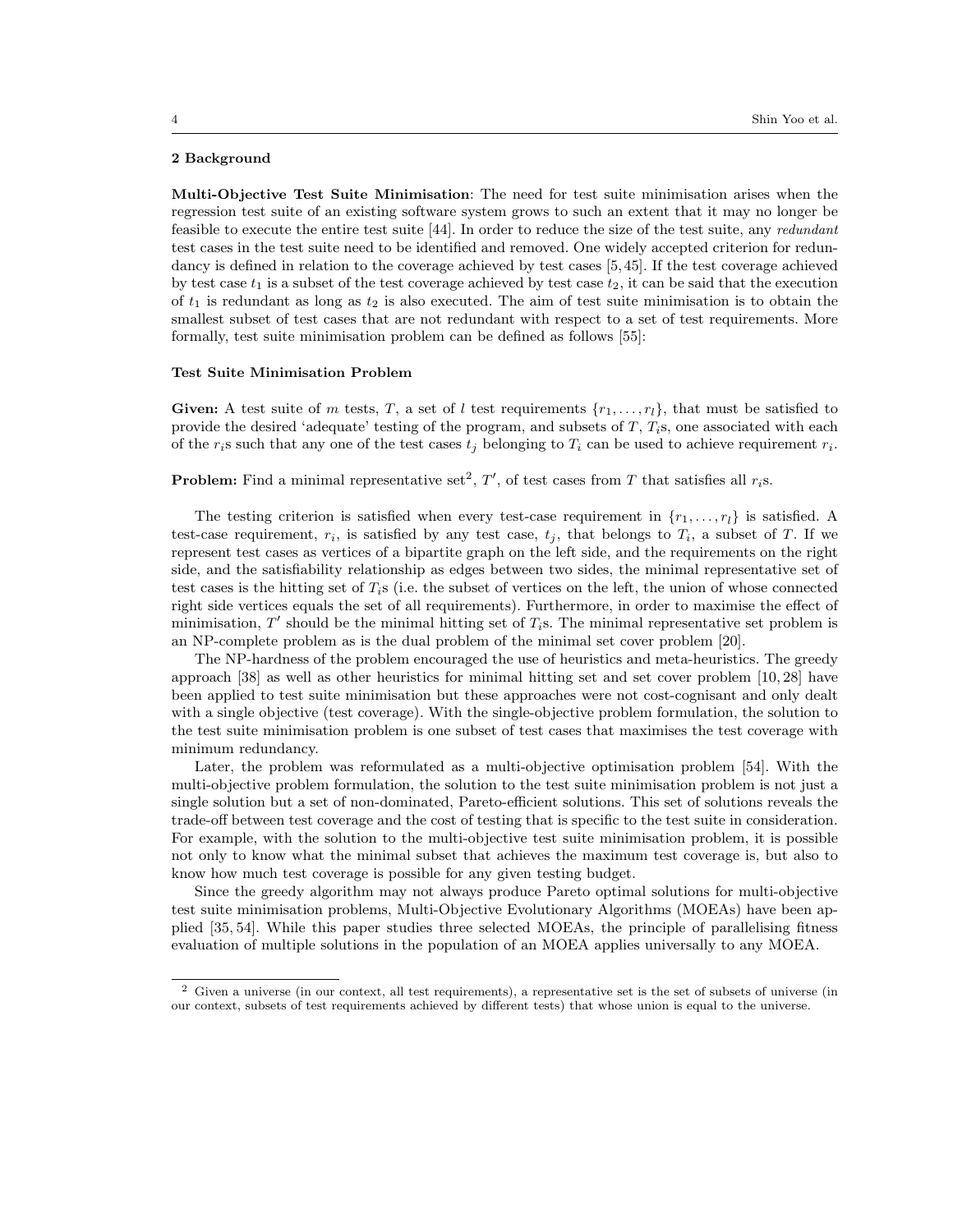GPGPU and Evolutionary Algorithms: Graphics cards have become a compelling platform for intensive computation, with a set of resource-hungry graphic manipulation problems that have driven the rapid advances in their performance and programmability [39]. As a result, consumer-level graphics cards boast tremendous memory bandwidth and computational power. For example, ATI Radeon HD4850 (the graphics card used in the empirical study in the paper), costing about \$150 as of April 2010, provides 1000GFlops processing rate and 63.6GB/s memory bandwidth. Graphics cards are also becoming faster more quickly compared to CPUs. In general, it has been reported that the computational capabilities of graphics cards, measured by metrics of graphics performance, have compounded at the average yearly rate of 1.7x (rendered pixels/s) to 2.3x (rendered vertices/s) [39]. This significantly outperforms the growth in traditional microprocessors; using the SPEC benchmark, the yearly rate of growth for CPU performance has been measured at 1.4x by a recent survey [17].

The disparity between the two platforms is caused by the different architecture. CPUs are optimised for executing sequential code, whereas GPUs are optimised for executing the same instruction (the graphics shader) with data parallelism (different objects on the screen). This Single Instruction Multiple Data (SIMD) architecture facilitates hardware-controlled massive data parallelism, which results in the higher performance for certain types of problems in which a large dataset has to be submitted to the same operations.

It is precisely this massive data-parallelism of General-Purpose computing on Graphics Processing Units (GPGPU) that makes GPGPU as an ideal platform for parallel evolutionary algorithms. Many of these algorithms require the calculation of fitness (single instruction) for multiple individual solutions in the population pool (multiple data). Early work has exploited this potential for parallelism with both single- and multi-objective evolutionary algorithms [48,50,51]. However, most existing evaluation has been performed on benchmark problems rather than practical applications.

## 3 Parallel Formulation of MOEA for Test Suite Minimisation

Parallel Fitness Evaluation: The paper considers, for parallelisation, a multi-objective test suite minimisation problem from existing work [54]. In order to parallelise test suite minimisation, the fitness evaluation of a generation of individual solutions for the test suite minimisation problem is reformulated as a matrix multiplication problem. Instead of computing the two objectives (i.e. coverage of test requirements and execution cost) for each individual solution, the solutions in the entire population are represented as a matrix, which in turn is multiplied by another matrix that represents the trace data of the entire test suite. The result is a matrix that contains information for both test goal coverage and execution cost. While the paper considers structural coverage as the test goal, the proposed approach is equally applicable to any other testing criteria, either coverage generated such as data-flow coverage and functional coverage or even those generated manually, provided that there is a clear mapping between tests and the test requirements they achieve.

More formally, let matrix A contain the trace data that capture the test requirements achieved by each test; the number of rows of  $A$  equals the number of test requirements to be covered,  $l$ , and the number of columns of A equals the number of test cases in the test suite, m. Entry  $a_{i,j}$  of A stores 1 if the test goal  $f_i$  was executed (i.e. covered) by test case  $t_i$ , 0 otherwise.

$$
A = \begin{pmatrix} a_{1,1} & \dots & a_{1,m} \\ a_{2,1} & \dots & a_{2,m} \\ \dots & \dots & \dots \\ a_{l,1} & \dots & a_{l,m} \end{pmatrix}
$$

The multiplier matrix, B, is a representation of the current population of individual solutions that are being considered by a given MOEA. Let B be an  $m$ -by- $n$  matrix, where  $n$  is the size of population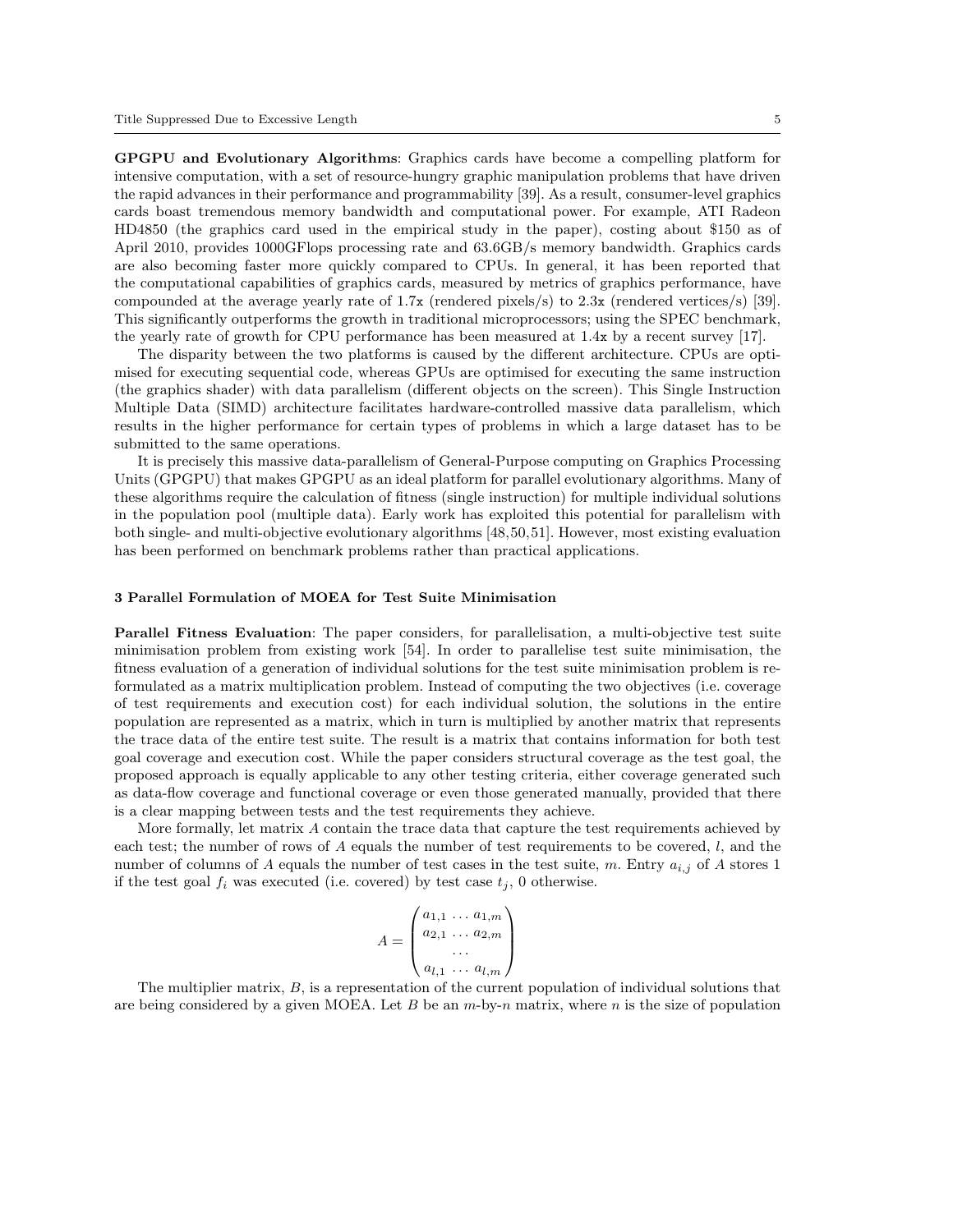for the given MOEA. Entry  $b_{i,k}$  of B stores 1 if test case  $t_i$  is selected by the individual  $p_k$ , 0 otherwise. In other words, each column in matrix B corresponds to a vector of decision variables that denote the selected test cases.

$$
B = \begin{pmatrix} b_{1,1} & \dots & b_{1,n} \\ b_{2,1} & \dots & b_{2,n} \\ \dots & \dots \\ b_{m,1} & \dots & b_{m,n} \end{pmatrix}
$$

The fitness evaluation of the entire generation is performed by the matrix multiplication of  $C = A \times B$ . Matrix C is a *l*-by-n matrix; entry  $c_{i,k}$  of C denotes the number of times test goal  $f_i$  was covered by different test cases that had been selected by the individual  $p_k$ .

Cost and Coverage In order to incorporate the execution cost as an additional objective to the MOEA, the basic reformulation is extended with an extra row in matrix  $A$ . The new matrix,  $A'$ , is an  $l+1$  by m matrix that contains the cost of each individual test case in the last row. The extra row in A' results in an additional row in  $C'$  which equals to  $A' \times B$  as follows:

$$
A' = \begin{pmatrix} a_{1,1} & \dots & a_{1,m} \\ a_{2,1} & \dots & a_{2,m} \\ \dots & & & \\ a_{l,1} & \dots & a_{l,m} \\ cost(t_1) & \dots & cost(t_m) \end{pmatrix} \qquad \qquad C' = \begin{pmatrix} c_{1,1} & \dots & c_{1,n} \\ c_{2,1} & \dots & c_{2,n} \\ \dots & & & \\ c_{l,1} & \dots & c_{l,n} \\ cost(p_1) & \dots & cost(p_n) \end{pmatrix}
$$

By definition, an entry  $c_{l+1,k}$  in the last row in C' is defined as  $c_{l+1,k} = \sum_{j=1}^{m} a_{l+1,j} \cdot b_{j,k} =$  $\sum_{j=1}^m cost(t_j) \cdot b_{j,k}$ . That is,  $c_{l+1,k}$  equals the sum of costs of all test cases selected  $(b_{j,k}$  equals 1) by the k-th individual solution  $p_k$ , i.e.  $cost(p_k)$ . Similarly, after the multiplication, the k-th column of matrix  $C'$  contains the coverage of test requirements achieved by individual solution  $p_k$ . However, this information needs to be summarised into a percentage coverage, using a step function  $f$  as follows: coverage( $p_k$ ) =  $\frac{\sum_{i=1}^{m} f(c_{i,k})}{l}$ ,  $f(x) = 1$  ( $x > 0$ ) or 0 (otherwise). The role of the step function is to translate the linear sum of how many times a test goal has been covered into boolean coverage of whether it was covered or not.

The cost objective can be calculated as a part of the matrix multiplication because it can be linearly computed from the decision variable vectors (columns of matrix  $B$ ). Other objectives that share the linearity may also be computed using matrix multiplication. However, the coverage of test requirements requires a separate step to be performed. Each column of  $C'$  contains the number of times individual testing requirements were *covered* by the corresponding solution; in order to calculate the coverage metric for a solution, it is required to iterate over the corresponding column of  $C'$ . The coverage calculation is highly parallel in nature because each column can be independently iterated over and, therefore, can take the advantage of GPGPU architecture by running multiple threads.

## 4 Algorithms

This section presents the parallel fitness evaluation components for CPU and GPU and introduces the MOEAs that are used in the paper.

Parallel Matrix Multiplication Algorithm: Matrix multiplication is inherently parallelisable as the calculation for an individual entry of the product matrix does not depend on the calculation of any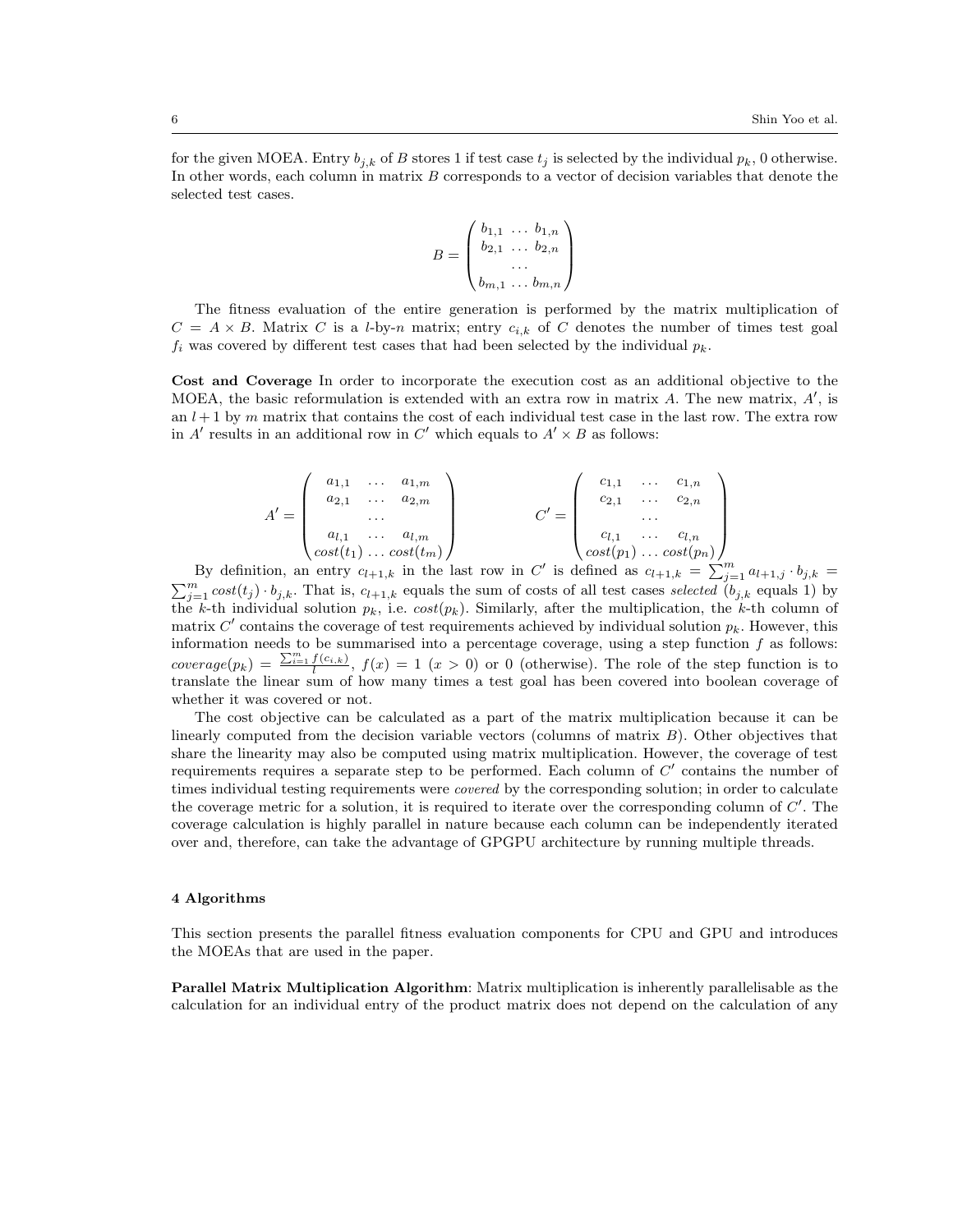Algorithm 1: Parallel Matrix Multiplication **Input:** The thread id, *tid*; arrays containing  $l+1$ by  $m$  and  $m$  by  $n$  matrices,  $A$  and  $B$ ; the width of matrix  $A'$  and  $B$ ,  $w_{A'}$  and  $w_B$ **Output:** An array of length  $(l + 1)n$  to store matrix  $C'$ MATMULT $(tid, A', B, w_{A'}, w_B)$ (1)  $x \leftarrow tid \mod w_B$  $(2)$   $y \leftarrow |tid/w_B|$  $(3)$   $v \leftarrow 0$ (4) for  $k = 0$  to  $w_{A'} - 1$ (5)  $v \leftarrow v + A'[y \cdot w_{A'} + k] \cdot B[k \cdot w_B + x]$ (6)  $C'[y*w_B + x] \leftarrow v$ Algorithm 2: Parallel Coverage Collection Input: The thread id, *tid*; an array containing the result of matrix-multiplication,  $C'$ ; the width of matrix  $A'$ ,  $w_{A'}$  and the height of matrix  $A'$ ,  $h_{A'}$ Output: An array containing the coverage achieved by each individual solution, coverage COLLECT COVERAGE  $(tid, C', w_{A'}, h_{A'})$  $(1)$   $e \leftarrow 0$ (2) for  $k = 0$  to  $h_{A'} - 1$ (3) if  $C'[k \cdot w_{B'} + tid] > 0$  then  $e \leftarrow e + 1$ (4)  $coverage[tid] \leftarrow e/(h_{A'}-1)$ 

other entry. Algorithm 1 shows the pseudo-code of the parallel matrix multiplication algorithm using the matrix notation in Section 3.

Algorithm 1 uses one thread per element of matrix  $C'$ , resulting in a total of  $(l + 1) \cdot n$  threads. Each thread is identified with unique thread id, tid. Given a thread id, Algorithm 1 calculates the corresponding element of the resulting matrix,  $C'_{y,x}$  given the width of matrix A,  $w_A$ , i.e.  $y = \frac{tid}{w_B}$  and  $x = tid \mod w_B$ .

Coverage Collection Algorithm: After matrix-multiplication using Algorithm 1, coverage information is collected using a separate algorithm, pseudo-code of which is shown in Algorithm 2. Unlike Algorithm 1, the coverage collection algorithm only requires  $n$  threads, i.e. one thread per column in matrix  $C'$ .

The loop in Line (2) and (3) counts the number of structural elements that have been executed by the individual solution  $p_{tid}$ . The coverage is calculated by dividing this number by the total number of structural elements that need to be covered.

While coverage information requires a separate collection phase, the sum of costs for each individual solution has been calculated by Algorithm 1 as a part of the matrix multiplication following the extension in Section 3.

### 5 Experimental Setup

#### 5.1 Research Questions

This section presents the research questions studied in the paper. RQ1 and RQ2 concern the scalability achieved by the speed-up through the use of GPGPU, whereas RQ3 concerns the practical implications of the speed-up and the consequent scalability to the practitioners.

RQ1. Speed–up: what is the speed–up factor of GPU- and CPU-based parallel versions of MOEAs over the untreated CPU-based version of the same algorithms for multi-objective test suite minimisation problem?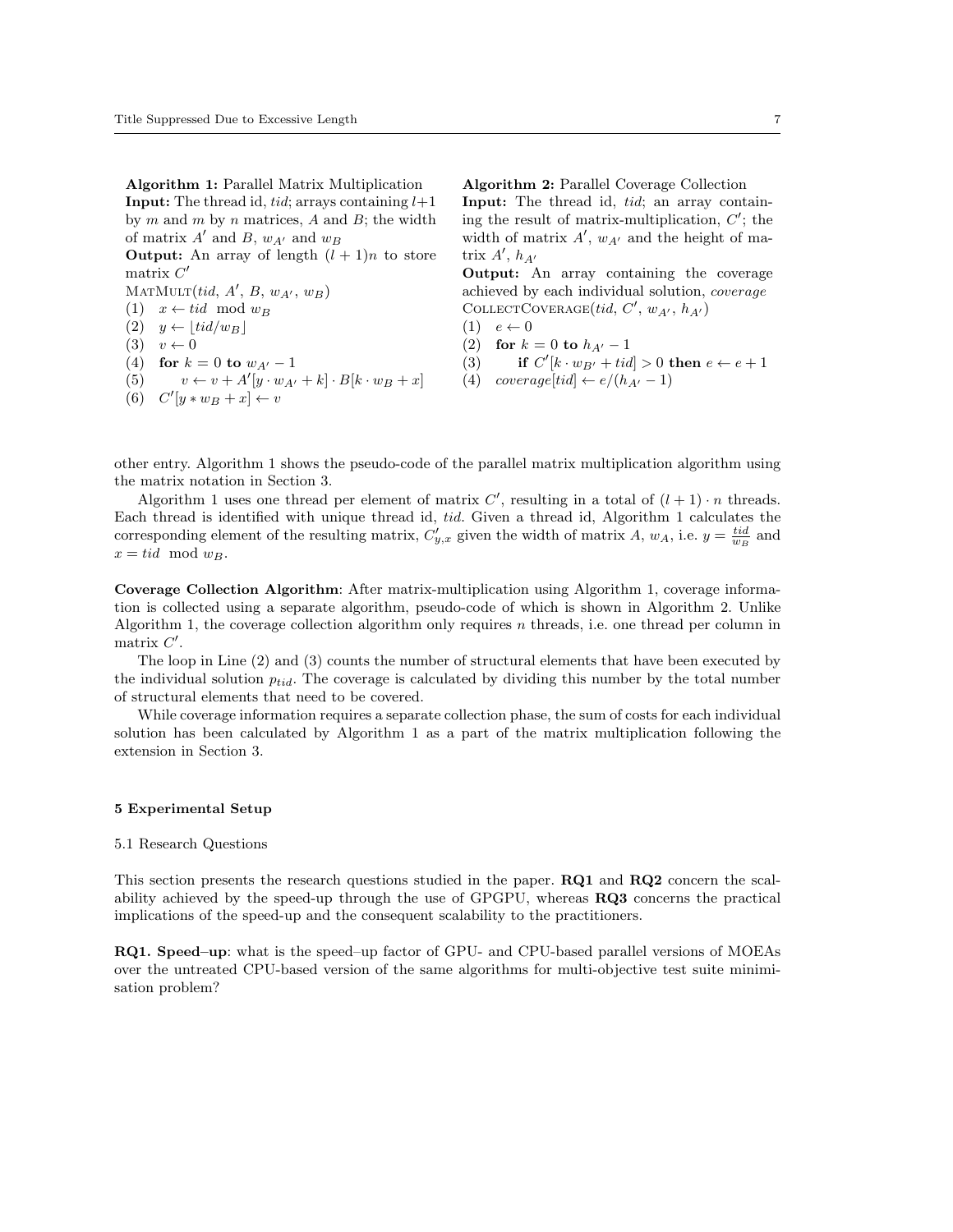RQ2. Correlation: what are the factors of the problem instances that have the highest correlation to the speed–up achieved, and what is the correlation between these factors and the resulting speed–up?

RQ3. Insight: what are the realistic benefits of the scalability that is achieved by the GPGPU approach to software engineers?

RQ1 is answered by observing the dynamic execution time of the parallel versions of the studied algorithms as well as the untreated single-threaded algorithms. For RQ2, two factors constitute the size of test suite minimisation problem: the number of test cases in the test suite and the number of test requirements in System Under Test (SUT) that need to be covered. The speed–up values measured for RQ1 are statistically analysed to investigate the correlation between the speed–up and these two size factors. RQ3 is answered by analysing the result of test suite minimisation obtained for a real-world testing problem.

#### 5.2 Subjects

Table 1 shows the subject programs for the empirical study. 12 of the programs and test suites are from the Software Infrastructure Repository (SIR) [14]. In order to obtain test suites with varying sizes ranging from a few hundred to a few thousand test cases, the study includes multiple test suites for some subject programs. For printtokens and schedule, smaller test suites are coverage-adequate test suites, whereas larger test suites include all the available test cases. To avoid selection bias, four smaller test suites were randomly selected from the pool of available tests for each program. In the case of space, SIR contains multiple coverage-adequate test suites of similar sizes; four test suites were selected randomly.

The subjects also include a large system-level test suite from IBM. For this subject, the coverage information was maintained at the function level. The test suite contains only 181 test cases, but these test cases are used to cover 61,770 functions in the system.

Each test suite has an associated execution cost dataset. For the subject programs from SIR, the execution costs were measured by observing the number of instructions required by the execution of tests. This was performed using a well-known profiling tool, valgrind [37], which executes the given program on a virtual processor. For ibm, physical wall-clock time data, measured in seconds, were provided by IBM. The entire test suite for ibm takes more than 4 hours to execute.

#### 5.3 Implementation & Hardware

**Implementation:** The paper uses the open source Java MOEA library, jMetal  $[15, 16]$  as a library of untreated versions of MOEAs: NSGA-II and SPEA2 are included in the jMetal library; The Two Archive algorithm has been implemented using the infrastructure provided by the library. The untreated versions of MOEAs evaluate the fitness of individual solutions in the population one at a time, which incurs method invocations regarding the retrieval of coverage and cost information.

The GPGPU-based parallel versions of these three algorithms are implemented in the OpenCL GPGPU framework using a Java wrapper called JavaCL [8]. The CPU-based parallel versions of the three algorithms use a parallel programming library for Java called JOMP [7]. JOMP allows parameterised configuration of the number of threads to use. The parallelisation is only applied to the fitness evaluation step because it is not clear whether certain steps in the studied algorithms, such as sorting, may yield sufficient efficiency when performed in parallel.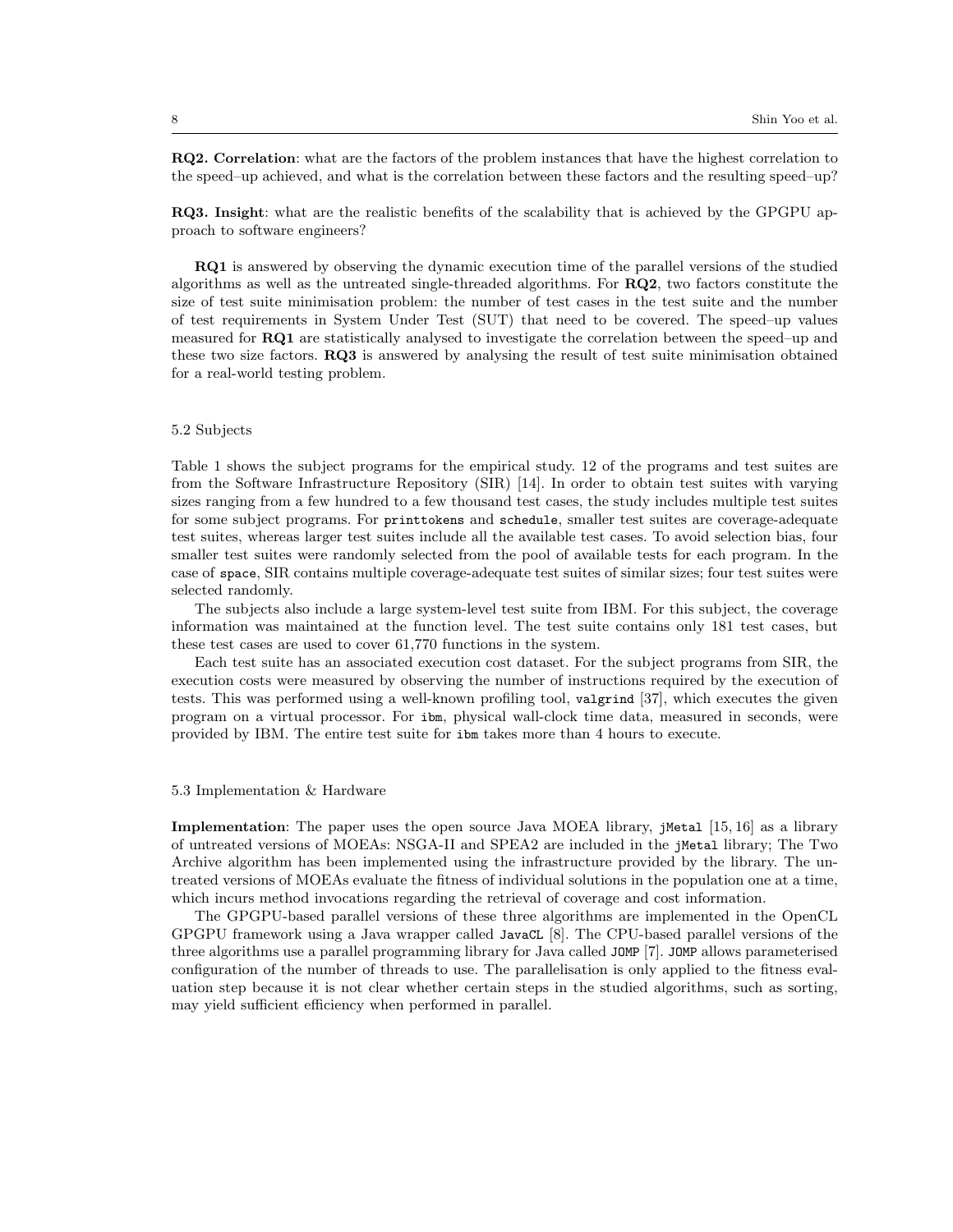| Subject      | Description                                 | Program Size          | Test Suite Size |
|--------------|---------------------------------------------|-----------------------|-----------------|
| printtokens  | Lexical analyser                            | 188                   | $315 - 319^2$   |
|              |                                             |                       | 4,130           |
| schedule     | Priority scheduler                          | 142                   | $224 - 227^2$   |
|              |                                             |                       | 2,650           |
| printtokens2 | Lexical analyser                            | 199                   | 4,115           |
| schedule2    | Priority scheduler                          | 142                   | 2,710           |
| tcas         | Aircraft collision avoidance system         | 65                    | 1,608           |
| totinfo      | Statistics computation utility              | 124                   | 1,052           |
| flex         | Lexical analyser                            | 3,965                 | 103             |
| gzip         | Compression utility                         | 2,007                 | 213             |
| sed          | Stream text editor                          | 1,789                 | 370             |
| space        | Array Definition Language (ADL) interpreter | 3,268                 | $154 - 160^3$   |
| replace      | Pattern matching & substitution tool        | 242                   | 5,545           |
| bash         | Unix shell                                  | 6,167                 | 1,061           |
| ibm          | An IBM middleware system                    | $61,770$ <sup>1</sup> | 181             |

Table 1 Subject programs used for the empirical study.

 $^{\rm 1}$  For the IBM middleware system, the program size represents the number of functions that need to be covered. The coverage objective for the IBM system also denotes function coverage. For all other subject, the size and the coverage objective are measured and calculated using LOC.

 $^2$  For schedule and printtokens, four coverage-adequate test suites were randomly selected from

those provided by SIR, as well as the complete test suite.

<sup>3</sup> For space, four randomly selected, coverage-adequate test suites were used.

All three algorithms are configured with population size of 256 following the standard recommendation to set the number of threads to multiples of 32 or 64 [1]. The archive size for SPEA2 and The Two Archive algorithm is also set to 256. The stopping criterion for all three algorithms is to reach the maximum number of fitness evaluations, which is set to 64,000, allowing 250 generations to be evaluated.

All three algorithms solve the test suite minimisation problem by selecting Pareto-optimal subsets of test cases, represented by binary strings that form columns in matrix  $B$  in Section 3. The initial population is generated by randomly setting the individual bits of these binary strings so that the initial solutions are randomly distributed in the phenotype space.

NSGA-II and SPEA2 use the binary tournament selection operator. The Two Archive algorithm uses the uniform selection operator as described in the original paper [40]: the selection operator first selects one of the two archives with equal probability and then selects one solution from the chosen archive with uniform probability distribution. All three algorithms use the single-point crossover operator with probability of crossover set to 0.9 and the single bit-flip mutation operator with the mutation rate of  $\frac{1}{n}$  where *n* is the length of the bit-string (i.e. the number of test requirements).

Hardware: All algorithms have been evaluated on a machine with a quad-core Intel Core i7 CPU (2.8GHz clock speed) and 4GB memory, running Mac OS X 10.6.5 with Darwin Kernel 10.6.0 for x86 64 architecture. The Java Virtual Machine used to execute the algorithms is Java SE Runtime with version 1.6.0.22. The GPGPU-based versions of MOEAs have been evaluated on an ATI Radeon HD4850 graphics card with 800 stream processors running at 625MHz clock speed and 512MB GDDR3 onboard memory.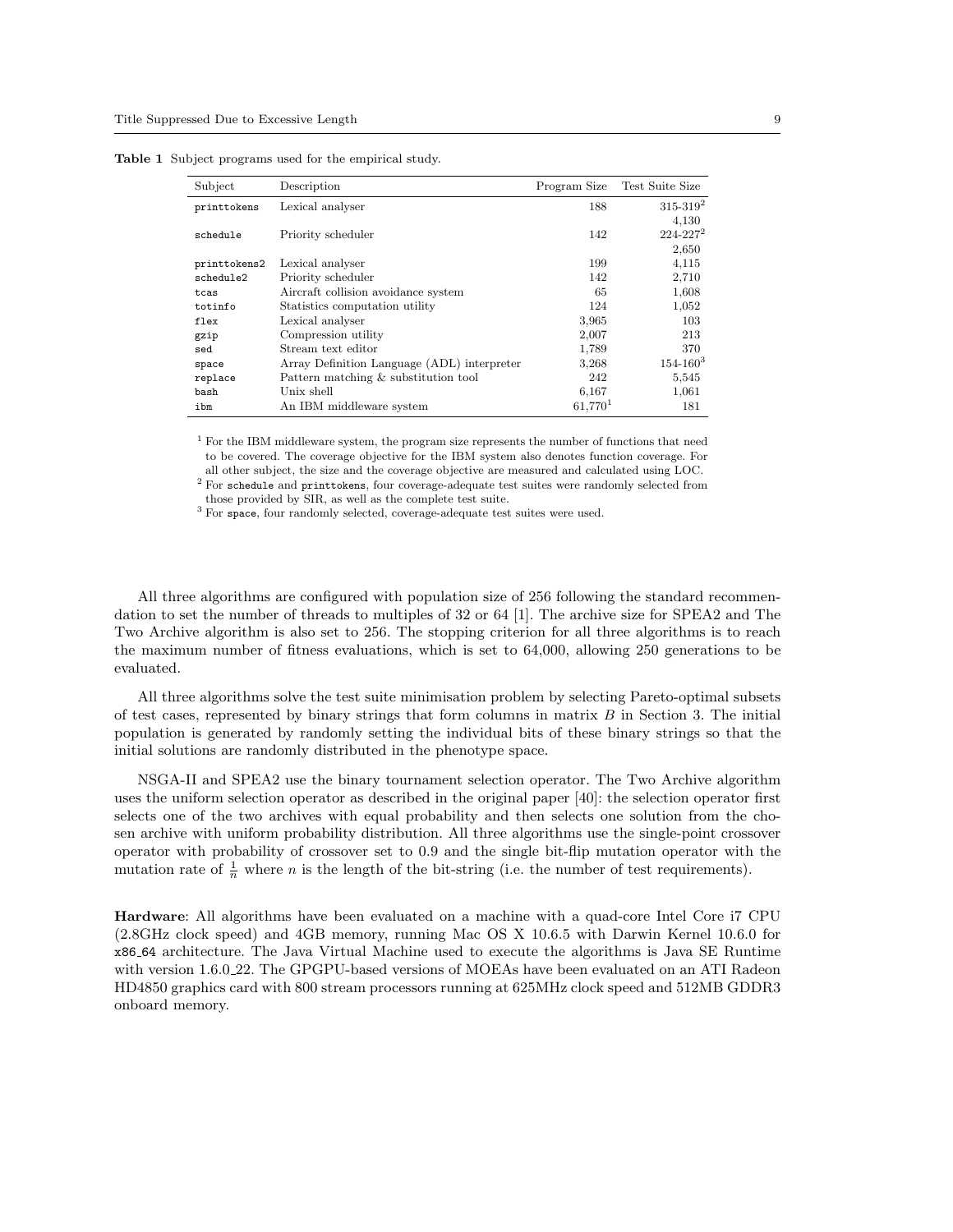### 5.4 Evaluation

The paper compares three MOEAs, each with five different configurations: the untreated configuration (hereafter refered to CPU), the GPGPU configuration (GPU) and the JOMP-based parallel configurations with 1, 2, and 4 threads (JOMP1/2/4). The configuration with one thread (JOMP1) is included to observe the speed-up achieved by evaluating the fitness of the entire population using matrix multiplication, instead of evaluating the solutions one by one as in the untreated versions of MOEA. Any speed– up achieved by JOMP1 over CPU is, therefore, primarily achieved by the code-level optimisation that removes the method invocation overheads. On the other hand, JOMP1 does incur an additional thread management overhead.

In total, there are 15 different configurations (three algorithms with five configurations each). For each subject test suite, the 15 configurations were executed 30 times in order to cater for the inherent randomness in dynamic execution time, measured using the system clock. The speed-up is calculated by dividing the amount of the time that the CPU configuration required with the amount of the time that parallel configurations required. While we discuss the speed-up values only using the total execution time, we also provide observations of the three parts break-down of the total execution time  $(Time_{total})$  for each algorithm as below:

- Initialisation ( $Time_{init}$ ): the time it takes for the algorithm to initialise the test suite data in a usable form; for example, GPU configurations of MOEAs need to transfer the test suite data onto the graphics card.
- Fitness Evaluation ( $Time_{fitness}$ ): the time it takes for the algorithm to evaluate the fitness values of different generations during its runtime.
- Remaining  $(Time_{remaining})$ : the remaining parts of the execution time, most of which is used for archive management, genetic operations, etc.

## 6 Results

This section presents the speed-up measurements of the single-threaded, CPU-based multi-threaded, and GPGPU-based multi-threaded approaches and analyses the correlation between the speed-up and problem size.

#### 6.1 Speed–up

Figure 1 presents the mean paired speed–up results of all configurations. The mean paired speed–up values were calculated by dividing the execution time of CPU with the corresponding execution time of the parallel configurations for each of the 30 observations. Tables 2, 3 and 4 contain the speed–up data in more detail, whereas the statistical analysis of the raw information can be obtained from Tables 12, 13 and 14 in the appendix.

Overall, the observed paired mean speed–up ranges from  $0.47x$  to  $25.09x$ . While the different archive management strategies used by each MOEAs make it difficult to compare the execution time results directly (because the different amount of heap used by each may affect JVM's performance differently), it is possible to observe the general trend that the speed–up tends to increase as the problem size grows. The speed–up values below 1.0 show that the overhead of thread management and the additional communication can be detrimental for the problems of sufficiently small size. However, as the problem size grows, JOMP1 becomes faster than CPU with all algorithms, indicating that the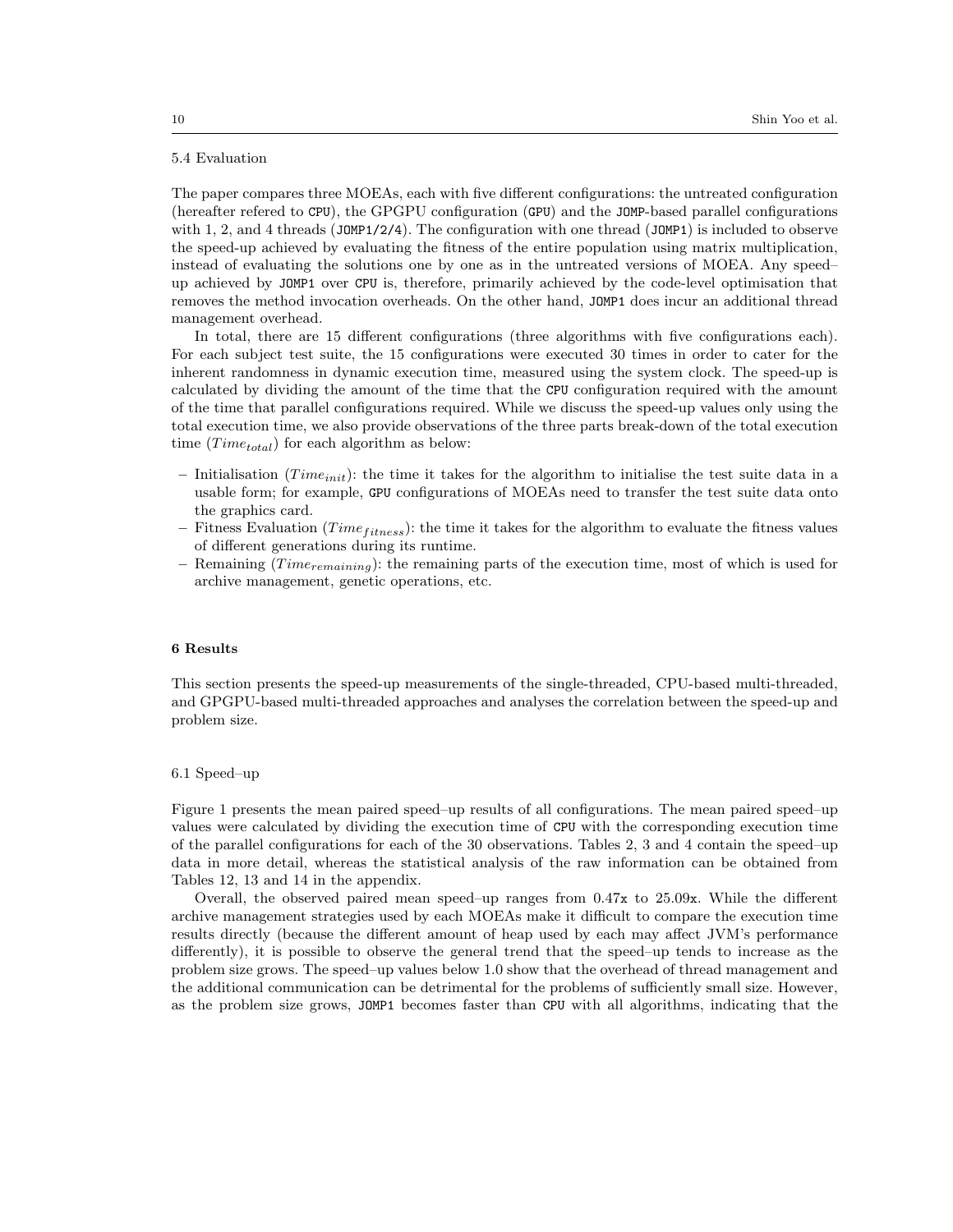

Fig. 1 Mean paired speed-ups achieved by different algorithms and parallel configurations.

amount of reduced method call overhead eventually becomes greater that the thread management overhead.

With the largest dataset, ibm, the GPU configuration of NSGA-II reduces the average execution time of CPU, 4,347 seconds (1 hour 12 minutes and 27 seconds), to the average of 174 seconds (2 minutes and 54 seconds). The speed–up remains consistently above 3.0x for all three algorithms if the problem size is larger than that of flex, i.e. about 400,000 (103 tests  $\times$  3,965 test requirements).

To provide inferential statistical analysis of the observed execution time data have been compared using the Mann-Whitney 'U' test. The Mann-Whitney 'U' test is a non-parametric statistical hypothesis test, i.e. it allows the comparison of two samples with unknown distribution. The execution time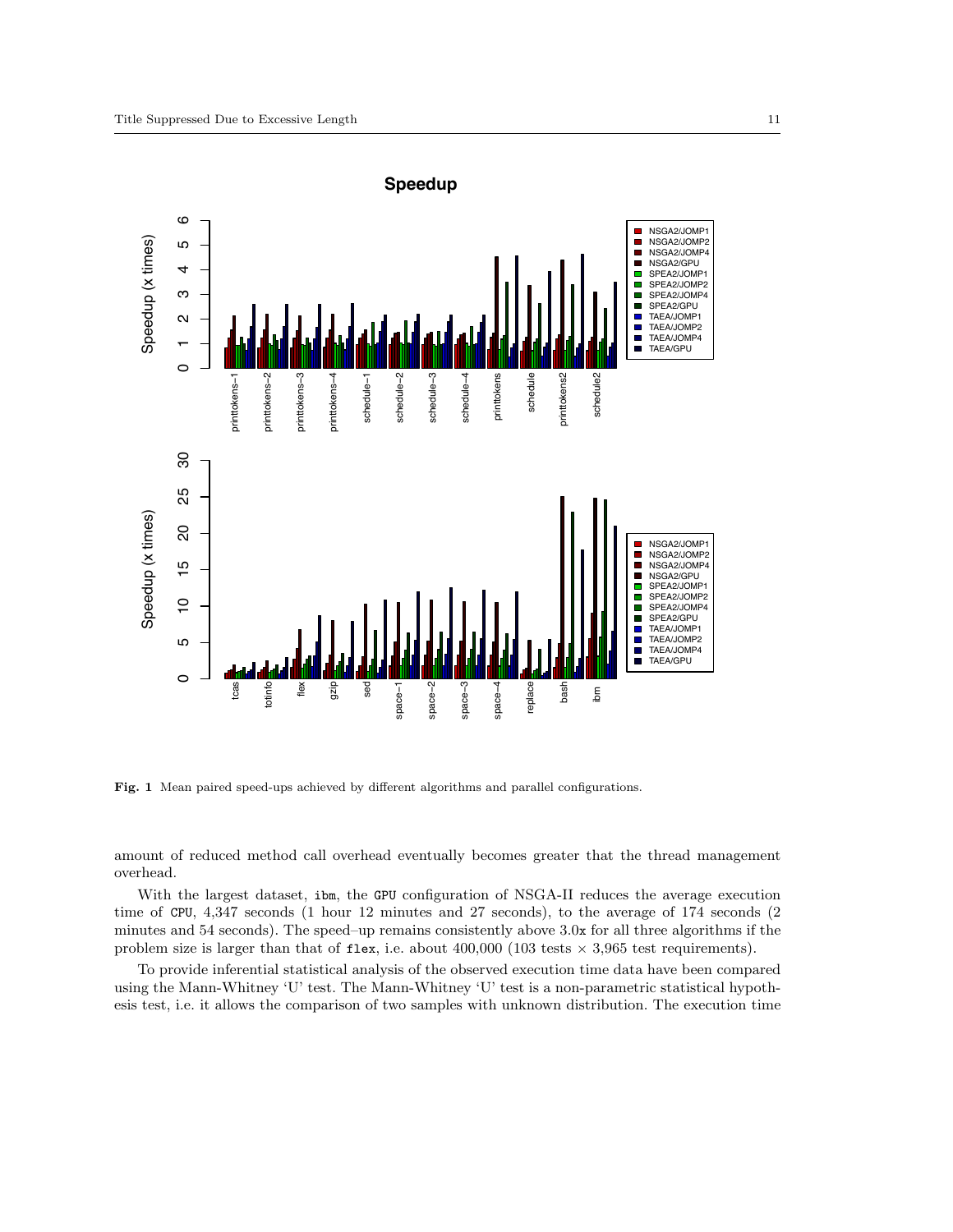Table 2 Speed–up results for NSGA-II

Table 3 Speed–up results for SPEA2

| Subject       | $S_{JOMP1}$ | $S_{JOMP2}$ | $S_{JOMP4}$ | $S_{GPU}$ | Subject       | $S_{JOMP1}$ | $S_{JOMP2}$ | $\mathcal{S}_{JOMP4}$ | $S_{GPU}$ |
|---------------|-------------|-------------|-------------|-----------|---------------|-------------|-------------|-----------------------|-----------|
| printtokens-1 | 0.83        | 1.21        | 1.54        | 2.14      | printtokens-1 | 0.92        | 0.94        | 1.24                  | 1.00      |
| printtokens-2 | 0.83        | 1.23        | 1.56        | 2.20      | printtokens-2 | 1.00        | 0.93        | 1.36                  | 1.11      |
| printtokens-3 | 0.82        | 1.21        | 1.53        | 2.13      | printtokens-3 | 0.97        | 0.93        | 1.23                  | 1.03      |
| printtokens-4 | 0.84        | 1.22        | 1.54        | 2.19      | printtokens-4 | 1.01        | 0.94        | 1.31                  | 1.03      |
| schedule-1    | 0.97        | 1.22        | 1.40        | 1.56      | schedule-1    | 1.00        | 0.90        | 1.86                  | 0.97      |
| schedule-2    | 0.96        | 1.22        | 1.41        | 1.46      | schedule-2    | 1.04        | 0.95        | 1.92                  | 1.01      |
| schedule-3    | 0.96        | 1.22        | 1.39        | 1.45      | schedule-3    | 0.96        | 0.89        | 1.49                  | 0.95      |
| schedule-4    | 0.95        | 1.20        | 1.37        | 1.43      | schedule-4    | 1.01        | 0.90        | 1.69                  | 0.94      |
| printtokens   | 0.76        | 1.24        | 1.44        | 4.52      | printtokens   | 0.76        | 1.17        | 1.33                  | 3.49      |
| schedule      | 0.69        | 1.08        | 1.26        | 3.38      | schedule      | 0.71        | 1.04        | 1.19                  | 2.62      |
| printtokens2  | 0.72        | 1.18        | 1.37        | 4.38      | printtokens2  | 0.73        | 1.13        | 1.29                  | 3.41      |
| schedule2     | 0.71        | 1.09        | 1.27        | 3.09      | schedule2     | 0.73        | 1.06        | 1.19                  | 2.44      |
| tcas          | 0.84        | 1.10        | 1.30        | 1.94      | tcas          | 0.86        | 1.03        | 1.14                  | 1.61      |
| totinfo       | 0.90        | 1.28        | 1.61        | 2.50      | totinfo       | 0.91        | 1.16        | 1.35                  | 1.97      |
| flex          | 1.58        | 2.76        | 4.19        | 6.82      | flex          | 1.48        | 2.05        | 2.69                  | 3.22      |
| gzip          | 1.19        | 2.15        | $3.31\,$    | 8.00      | gzip          | 1.15        | 1.78        | 2.39                  | 3.51      |
| sed           | 1.02        | 1.87        | 3.04        | 10.28     | sed           | 1.05        | 1.80        | 2.70                  | 6.71      |
| $space-1$     | 1.77        | 3.22        | 5.10        | 10.51     | $space-1$     | 1.78        | 2.83        | 3.98                  | 6.28      |
| $space-2$     | 1.86        | 3.34        | 5.19        | 10.88     | $space-2$     | 1.82        | 2.88        | 4.03                  | 6.41      |
| $space-3$     | 1.80        | 3.27        | 5.16        | 10.63     | $space-3$     | 1.80        | 2.86        | 4.06                  | 6.45      |
| $space-4$     | 1.76        | 3.25        | 5.12        | 10.54     | $space-4$     | 1.77        | 2.86        | 3.98                  | 6.18      |
| replace       | 0.73        | 1.23        | 1.44        | 5.26      | replace       | 0.74        | 1.19        | 1.37                  | 4.06      |
| bash          | 1.54        | 2.90        | 4.87        | 25.09     | bash          | 1.56        | 2.93        | 4.88                  | 22.96     |
| ibm           | 3.01        | 5.55        | 9.04        | 24.85     | ibm           | 3.13        | 5.72        | 9.29                  | 24.62     |

data observed with JOMP1/2/4 and GPU configurations were compared to those from CPU configuration. The null hypothesis is that there is no difference between the parallel configurations and CPU configuration; the alternative hypothesis is that the execution time of the parallel configurations is smaller than that of CPU configuration.

Tables 5, 6 and 7 present the resulting  $p$ -values. With JOMP1 and JOMP2 configurations, the alternative hypothesis is rejected for 39 and 12 cases at the confidence level of 95%, respectively, out of of 42 cases with subjects with problem sizes smaller than that of flex, providing evidence that the parallel configurations required more time than the untreated configuration (CPU). With JOMP4 and GPU configurations, the null hypothesis is universally rejected for all subjects with problem sizes larger than that of flex, providing strong evidence that the parallel configurations required less time than the untreated configuration (CPU). The particular results are naturally dependent on the choice of the graphics card that has been used for the experiment. However, these results, taken together, provide strong evidence that, for test suite minimisation problems of realistic sizes, the GPGPU approach can provide a speed–up of at least  $3.0x$ . This finding answers  $\bf RQ1$ .

## 6.2 Correlation

Regarding RQ2, one important factor that contributes to the level of speed–up is the speed of each individual computational unit in the graphics card. The HD4850 graphics card used in the experiment contains 800 stream processor units that are normally used for the computation of geometric shading. Each of these processors executes a single thread of Algorithm 1, of which there exist more than 800. Therefore, if the individual stream processor is as powerful as a single core of the CPU, the absolute upper bound on speed–up would be 800. In practice, the individual processors run with a clock speed of 625MHz, which makes them much slower and, therefore, less powerful than a CPU core. This results in speed–up values lower than 800.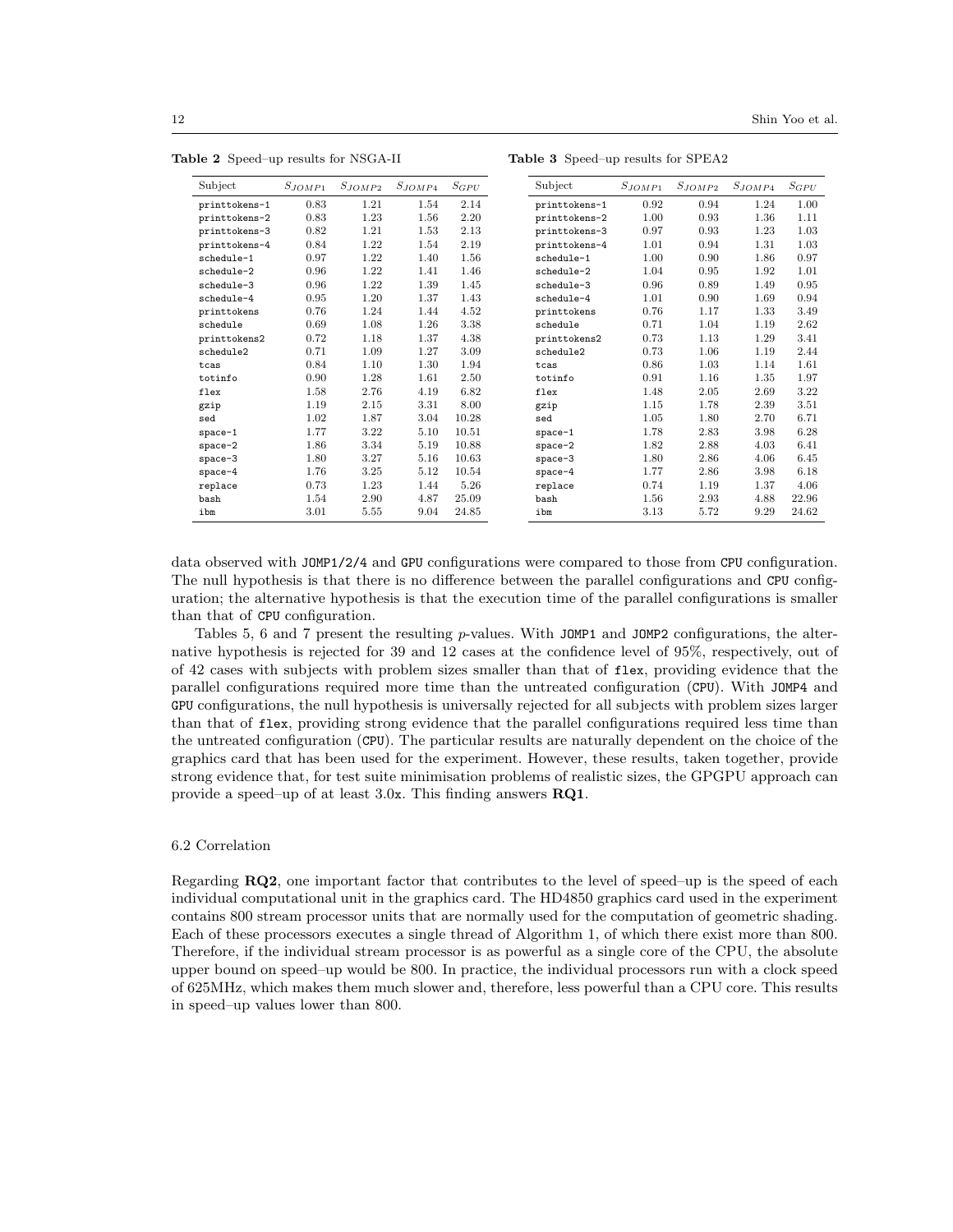| Subject       | $S_{JOMP1}$ | $S_{JOMP2}$ | $S_{JOMP4}$ | $S_{GPU}$ |
|---------------|-------------|-------------|-------------|-----------|
| printtokens-1 | 0.73        | 1.19        | 1.68        | 2.60      |
| printtokens-2 | 0.75        | 1.21        | 1.70        | 2.60      |
| printtokens-3 | 0.73        | 1.18        | 1.66        | 2.61      |
| printtokens-4 | 0.74        | 1.21        | 1.70        | 2.63      |
| schedule-1    | 1.01        | 1.48        | 1.89        | 2.17      |
| schedule-2    | 1.00        | 1.47        | 1.88        | 2.19      |
| schedule-3    | 0.99        | 1.46        | 1.88        | 2.16      |
| schedule-4    | 0.99        | 1.46        | 1.87        | 2.15      |
| printtokens   | 0.47        | 0.82        | 0.98        | 4.58      |
| schedule      | 0.49        | 0.84        | 1.03        | 3.94      |
| printtokens2  | 0.47        | 0.83        | 1.00        | 4.63      |
| schedule2     | 0.50        | 0.84        | 1.01        | 3.49      |
| tcas          | 0.67        | 1.00        | 1.29        | 2.24      |
| totinfo       | 0.68        | 1.09        | 1.54        | 2.99      |
| flex          | 1.71        | 3.17        | 5.12        | 8.69      |
| gzip          | 0.97        | 1.78        | 2.91        | 7.88      |
| sed           | 0.85        | 1.60        | 2.66        | 10.85     |
| $space-1$     | 1.79        | 3.29        | 5.33        | 12.01     |
| $space-2$     | 1.83        | 3.39        | 5.53        | 12.51     |
| $space-3$     | 1.79        | 3.33        | 5.49        | 12.21     |
| $space-4$     | 1.77        | 3.31        | 5.43        | 11.93     |
| replace       | 0.47        | 0.84        | 1.01        | 5.44      |
| bash          | 0.88        | 1.69        | 2.89        | 17.71     |
| ibm           | 2.06        | 3.87        | 6.54        | 20.97     |

|  | <b>Table 4</b> Speed-up results for TAEA |  |  |  |
|--|------------------------------------------|--|--|--|
|--|------------------------------------------|--|--|--|

Table 5 Mann-Whitney U test for NSGA-II

| Subject       | $p_{JOMP1}$  | $p_{JOMP2}$ | $p_{JOMP4}$ | $p_{GPU}$ |
|---------------|--------------|-------------|-------------|-----------|
| printtokens-1 | $1.00e + 00$ | $1.51e-11$  | 8.46e-18    | 1.51e-11  |
| printtokens-2 | $1.00e + 00$ | 1.51e-11    | 8.46e-18    | 1.51e-11  |
| printtokens-3 | $1.00e + 00$ | $1.51e-11$  | 8.46e-18    | 8.46e-18  |
| printtokens-4 | $1.00e + 00$ | $1.51e-11$  | 1.51e-11    | 1.51e-11  |
| schedule-1    | $1.00e + 00$ | $1.51e-11$  | 1.51e-11    | 1.51e-11  |
| schedule-2    | $1.00e + 00$ | $1.51e-11$  | 8.46e-18    | 1.51e-11  |
| schedule-3    | $1.00e + 00$ | 1.51e-11    | 1.51e-11    | 1.51e-11  |
| schedule-4    | $1.00e + 00$ | $1.51e-11$  | 1.51e-11    | 1.51e-11  |
| printtokens   | $1.00e + 00$ | 8.46e-18    | 8.46e-18    | 8.46e-18  |
| schedule      | $1.00e + 00$ | $1.51e-11$  | 1.51e-11    | 8.46e-18  |
| printtokens2  | $1.00e + 00$ | $1.51e-11$  | 8.46e-18    | 1.51e-11  |
| schedule2     | $1.00e + 00$ | 1.51e-11    | 8.46e-18    | 8.46e-18  |
| tcas          | $1.00e + 00$ | 8.46e-18    | 8.46e-18    | 8.46e-18  |
| totinfo       | $1.00e + 00$ | 1.51e-11    | 8.46e-18    | 8.46e-18  |
| flex          | 8.46e-18     | 8.46e-18    | $1.51e-11$  | 1.51e-11  |
| gzip          | $1.51e-11$   | $1.51e-11$  | 1.51e-11    | 1.51e-11  |
| sed           | 2.56e-07     | 8.46e-18    | 8.46e-18    | 1.51e-11  |
| $space-1$     | 8.46e-18     | 8.46e-18    | 1.51e-11    | 1.51e-11  |
| $space-2$     | 8.46e-18     | 8.46e-18    | 1.51e-11    | 1.51e-11  |
| $space-3$     | 8.46e-18     | 8.46e-18    | 8.46e-18    | 1.51e-11  |
| $space-4$     | 8.46e-18     | 8.46e-18    | 8.46e-18    | 1.51e-11  |
| replace       | $1.00e + 00$ | 8.46e-18    | 1.51e-11    | 8.46e-18  |
| bash          | 8.46e-18     | 8.46e-18    | 8.46e-18    | 8.46e-18  |
| ibm           | $1.51e-11$   | 8.46e-18    | 8.46e-18    | 1.51e-11  |

# Table 6 Mann-Whitney U test for SPEA2

## Table 7 Mann-Whitney U test for TAEA

| Subject       | $P_{JOMP1}$  | $p_{JOMP2}$  | $p_{JOMP4}$ | $p_{GPU}$  | Subject       | $p_{JOMP1}$  | $p_{JOMP2}$  | $p_{JOMP4}$  | $p_{GPU}$  |
|---------------|--------------|--------------|-------------|------------|---------------|--------------|--------------|--------------|------------|
| printtokens-1 | $9.99e-01$   | $9.91e-01$   | 8.71e-01    | $7.19e-01$ | printtokens-1 | $1.00e + 00$ | 1.48e-11     | $1.50e-11$   | $1.51e-11$ |
| printtokens-2 | 7.84e-01     | 9.81e-01     | $2.23e-01$  | $3.06e-02$ | printtokens-2 | $1.00e + 00$ | $1.50e-11$   | 1.49e-11     | $1.51e-11$ |
| printtokens-3 | $9.39e-01$   | $9.91e-01$   | $9.85e-01$  | $4.21e-01$ | printtokens-3 | $1.00e + 00$ | $1.50e-11$   | $1.50e-11$   | 1.51e-11   |
| printtokens-4 | $5.32e-01$   | 9.85e-01     | $2.06e-01$  | 3.71e-01   | printtokens-4 | $1.00e + 00$ | 1.49e-11     | 1.49e-11     | $1.51e-11$ |
| schedule-1    | $6.01e-01$   | $1.00e + 00$ | $9.80e-01$  | $9.01e-01$ | schedule-1    | 3.86e-02     | 1.48e-11     | 1.49e-11     | $1.51e-11$ |
| schedule-2    | 3.99e-02     | $9.99e-01$   | 9.71e-01    | $3.27e-01$ | schedule-2    | $9.96e-01$   | 1.49e-11     | 1.48e-11     | $1.50e-11$ |
| schedule-3    | 9.37e-01     | $1.00e + 00$ | $9.42e-01$  | $9.59e-01$ | schedule-3    | $9.99e-01$   | $1.50e-11$   | $1.50e-11$   | $1.51e-11$ |
| schedule-4    | 4.74e-01     | $1.00e + 00$ | 9.78e-01    | $9.94e-01$ | schedule-4    | $7.63e-01$   | $1.50e-11$   | $1.50e-11$   | $1.50e-11$ |
| printtokens   | $1.00e + 00$ | 8.46e-18     | $1.50e-11$  | 8.46e-18   | printtokens   | $1.00e + 00$ | $1.00e + 00$ | $1.00e + 00$ | $1.51e-11$ |
| schedule      | $1.00e + 00$ | $1.51e-11$   | $1.50e-11$  | $1.51e-11$ | schedule      | $1.00e + 00$ | $1.00e + 00$ | $3.66e-10$   | 1.51e-11   |
| printtokens2  | $1.00e + 00$ | 8.46e-18     | $1.50e-11$  | 8.46e-18   | printtokens2  | $1.00e + 00$ | $1.00e + 00$ | 5.85e-01     | $1.51e-11$ |
| schedule2     | $1.00e + 00$ | 1.51e-11     | $1.50e-11$  | $1.51e-11$ | schedule2     | $1.00e + 00$ | $1.00e + 00$ | $2.54e-06$   | 1.51e-11   |
| tcas          | $1.00e + 00$ | $1.51e-11$   | 5.51e-07    | $1.51e-11$ | tcas          | $1.00e + 00$ | $4.50e-01$   | $1.50e-11$   | $1.51e-11$ |
| totinfo       | $1.00e + 00$ | $1.51e-11$   | $1.50e-11$  | 8.46e-18   | totinfo       | $1.00e + 00$ | $1.50e-11$   | $1.50e-11$   | 1.51e-11   |
| flex          | 8.46e-18     | 8.46e-18     | $1.50e-11$  | 8.46e-18   | flex          | $1.50e-11$   | $1.50e-11$   | $1.50e-11$   | $1.50e-11$ |
| gzip          | 8.46e-18     | 8.46e-18     | $1.50e-11$  | 8.46e-18   | gzip          | $1.00e + 00$ | $1.50e-11$   | 1.49e-11     | 1.51e-11   |
| sed           | 8.46e-18     | 8.46e-18     | $1.50e-11$  | 8.46e-18   | sed           | $1.00e + 00$ | $1.50e-11$   | $1.50e-11$   | 1.51e-11   |
| $space-1$     | 8.46e-18     | $1.51e-11$   | $1.50e-11$  | 8.46e-18   | $space-1$     | $1.50e-11$   | $1.50e-11$   | $1.50e-11$   | $1.51e-11$ |
| $space-2$     | 8.46e-18     | 8.46e-18     | $1.50e-11$  | $1.51e-11$ | $space-2$     | $1.50e-11$   | $1.50e-11$   | $1.50e-11$   | $1.51e-11$ |
| $space-3$     | 8.46e-18     | $1.51e-11$   | $1.50e-11$  | 8.46e-18   | $space-3$     | $1.50e-11$   | $1.50e-11$   | $1.50e-11$   | $1.51e-11$ |
| $space-4$     | 8.46e-18     | $1.50e-11$   | $1.50e-11$  | 8.46e-18   | $space-4$     | $1.50e-11$   | $1.50e-11$   | $1.50e-11$   | $1.51e-11$ |
| replace       | $1.00e + 00$ | $1.50e-11$   | $1.50e-11$  | 8.46e-18   | replace       | $1.00e + 00$ | $1.00e + 00$ | $2.10e-02$   | $1.51e-11$ |
| bash          | 8.46e-18     | $1.50e-11$   | $1.50e-11$  | 8.46e-18   | bash          | $1.00e + 00$ | $1.50e-11$   | $1.50e-11$   | $1.51e-11$ |
| ibm           | 8.46e-18     | $1.50e-11$   | $1.50e-11$  | 8.46e-18   | ibm           | $1.50e-11$   | $1.50e-11$   | $1.50e-11$   | $1.51e-11$ |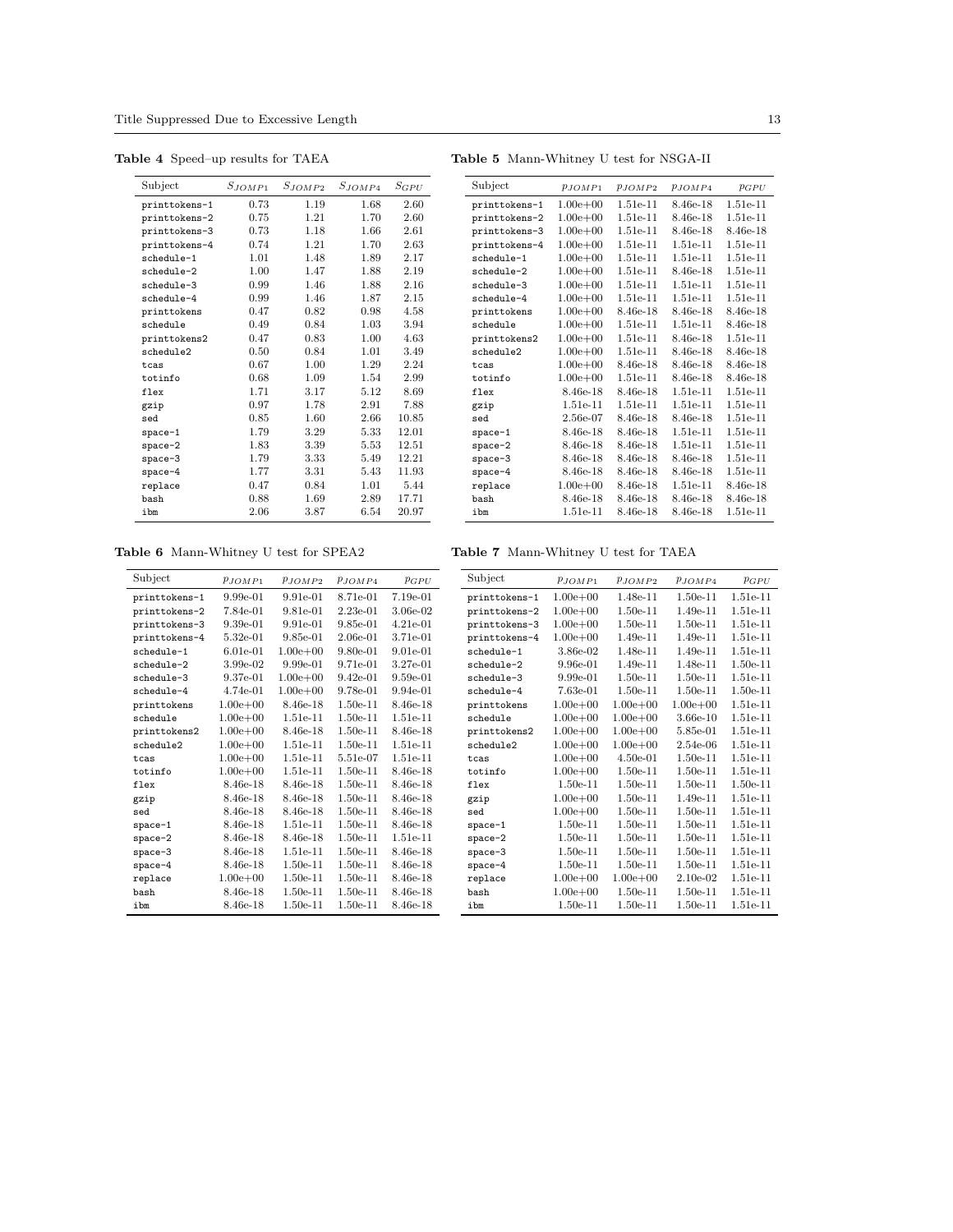| Algorithm | Config | $\rho_z$  | $\rho_l$ | $\rho_m$  |
|-----------|--------|-----------|----------|-----------|
|           | JOMP1  | 0.2257    | 0.6399   | $-0.8338$ |
| NSGA-II   | J0MP2  | 0.4908    | 0.7800   | $-0.6423$ |
|           | J0MP4  | 0.4788    | 0.8227   | $-0.6378$ |
|           | GPGPU  | 0.8760    | 0.8617   | $-0.2299$ |
|           | JOMP1  | 0.2327    | 0.6646   | $-0.7827$ |
| SPEA2     | J0MP2  | 0.7897    | 0.7977   | $-0.3375$ |
|           | J0MP4  | 0.6852    | 0.7201   | $-0.3286$ |
|           | GPGPU  | 0.9022    | 0.7618   | $-0.1286$ |
|           | JOMP1  | $-0.0084$ | 0.5225   | $-0.9302$ |
| TAEA      | J0MP2  | 0.1527    | 0.6580   | $-0.8867$ |
|           | JOMP4  | 0.1671    | 0.6686   | $-0.8760$ |
|           | GPGPU  | 0.8723    | 0.8729   | $-0.2536$ |

Table 8 Spearman's rank correlation coefficients between three size factors and speed–ups

In order to answer RQ2, statistical regression analysis was performed on the correlation between the observed speed–up and the factors that constitute the size of problems.

Three size factors have been analysed for the statistical regression: size of test goal set, size of test suite and their product. The number of test requirements and the number of test cases are denoted by l and m respectively, following the matrix notation in Section 3: l is proportional to the number of threads the GPGPU-version of the algorithm has to execute (as the size of the matrix  $C'$  is *l*-by-n and n is fixed); m denotes the amount of computation that needs to be performed by a single thread (as each matrix-multiplication kernel computes a loop with  $m$  iterations). In addition to these measurement, another size factor  $z = l \cdot m$  is considered to represent the *perceived* size of the minimisation problem. Table 8 shows the results of Spearman's rank correlation analysis between size factors and observed speed–ups.

Spearman's rank correlation is a non-parametric measure of how well the relationship between two variables can be described using a monotonic function. As one variable increases, the other variable will tend to increase monotonically if the coefficient is close to 1, whereas it would decrease monotonically if the coefficient is close to -1.

In all algorithms and configurations, the size factor  $l$  shows the strongest positive correlation with speed–ups. The correlation coefficients for z are weaker than those for  $l$  or, in the case of JOMP1 for the Two Archive algorithm, negative. The correlation for  $m$  remains negative for all algorithms and configurations.

To gain further insights into the correlation between size and the speed–up observed, a regression analysis was performed. Factor  $z$  is considered in isolation, whereas  $l$  and  $m$  are considered together; each variable has been considered in its linear form  $(z, l \text{ and } m)$  and logarithmic form  $(\log z, \log l)$ and  $\log m$ ). This results in 6 different combinations of regression models. Tables 9, 10 and 11 in the appendix present the detailed results of regression analysis for the three algorithms respectively.

With a few exceptions of very small margins (NSGA-II with JOMP4 and SPEA2 with JOMP1, JOMP4, and GPU), the model with the highest  $r^2$  correlation for all algorithms and configurations is  $S_p =$  $\alpha \log l + \beta \log m + \gamma$ . Figure 2 shows the 3D plot of this model for the GPU and JOMP4 configuration of the Two Archive algorithm.

The observed trend is that the inclusion of  $\log l$  results in higher correlation, whereas models that use l in its linear form tend to result in lower correlation. This supports the results of Spearman's rank correlation analysis in Table 8. The coefficients for the best-fit regression model for GPU,  $S_p =$  $\alpha \log l + \beta \log m + \gamma$ , can explain why the speed–up results for space test suites are higher than those for test suites with  $z$  values such as tcas, gzip and replace. Apart from bash and ibm, space has the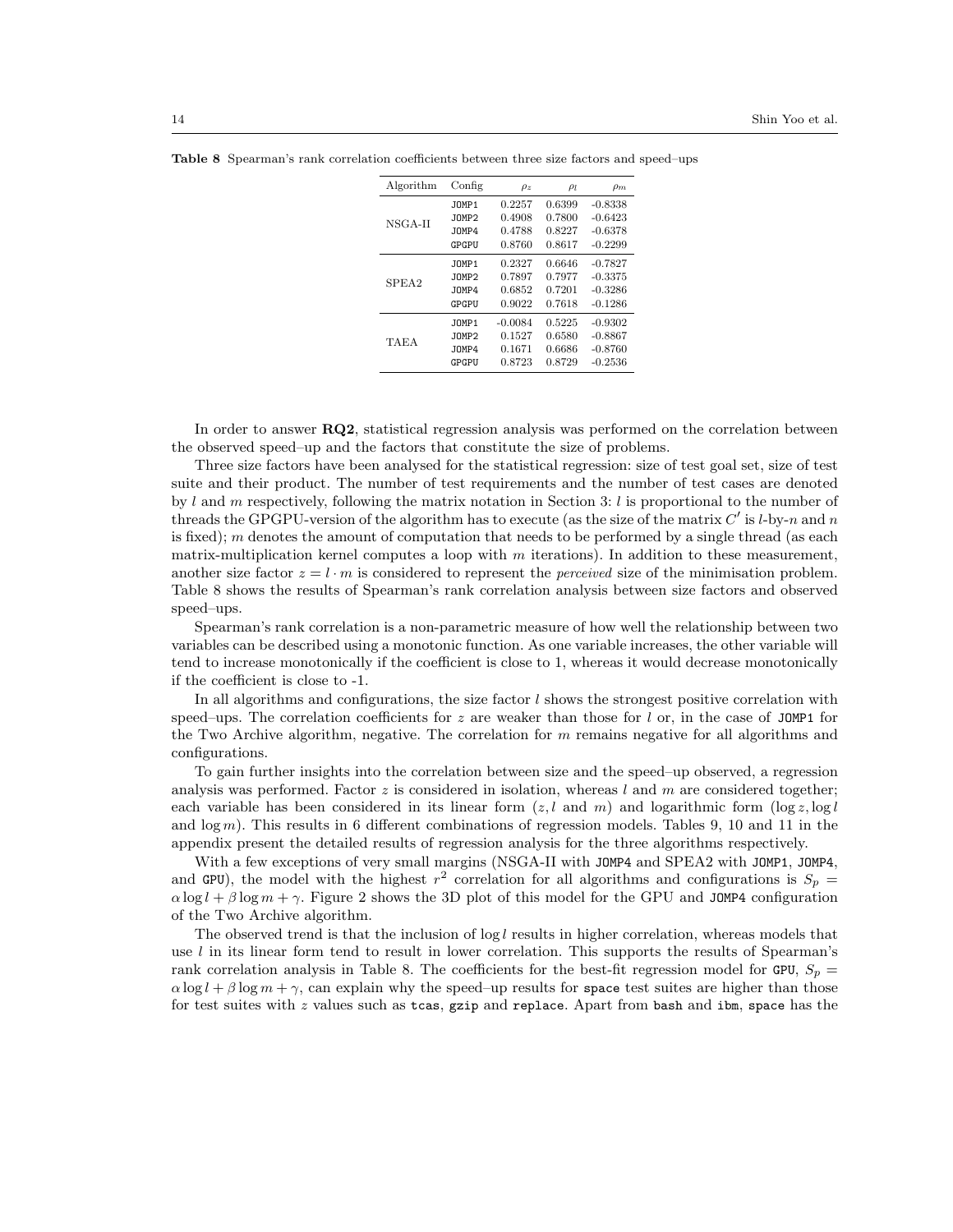#### **Plot of regression model**





 $\gamma$  for GPU(solid line) and JOMP4(dotted line) configurations for Two Archive algorithm

Fig. 2 3D-plot of regression model  $S_p = \alpha \log l + \beta \log m +$  Fig. 3 Comparison of smoke test scenarios for IBM System (ibm). The solid line shows the trade-offs between time and test coverage when GPU configuration of NSGA-II is used, whereas the dotted line shows that of CPU. The grey area shows the interesting trade-off that the CPU configuration fails to exploit within 60 minutes.

largest number of test requirements to cover, i.e. l. Since  $\alpha$  is more than twice larger than  $\beta$ , a higher value of l has more impact to  $S_p$  than m.

Based on the analysis, RQ2 is answered as follows: the observed speed–up shows a strong linear correlation to the log of the number of test requirements to cover and the log of the number of test cases in the test suite. The positive correlation provides evidence that GPU-based parallelisation scales up.

Furthermore, within the observed data, the speed–up continues to increase as the problem size grows, which suggests that the graphics card did not reach its full computational capacity. It may be that, for larger problems, the speed–up would be even greater than those observed in this paper. The finding that the scalability factor increases with overall problem size is a very encouraging finding; as the problem gets harder, the solution gets better.

## 6.3 Insights

This section discusses a possible real-world scenario in which the parallelisation of multi-objective test suite minimisation can have a high impact. A smoke test is a testing activity that is usually performed in a very short window of time to detect the most obvious faults, such as system crashes. IBM's smoke test practice is to allow from 30 to 60 minutes of time to execute a subset of tests from a large test suite that would require more than 4 hours to execute in its entirety.

Using static smoke test suite is problematic as running the same tests at every regression greatly reduces the likelihood of finding bugs. Therefore it is important to recalculate the most relevant smoke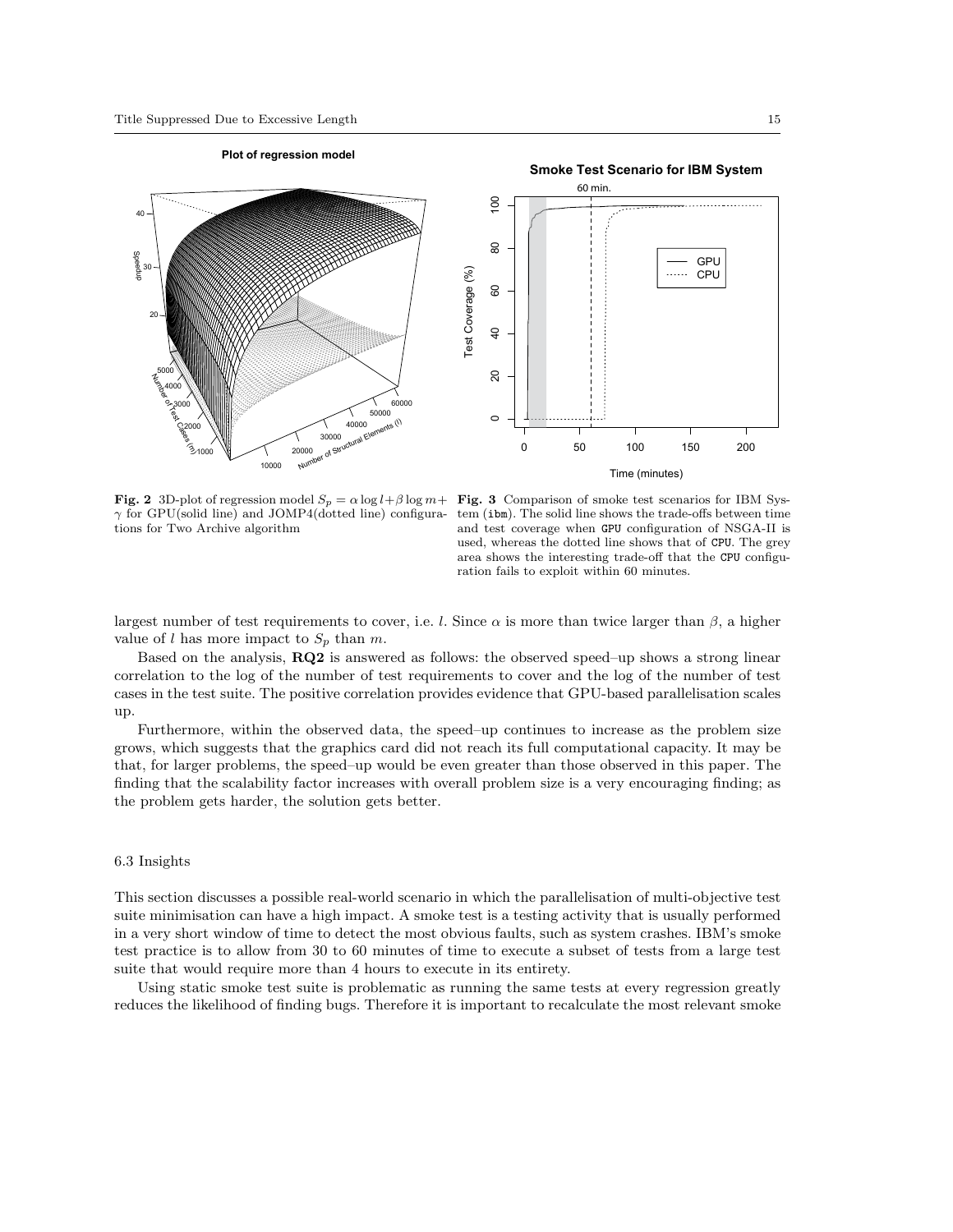test suite given the changes to the code. It is for this reason that the cost of computation, especially the actual time it takes, becomes very important.

Figure 3 shows two possible smoke test scenarios based on the results of CPU and GPGPU configurations of NSGA-II. It is a plot of how much test requirement coverage can be achieved during the given time, including the time needed for multi-objective test suite minimisation. The solid line represents the scenario based on the GPGPU configuration of the algorithm, whereas the dotted line represents the scenario based on the CPU configuration. The beginning flat segment at the bottom shows the time each configuration spends on the optimisation process; the curved segment shows the trade-off between time and test coverage achieved by the optimised test suite. Since the CPU configuration of NSGA-II takes longer than 60 minutes to terminate, it cannot contribute to any smoke test scenario that must be completed within 60 minutes. On the other hand, the GPGPU configuration allows the tester to consider a subset of tests that can be executed within 30 minutes. If the grey region was wider than Figure 3, the difference between two configurations would have been even more dramatic.

This answers RQ3 as follows: a faster execution of optimisation algorithms enables the tester not only to use the algorithms but also to exploit their results more effectively. This real-world smoke test example from IBM demonstrates that scale–ups accrued from the use of GPGPU are not only sources of efficiency improvement, they can also make possible test activities that are simply impossible without this scalability.

The ability to execute a sophisticated optimisation algorithm within a relatively short time also allows the tester to consider state-of-the-art regression testing techniques with greater flexibility. The greater flexibility is obtained because the cost of the optimisation does not have to be amortised across multiple iterations. Many state-of-the-art regression testing techniques require the use of continuously changing sets of testing data, such as recent fault history [54] or the last time a specific test case has been executed [18, 30]. In addition to the use of dynamic testing data, the previous work also showed that repeatedly using the same subset of a large test suite may impair the fault detection capability of the regression testing [57].

#### 7 Threats to Validity

Threats to internal validity concern the factors that could have affected the experiments in the paper. While GPGPU architecture has been researched for some time, the commercially available GPGPU frameworks such as CUDA and OpenCL are still in their early stages and, therefore, may contain faults in the implementation.

The GPGPU matrix-multiplication routine has been manually tested and validated with additional data apart from the test suites chosen for the empirical study. Regarding the precision of the GPGPUbased calculation, the aim of the paper is to investigate the potential speed–up that can be gained by using GPGPU, rather than to consider the effectiveness of the actual test suite minimisation in the context of regression testing. Therefore, the precision issue does not constitute a major issue for the aim of this study.

Threats to external validity concern any factor that might prevent the generalisation of the result presented by the paper. Since the performance of GPGPU computing is inherently hardware specific, the results reported in the paper may not be reproducible in their exact form using other combinations of hardware components. However, with the advances in graphics card architecture, it is more likely that experiments with the same approach with newer graphics card will only improve the speed–up results reported in the paper.

It should be also noted that optimising test suite minimisation using evolutionary computation is an inherently ideal candidate for GPGPU computation as the reformulated problem, matrix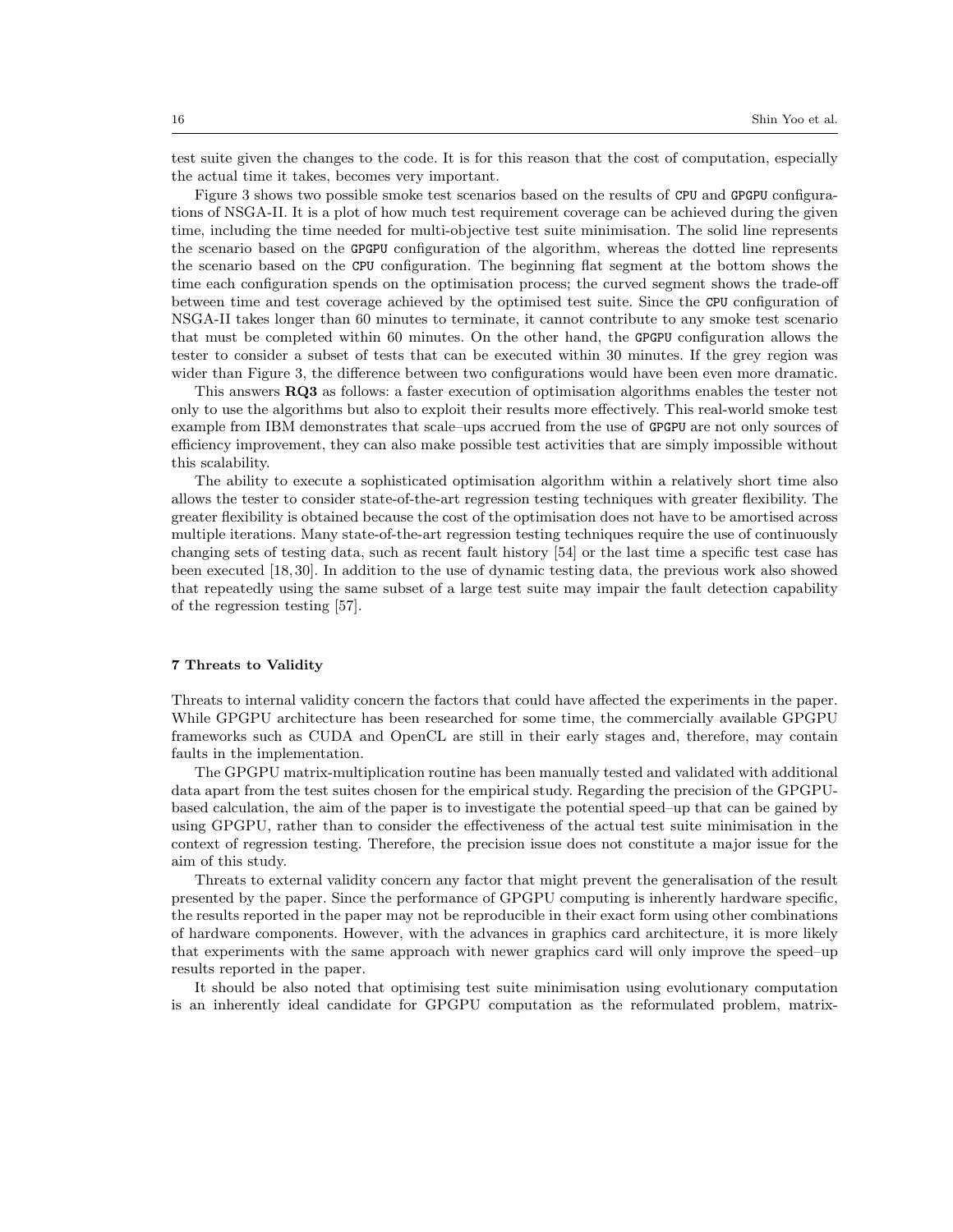multiplication, is highly parallel in nature. Other problems in search-based software engineering may not render themselves as easily as the test suite minimisation problem. However, this issue is inherent in any attempts to parallelise a software engineering technique and not specific to GPGPU approach.

Threats to construct validity arise when measurements used in the experiments do not capture the concepts they are supposed to represent. The speed–up calculation was based on the measurements of execution time for both algorithms using system clock, which was chosen because it represents the speed of a technique to the end-user. Regarding the measurements of problem size used for the regression analysis, there may exist more sophisticated measurements of test suites and program source code that correlates better with the speed–up. However, both the number of test requirements and the number of test cases are probably the most readily available measurements about source code and test suites and provide a reasonable starting point for this type of analysis.

## 8 Related Work

Recent developments in graphics hardware provide an affordable means of parallelism: not only is the hardware more affordable than that of multiple PCs but also the management cost is much smaller than that required for a cluster of PCs, because it depends on a single hardware component. GPGPU has been successfully applied to various scientific computations [6, 21], while Langdon [32] recently used GPGPU for performance improvements in optimization problems. However, these techniques have not been applied to Search Based Software Engineering problems, motivating the work of this paper, i,e., the use of GPGPU to achieve performance improvements in SBSE.

As a first instance of GPGPU SBSE, we study the SBSE application domain of regression testing. Regression test selection (also known as test suite minimisation) aims to reduce the number of tests to be executed by calculating the minimum set of tests that are required to satisfy the given test requirements. The problem has been formulated as the minimal hitting set problem [28], which is NP-hard [20].

Various heuristics for the minimal representative set problem, or the minimal set cover problem (the dual of the former), have been suggested for test suite minimisation [11, 38]. However, empirical evaluations of these techniques have reported conflicting views on the impact on fault detection capability: some reported no impact [52, 53] while others reported compromised fault detection capability [43, 44].

One potential reason why test suite minimisation has a negative impact on the fault detection capability is the fact that the criterion for minimisation is structural coverage; achieving coverage alone may not be sufficient for revealing faults. This paper uses the multi-objective approach based on Multi-Objective Evolutionary Algorithm (MOEA) introduced by Yoo and Harman [54]; the paper also presents the first attempt to parallelise test suite minimisation with sophisticated criteria for scalability. Multi-objective forms of regression testing problems are increasingly popular in SBSE work, since most real-world regression testing scenarios need to satisfy multiple objectives [23]. Our SBSE approach to regression testing has also been used at Google [59].

Population-based evolutionary algorithms are ideal candidates for GPGPU parallelisation [39] and existing work has shown successful implementations for classical problems. Tsutsui and Fujimoto implemented a single-objective parallel Genetic Algorithm (GA) using GPU for the Quadratic Assignment Problem (QAP) [48]. Wilson and Banzaf implemented a linear Genetic Programming (GP) algorithm on XBox360 game consoles [50]. Langdon and Banzaf implemented GP for GPU using an SIMD interpreter for fitness evaluation [32]. Wong implemented an MOEA on GPU and evaluated the implementation using a suite of benchmark problems [51]. Wong's implementation parallelised not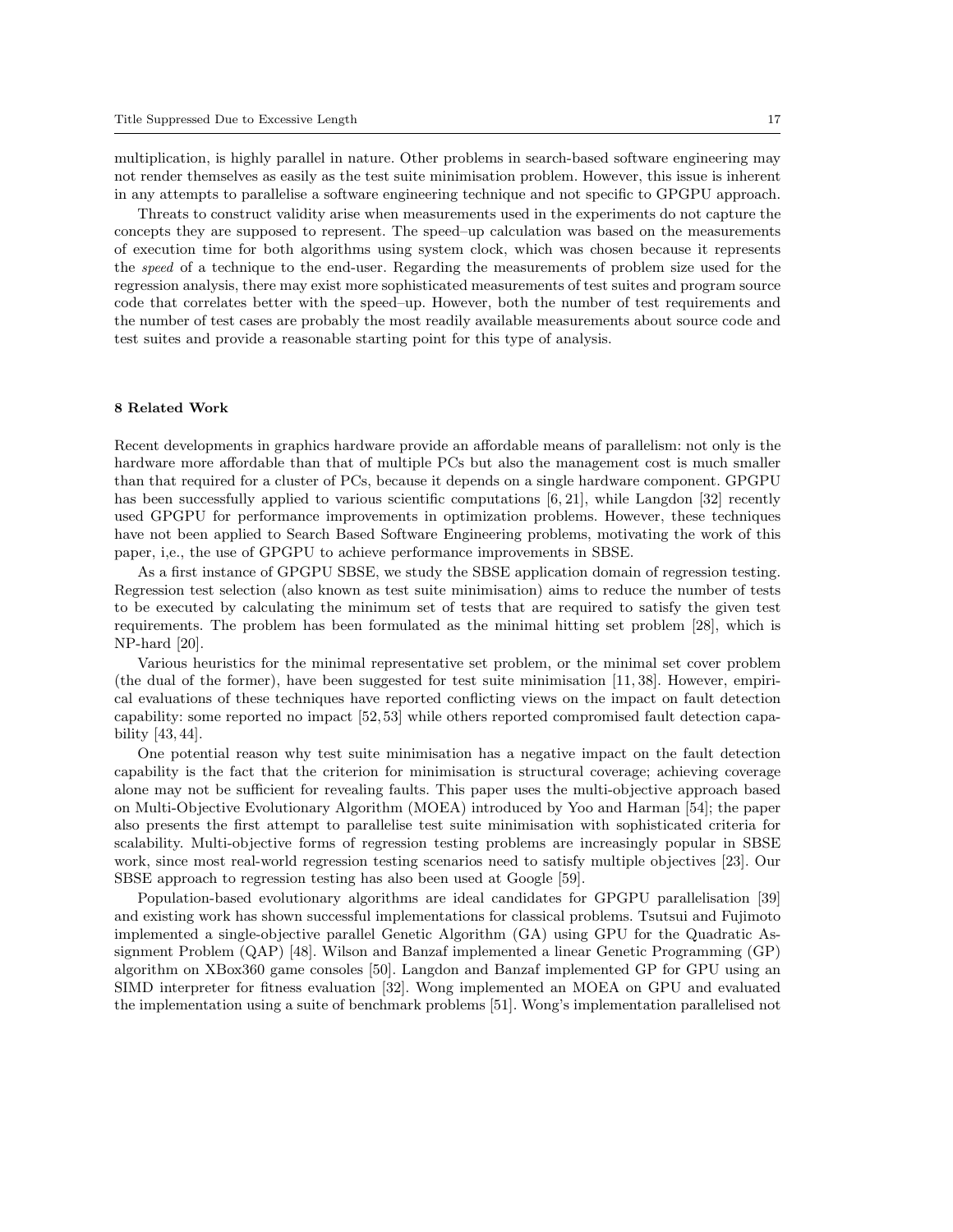only the fitness evaluation step but also the parent selection, crossover & mutation operator as well as the dominance checking.

Despite the highly parallelisable nature of many techniques used in SBSE, few parallel algorithms have been used. Of 763 papers on SBSE [60] only three present results for parallel execution of SBSE. Mitchell et al. used a distributed architecture for their clustering tool Bunch [36]. Mahdavi et al. [34] used a cluster of standard PCs to implement a parallel hill climbing algorithm. Asadi et al. used a distributed Server-Client architecture for Concept Location problem [4]. All three of these previous approaches use a distributed architecture that requires multiple machines. The present paper is the first work on SBSE that presents results for the highly affordable parallelism based on GPGPU.

There is existing work that re-implements meta-heuristic algorithms on GPGPU for non-SBSE applications. This previous work ports the meta-heuristic algorithms in their entirety [51] to GPGPU, whereas the present paper concerns the practical improvement in scalability of SBSE, rather than the technical feasibility of GPGPU-based meta-heuristic implementation. The present paper thus reimplements only the most parallelisable module in Multi-Objective Evolutionary Algorithms (MOEAs) and performs an extensive empirical evaluation of the impact on scalability.

We believe that this approach may also prove to be applicable to many other SBSE problems. To achieve this, it will be necessary to develop new ways to port the fitness computation to the GPGPU device. For some applications, such as test data generation and re-generation problems [3, 56], this may not be possible, because the fitness function requires execution of the program under test; we cannot be sure that GPGPU devices will ever develop to the point that execution of arbitrary code will become possible.

However, for other SBSE applications, such as requirements optimisation [46,61], prediction system feature selection [31] and requirements sensitivity analysis [25], fitness computation remains an oftrepeated and, thereby, SIMD-friendly requirement. Also, in these application areas, the underlying Software Engineering problem may be characterised using a table (albeit a very large one). In such cases, where the SBSE problem can be formulated in terms of the optimisation of choices, based on a spreadsheet of known values, this may prove to port well onto the SIMD architecture offered by GPGPU devices.

Furthermore, for requirements optimisation problems there is known to be a close similarity between the problem representation for search based requirements and search based regression testing [26]. As a result, the techniques used here may also prove to be readily applicable to these problems with little need for significant modification of our approach.

#### 9 Conclusion

This paper presented the first results on GPGPU SBSE; the use of GPGPU-based massive parallelism for improving scalability of regression testing, based on Search-Based Software Engineering (SBSE). The advances in GPGPU architecture and the consequent availability of parallelism provide an ideal platform for improving SBSE scalability through SIMD parallelism.

The paper presents an evaluation of the GPGPU-based test suite minimisation for real-world examples that include an industry-scale test suite. This approach to GPGPU SBSE was evaluated on three popular multi-objective evolutionary algorithms. The results show that the GPGPU-based optimisation can achieve a speed–up of up to 25.09x compared to a single-threaded version of the same algorithm executed on a CPU. The highest speed–up achieved by the CPU-based parallel optimisation was 9.29x. Statistical analysis shows that the speed–up correlates to the logarithmic of the problem size, i.e. the size of the program under test and the size of the test suite. This finding indicates that as the problem becomes larger, the scalability of the proposed approach increases; a very attractive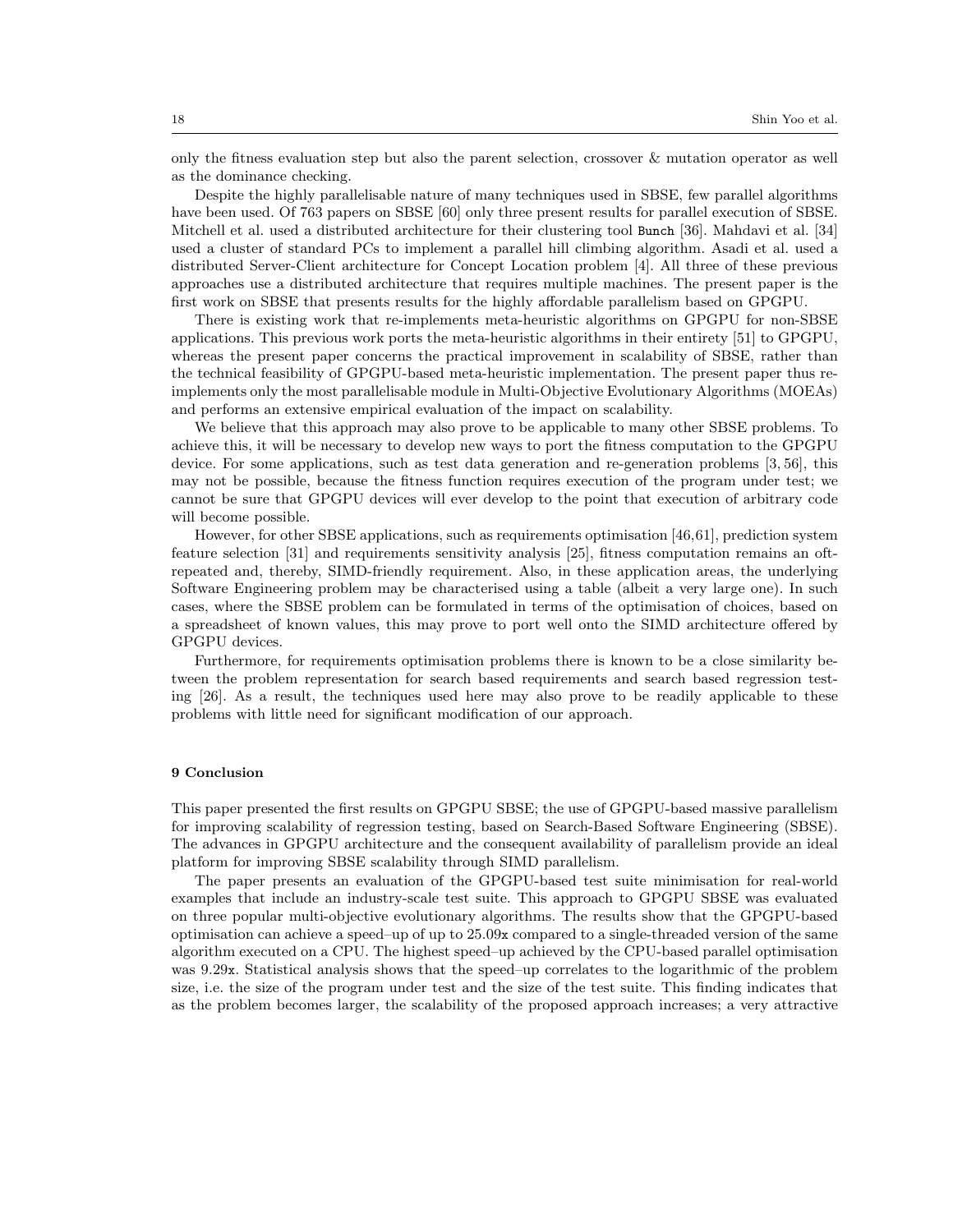finding. Future work will include an empirical study of a wider range of test suites, as well as seeking insights into why MOEAs benefit differently from parallelisation.

#### References

- 1. ATI Stream Computing: OpenCL Programming Guide Rev. 1.05. AMD Corporation (2010)
- 2. Afzal, W., Torkar, R., Feldt, R.: A systematic review of search-based testing for non-functional system properties. Information and Software Technology  $51(6)$ , 957–976 (2009)
- 3. Ali, S., Briand, L.C., Hemmati, H., Panesar-Walawege, R.K.: A systematic review of the application and empirical investigation of search-based test-case generation. IEEE Transactions on Software Engineering 36(6), 742–762 (2010)
- 4. Asadi, F., Antoniol, G., Guéhéneuc, Y.: Concept locations with genetic algorithms: A comparison of four distributed architectures. In: Proceedings of  $2^{nd}$  International Symposium on Search based Software Engineering (SSBSE 2010), pp. 153–162. IEEE Computer Society Press, Benevento, Italy (2010)
- 5. Black, J., Melachrinoudis, E., Kaeli, D.: Bi-criteria models for all-uses test suite reduction. In: Proceedings of the 26th International Conference on Software Engineering, pp. 106–115 (2004)
- 6. Boyer, M., Tarjan, D., Acton, S.T., Skadron, K.: Accelerating leukocyte tracking using cuda: A case study in leveraging manycore coprocessors. In: Proceedings of the 23rd IEEE International Parallel and Distributed Processing Symposium (IPDPS) (2009)
- 7. Bull, J.M., Westhead, M.D., Kambites, M.E., Obrzalek, J.: Towards OpenMP for java. In: Proceedings of the 2nd European Workshop on OpenMP, pp. 98–105 (2000)
- 8. Chafik, O.: JavaCL: opensource Java wrapper for OpenCL library (2009). http://code.google.com/p/javacl/. Accessed June  $6^{th}$  2010
- 9. Chau, P.Y.K., Tam, K.Y.: Factors affecting the adoption of open systems: An exploratory study. MIS Quarterly 21(1) (1997)
- 10. Chen, T., Lau, M.: Heuristics towards the optimization of the size of a test suite. In: Proceedings of the 3rd International Conference on Software Quality Management, vol. 2, pp. 415–424 (1995)
- 11. Chen, T.Y., Lau, M.F.: Dividing strategies for the optimization of a test suite. Information Processing Letters 60(3), 135–141 (1996)
- 12. Clark, J., Dolado, J.J., Harman, M., Hierons, R.M., Jones, B., Lumkin, M., Mitchell, B., Mancoridis, S., Rees, K., Roper, M., Shepperd, M.: Reformulating software engineering as a search problem. IEE Proceedings -Software 150(3), 161–175 (2003)
- 13. Cordy, J.R.: Comprehending reality practical barriers to industrial adoption of software maintenance automation. In: IEEE International Workshop on Program Comprehension (IWPC '03), pp. 196–206. IEEE Computer Society (2003)
- 14. Do, H., Elbaum, S.G., Rothermel, G.: Supporting controlled experimentation with testing techniques: An infrastructure and its potential impact. Empirical Software Engineering  $10(4)$ ,  $405-435$  (2005)
- 15. Durillo, J., Nebro, A., Alba, E.: The jmetal framework for multi-objective optimization: Design and architecture. In: Proceedings of Congress on Evolutionary Computation 2010, pp. 4138–4325. Barcelona, Spain (2010)
- 16. Durillo, J.J., Nebro, A.J., Luna, F., Dorronsoro, B., Alba, E.: jMetal: A Java Framework for Developing Multi-Objective Optimization Metaheuristics. Tech. Rep. ITI-2006-10, Departamento de Lenguajes y Ciencias de la Computación, University of Málaga, E.T.S.I. Informática, Campus de Teatinos (2006)
- 17. Ekman, M., Warg, F., Nilsson, J.: An in-depth look at computer performance growth. SIGARCH Computer Architecture News 33(1), 144–147 (2005)
- 18. Engström, E., Runeson, P., Wikstrand, G.: An empirical evaluation of regression testing based on fix-cache recommendations. In: Proceedings of the 3rd International Conference on Software Testing Verification and Validation (ICST 2010), pp. 75–78. IEEE Computer Society Press (2010)
- 19. Engström, E., Runeson, P.P., Skoglund, M.: A systematic review on regression test selection techniques. Information and Software Technology  $52(1)$ , 14–30 (2009)
- 20. Garey, M.R., Johnson, D.S.: Computers and Intractability: A guide to the theory of NP-Completeness. W. H. Freeman and Company, New York, NY (1979)
- 21. Govindaraju, N.K., Gray, J., Kumar, R., Manocha, D.: Gputerasort: High performance graphics coprocessor sorting for large database management. In: ACM SIGMOD (2006)
- 22. Harman, M.: The current state and future of search based software engineering. In: FOSE '07: 2007 Future of Software Engineering, pp. 342–357. IEEE Computer Society, Washington, DC, USA (2007)
- 23. Harman, M.: Making the case for MORTO: Multi objective regression test optimization. In:  $1^{st}$  International Workshop on Regression Testing (Regression 2011). Berlin, Germany (2011)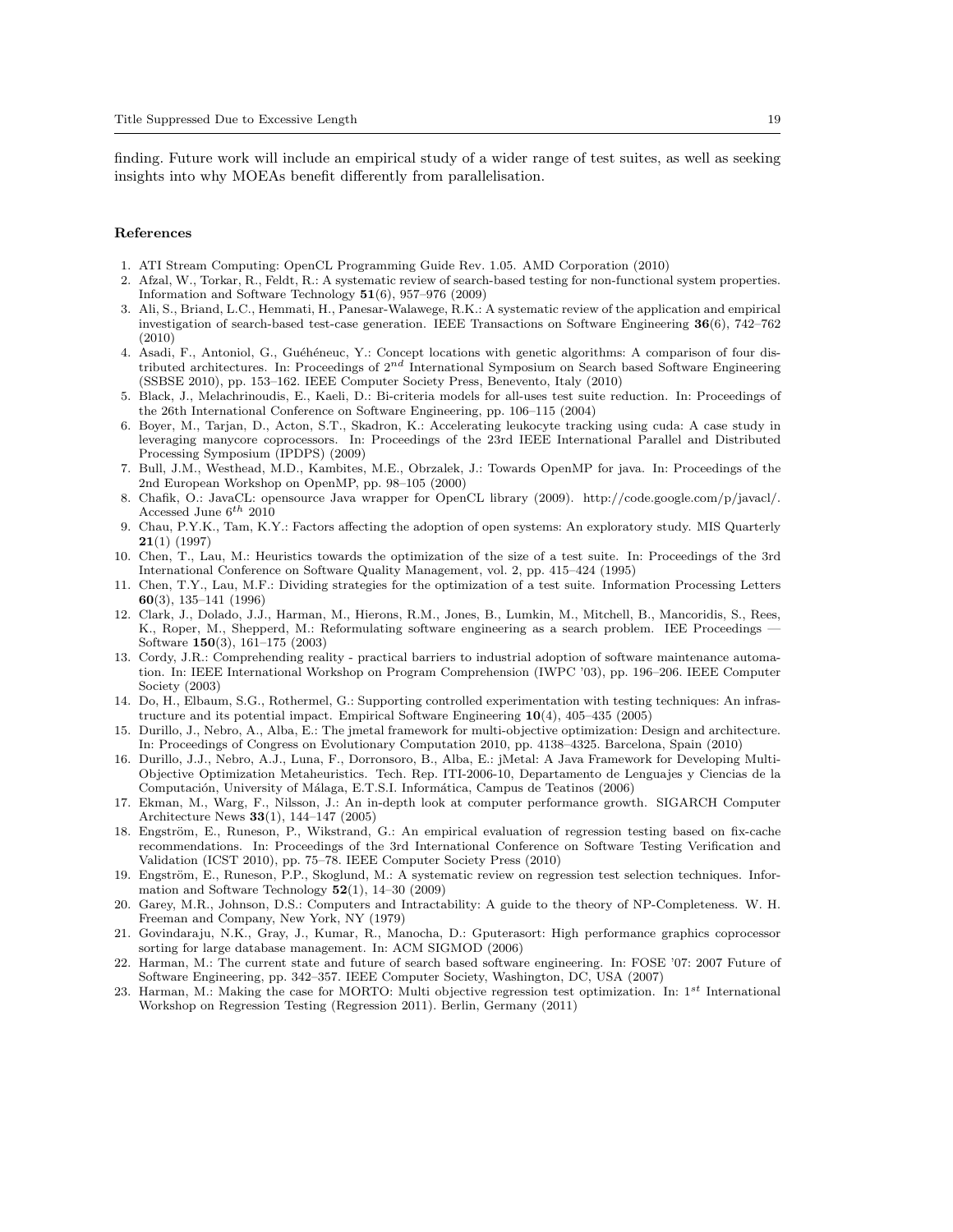- 24. Harman, M., Jones, B.F.: Search based software engineering. Information and Software Technology 43(14), 833–839 (2001)
- 25. Harman, M., Krinke, J., Ren, J., Yoo, S.: Search based data sensitivity analysis applied to requirement engineering. In: Proceedings of the 11th Annual Conference on Genetic and Evolutionary Computation (GECCO '09), pp. 1681–1688. ACM, Montreal, Canada (2009)
- 26. Harman, M., Mansouri, A., Zhang, Y.: Search based software engineering trends, techniques and applications. ACM Computing Surveys (2012). To appear
- 27. Harrold, M., Orso, A.: Retesting software during development and maintenance. In: Frontiers of Software Maintenance (FoSM 2008), pp. 99–108. IEEE Computer Society Press (2008)
- 28. Harrold, M.J., Gupta, R., Soffa, M.L.: A methodology for controlling the size of a test suite. ACM Transactions on Software Engineering and Methodology 2(3), 270–285 (1993)
- 29. Hutchins, M., Foster, H., Goradia, T., Ostrand, T.: Experiments of the effectiveness of dataflow- and controlflowbased test adequacy criteria. In: Proceedings of the 16th International Conference on Software Engineering (ICSE 1994), pp. 191–200. IEEE Computer Society Press (1994)
- 30. Kim, J.M., Porter, A.: A history-based test prioritization technique for regression testing in resource constrained environments. In: Proceedings of the 24th International Conference on Software Engineering, pp. 119–129. ACM Press (2002)
- 31. Kirsopp, C., Shepperd, M., Hart, J.: Search heuristics, case-based reasoning and software project effort prediction. In: GECCO 2002: Proceedings of the Genetic and Evolutionary Computation Conference, pp. 1367–1374. Morgan Kaufmann Publishers, San Francisco, CA 94104, USA (2002)
- 32. Langdon, W.B., Banzhaf, W.: A SIMD interpreter for genetic programming on GPU graphics cards. In: M. O'Neill, L. Vanneschi, S. Gustafson, A.I. Esparcia Alcazar, I. De Falco, A. Della Cioppa, E. Tarantino (eds.) Proceedings of the 11th European Conference on Genetic Programming, EuroGP 2008, Lecture Notes in Computer Science, vol. 4971, pp. 73–85. Springer (2008)
- 33. Li, Z., Harman, M., Hierons, R.M.: Search Algorithms for Regression Test Case Prioritization. IEEE Transactions on Software Engineering 33(4), 225–237 (2007)
- 34. Mahdavi, K., Harman, M., Hierons, R.M.: A multiple hill climbing approach to software module clustering. In: IEEE International Conference on Software Maintenance, pp. 315–324. IEEE Computer Society Press, Los Alamitos, California, USA (2003)
- 35. Maia, C.L.B., do Carmo, R.A.F., de Freitas, F.G., de Campos, G.A.L., de Souza, J.T.: A multi-objective approach for the regression test case selection problem. In: Proceedings of Anais do XLI Simpòsio Brasileiro de Pesquisa Operacional (SBPO 2009), pp. 1824–1835 (2009)
- 36. Mitchell, B.S., Traverso, M., Mancoridis, S.: An architecture for distributing the computation of software clustering algorithms. In: IEEE/IFIP Proceedings of the Working Conference on Software Architecture (WICSA '01), pp. 181–190. IEEE Computer Society, Amsterdam, Netherlands (2001)
- 37. Nethercote, N., Seward, J.: Valgrind: A program supervision framework. In: Proceedings of ACM Conference on Programming Language Design and Implementation, pp. 89–100. ACM Press (2007)
- 38. Offutt, J., Pan, J., Voas, J.: Procedures for reducing the size of coverage-based test sets. In: Proceedings of the 12th International Conference on Testing Computer Software, pp. 111–123. ACM Press (1995)
- 39. Owens, J.D., Luebke, D., Govindaraju, N., Harris, M., Krüger, J., Lefohn, A.E., Purcell, T.J.: A survey of general-purpose computation on graphics hardware. Computer Graphics Forum  $26(1)$ , 80–113 (2007)
- 40. Praditwong, K., Yao, X.: A new multi-objective evolutionary optimisation algorithm: The two-archive algorithm. In: Proceedings of Computational Intelligence and Security, International Conference, Lecture Notes in Computer Science, vol. 4456, pp. 95–104 (2006)
- 41. Premkumar, G., Potter, M.: Adoption of computer aided software engineering (CASE) technology: An innovation adoption perspective. Database 26(2&3), 105–124 (1995)
- Räihä, O.: A survey on search-based software design. Tech. Rep. D-2009-1, Department of Computer Science, University of Tampere (2009)
- 43. Rothermel, G., Elbaum, S., Malishevsky, A., Kallakuri, P., Davia, B.: The impact of test suite granularity on the cost-effectiveness of regression testing. In: Proceedings of the 24th International Conference on Software Engineering (ICSE 2002), pp. 130–140. ACM Press (2002)
- 44. Rothermel, G., Harrold, M., Ronne, J., Hong, C.: Empirical studies of test suite reduction. Software Testing, Verification, and Reliability  $4(2)$ ,  $219-249$   $(2002)$
- 45. Rothermel, G., Harrold, M.J., Ostrin, J., Hong, C.: An empirical study of the effects of minimization on the fault detection capabilities of test suites. In: Proceedings of International Conference on Software Maintenance (ICSM 1998), pp. 34–43. IEEE Computer Society Press, Bethesda, Maryland, USA (1998)
- 46. Saliu, M.O., Ruhe, G.: Bi-objective release planning for evolving software systems. In: Proceedings of the 6th joint meeting of the European software engineering conference and the ACM SIGSOFT symposium on The foundations of software engineering (ESEC-FSE 2007), pp. 105–114. ACM Press, New York, NY, USA (2007)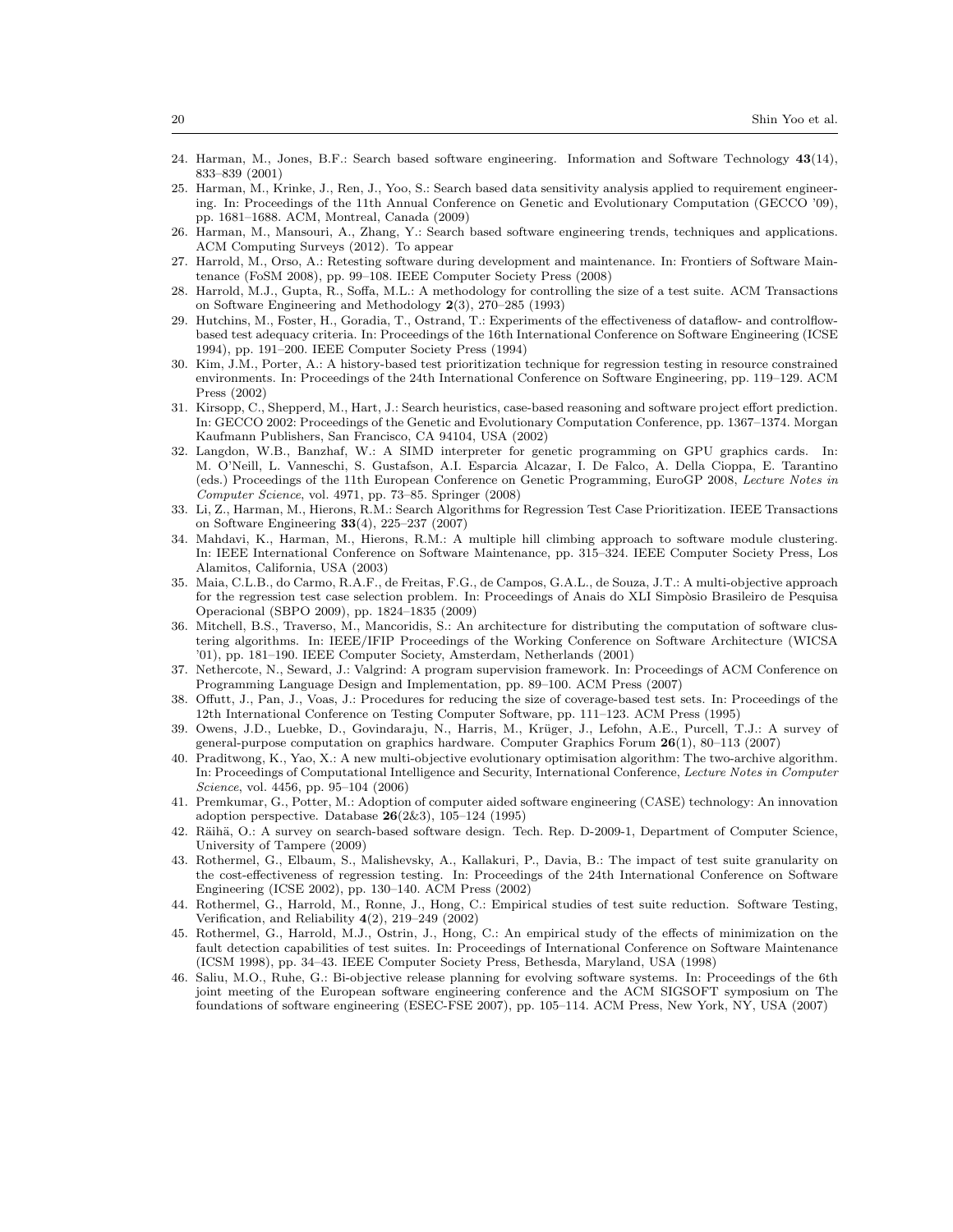- 47. de Souza, J.T., Maia, C.L., de Freitas, F.G., Coutinho, D.P.: The human competitiveness of search based software engineering. In: Proceedings of  $2^{nd}$  International Symposium on Search based Software Engineering (SSBSE) 2010), pp. 143–152. IEEE Computer Society Press, Benevento, Italy (2010)
- 48. Tsutsui, S., Fujimoto, N.: Solving quadratic assignment problems by genetic algorithms with GPU computation: a case study. In: Proceedings of the 11th Annual Conference Companion on Genetic and Evolutionary Computation Conference (GECCO 2009), pp. 2523–2530. ACM Press (2009)
- 49. Walcott, K.R., Soffa, M.L., Kapfhammer, G.M., Roos, R.S.: Time aware test suite prioritization. In: Proceedings of the International Symposium on Software Testing and Analysis, pp. 1–12 (2006)
- 50. Wilson, G., Banzhaf, W.: Deployment of CPU and GPU-based genetic programming on heterogeneous devices. In: Proceedings of the 11th Annual Conference Companion on Genetic and Evolutionary Computation Conference (GECCO 2009), pp. 2531–2538. ACM Press, New York, NY, USA (2009)
- 51. Wong, M.L.: Parallel multi-objective evolutionary algorithms on graphics processing units. In: Proceedings of the 11th Annual Conference Companion on Genetic and Evolutionary Computation Conference (GECCO 2009), pp. 2515–2522. ACM Press, New York, NY, USA (2009)
- 52. Wong, W.E., Horgan, J.R., London, S., Mathur, A.P.: Effect of test set minimization on fault detection effectiveness. Software Practice and Experience 28(4), 347–369 (1998)
- 53. Wong, W.E., Horgan, J.R., Mathur, A.P., Pasquini, A.: Test set size minimization and fault detection effectiveness: A case study in a space application. The Journal of Systems and Software 48(2), 79–89 (1999)
- 54. Yoo, S., Harman, M.: Pareto efficient multi-objective test case selection. In: Proceedings of International Symposium on Software Testing and Analysis, pp. 140–150. ACM Press (2007)
- 55. Yoo, S., Harman, M.: Regression testing minimisation, selection and prioritisation: A survey. Software Testing, Verification, and Reliability  $22(2)$ , 67-120 (2012)
- 56. Yoo, S., Harman, M.: Test data regeneration: Generating new test data from existing test data. Journal of Software Testing, Verification and Reliability 22(3), 171–201 (2012)
- 57. Yoo, S., Harman, M., Ur, S.: Measuring and improving latency to avoid test suite wear out. In: Proceedings of the Interntional Conference on Software Testing, Verification and Validation Workshop (ICSTW 2009), pp. 101–110. IEEE Computer Society Press (2009)
- 58. Yoo, S., Harman, M., Ur, S.: Highly scalable multi-objective test suite minimisation using graphics card. In: LNCS: Proceedings of the 3rd International Symposium on Search-Based Software Engineering, SSBSE, vol. 6956, pp. 219–236 (2011)
- 59. Yoo, S., Nilsson, R., Harman, M.: Faster fault finding at Google using multi objective regression test optimisation. In: 8th European Software Engineering Conference and the ACM SIGSOFT Symposium on the Foundations of Software Engineering (ESEC/FSE '11). Szeged, Hungary (2011). Industry Track
- 60. Zhang, Y.: SBSE repository (2011). www.sebase.org/sbse/publications/repository.html. Accessed February  $14^{th}$ 2011
- 61. Zhang, Y., Harman, M., Finkelstein, A., Mansouri, A.: Comparing the performance of metaheuristics for the analysis of multi-stakeholder tradeoffs in requirements optimisation. Journal of Information and Software Technology 53(6), 761–773 (2011)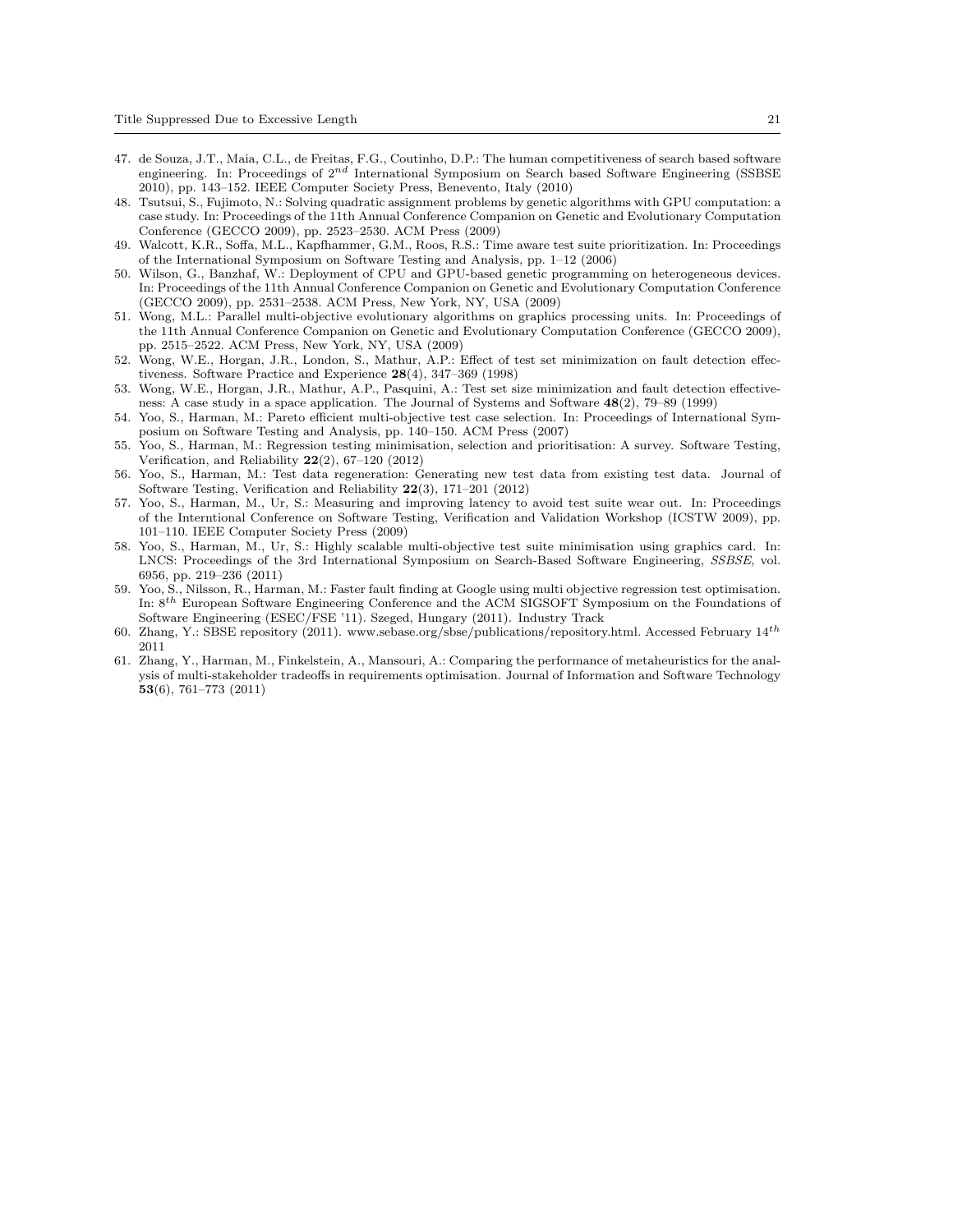# Appendix

Tables 9, 10 and 11 present the results of regression analysis for the three algorithm respectively. Tables 12, 13 and 14 contain the mean and standard deviation of  $Time_{total}, Time_{init}, Time_{fitness}$  and  $Time_{remaining}$  for NSGA-II, SPEA2 and Two Archive algorithm respectively.

| Config       | Model                      | $\alpha$     | B            | $\gamma$      | $R^2$  |
|--------------|----------------------------|--------------|--------------|---------------|--------|
|              | $S_p \sim z$               | 1.56e-07     |              | $1.00e + 00$  | 0.4894 |
|              | $S_p \sim \log z$          | 2.01e-01     |              | $-1.34e+00$   | 0.3423 |
| JOMP1        | $S_p \sim l+m$             | 3.27e-05     | $-1.13e-04$  | $1.17e + 00$  | 0.7060 |
|              | $S_p \sim \log l + m$      | $2.69e-01$   | $-4.83e-05$  | $-4.79e-01$   | 0.8487 |
|              | $S_p \sim l + \log m$      | $3.12e-0.5$  | $-1.78e-01$  | $2.15e + 00$  | 0.7600 |
|              | $S_p \sim \log l + \log m$ | $2.62e-01$   | $-6.83e-02$  | $-6.15e-02$   | 0.8509 |
|              | $S_p \sim z$               | 3.24e-07     |              | $1.58e + 00$  | 0.5009 |
|              | $S_p \sim \log z$          | 4.78e-01     | $\sim$       | $-4.05e+00$   | 0.4606 |
| JOMP2        | $S_p \sim l+m$             | 6.64e-05     | $-1.82e-04$  | $1.87e + 00$  | 0.6367 |
|              | $S_n \sim \log l + m$      | $6.00e-01$   | $-2.84e-05$  | $-1.83e+00$   | 0.9084 |
|              | $S_p \sim l + \log m$      | $6.35e-05$   | $-3.07e-01$  | $3.58e + 00$  | 0.6836 |
|              | $S_p \sim \log l + \log m$ | 5.96e-01     | $-4.04e-02$  | $-1.59e + 00$ | 0.9086 |
|              | $S_p \sim z$               | 5.80e-07     |              | $2.15e+00$    | 0.5045 |
|              | $S_p \sim \log z$          | 8.72e-01     | $\sim$       | $-8.13e+00$   | 0.4814 |
| <b>JOMP4</b> | $S_p \sim l+m$             | 1.16e-04     | $-3.42e-04$  | $2.70e + 00$  | 0.6199 |
|              | $S_p \sim \log l + m$      | $1.08e + 00$ | $-5.93e-05$  | $-4.00e + 00$ | 0.9322 |
|              | $S_p \sim l + \log m$      | 1.11e-04     | $-5.49e-01$  | $5.74e + 00$  | 0.6611 |
|              | $S_p \sim \log l + \log m$ | $1.08e + 00$ | $-5.50e-02$  | $-3.72e+00$   | 0.9313 |
|              | $S_p \sim z$               | 2.25e-06     |              | $4.13e+00$    | 0.7261 |
|              | $S_p \sim \log z$          | $3.45e + 00$ |              | $-3.66e + 01$ | 0.7178 |
|              | $S_p \sim l+m$             | 3.62e-04     | $-1.63e-04$  | $5.33e + 00$  | 0.4685 |
| GPU          | $S_p \sim \log l + m$      | $3.53e + 00$ | 7.79e-04     | $-1.66e + 01$ | 0.8219 |
|              | $S_p \sim l + \log m$      | $3.62e-04$   | $-1.34e-01$  | $5.98e + 00$  | 0.4676 |
|              | $S_p \sim \log l + \log m$ | $3.85e+00$   | $1.69e + 00$ | $-2.82e + 01$ | 0.8713 |

Table 9 Regression Analysis for NSGA-II

| <b>Table 10</b> Regression Analysis for SPEA2 |
|-----------------------------------------------|
|-----------------------------------------------|

| Config            | Model                      | $\alpha$     | β            | $\gamma$      | $R^2$  |
|-------------------|----------------------------|--------------|--------------|---------------|--------|
|                   | $S_p \sim z$               | 1.60e-07     | ٠            | $1.03e + 00$  | 0.5085 |
|                   | $S_p \sim \log z$          | 1.89e-01     |              | $-1.16e + 00$ | 0.2988 |
| <b>JOMP1</b>      | $S_p \sim l+m$             | 3.37e-05     | $-1.20e-04$  | $1.21e + 00$  | 0.7443 |
|                   | $S_p \sim \log l + m$      | $2.58e-01$   | $-6.08e-05$  | $-3.57e-01$   | 0.7987 |
|                   | $S_p \sim l + \log m$      | 3.23e-05     | $-1.79e-01$  | $2.19e + 00$  | 0.7883 |
|                   | $S_p \sim \log l + \log m$ | $2.50e-01$   | $-7.97e-02$  | 1.17e-01      | 0.7982 |
|                   | $S_p \sim z$               | 3.67e-07     |              | $1.31e+00$    | 0.6289 |
|                   | $S_p \sim \log z$          | 5.31e-01     |              | $-4.94e+00$   | 0.5567 |
| JOMP <sub>2</sub> | $S_p \sim l+m$             | 7.41e-05     | $-1.02e-04$  | $1.53e + 00$  | 0.6867 |
|                   | $S_p \sim \log l + m$      | $6.14e-01$   | $4.59e-05$   | $-2.22e+0.0$  | 0.8656 |
|                   | $S_p \sim l + \log m$      | 7.24e-05     | $-1.78e-01$  | $2.52e+00$    | 0.7031 |
|                   | $S_p \sim \log l + \log m$ | $6.30e-01$   | 9.28e-02     | $-2.85e+00$   | 0.8700 |
|                   | $S_p \sim z$               | 6.26e-07     |              | $1.78e + 00$  | 0.5504 |
|                   | $S_p \sim \log z$          | 7.86e-01     |              | $-7.37e+00$   | 0.3657 |
| JOMP4             | $S_p \sim l+m$             | $1.23e-04$   | $-2.40e-04$  | $2.25e+00$    | 0.5965 |
|                   | $S_p \sim \log l + m$      | 9.38e-01     | $-2.73e-05$  | $-3.44e+00$   | 0.6443 |
|                   | $S_p \sim l + \log m$      | $1.20e-04$   | $-3.56e-01$  | $4.19e + 00$  | 0.6081 |
|                   | $S_p \sim \log l + \log m$ | $9.56e-01$   | 3.15e-02     | $-3.78e + 00$ | 0.6442 |
|                   | $S_p \sim z$               | $2.32e-06$   |              | $2.25e+00$    | 0.8777 |
|                   | $S_p \sim \log z$          | $3.12e + 00$ |              | $-3.42e+01$   | 0.6666 |
| GPU               | $S_p \sim l+m$             | 3.82e-04     | 1.98e-04     | $3.06e + 00$  | 0.5713 |
|                   | $S_p \sim \log l + m$      | $3.01e + 00$ | 8.99e-04     | $-1.52e + 01$ | 0.6657 |
|                   | $S_p \sim l + \log m$      | 3.90e-04     | 5.17e-01     | 4.89e-02      | 0.5791 |
|                   | $S_p \sim \log l + \log m$ | $3.38e + 00$ | $1.96e + 00$ | $-2.88e + 01$ | 0.7417 |

Table 11 Regression Analysis for Two Archive

| Config       | Model                      | $\alpha$     | Β           | $\gamma$      | $R^2$  |
|--------------|----------------------------|--------------|-------------|---------------|--------|
|              | $S_p \sim z$               | 7.34e-08     | ÷,          | 9.35e-01      | 0.1280 |
|              | $S_p \sim \log z$          | 9.65e-02     |             | $-1.92e-01$   | 0.0931 |
|              |                            | 1.78e-05     | $-1.74e-04$ | $1.14e + 00$  | 0.5412 |
| <b>JOMP1</b> | $S_p \sim l+m$             |              | $-1.20e-04$ | $-7.59e-02$   | 0.7637 |
|              | $S_p \sim \log l + m$      | $1.94e-01$   |             |               |        |
|              | $S_p \sim l + \log m$      | $1.54e-05$   | $-2.79e-01$ | $2.68e + 00$  | 0.7108 |
|              | $S_p \sim \log l + \log m$ | 1.64e-01     | $-2.01e-01$ | $1.22e + 00$  | 0.8350 |
|              | $S_p \sim z$               | 1.60e-07     | ä,          | $1.59e + 00$  | 0.1587 |
|              | $S_p \sim \log z$          | 2.57e-01     |             | $-1.45e+00$   | 0.1731 |
| <b>JOMP2</b> | $S_p \sim l+m$             | 3.72e-05     | $-2.98e-04$ | $1.95e + 00$  | 0.4942 |
|              | $S_p \sim \log l + m$      | $4.31e-01$   | $-1.73e-04$ | $-7.67e-01$   | 0.8095 |
|              | $S_p \sim l + \log m$      | 3.27e-05     | $-4.94e-01$ | $4.69e + 00$  | 0.6461 |
|              | $S_p \sim \log l + \log m$ | 3.84e-01     | $-3.04e-01$ | $1.22e + 00$  | 0.8571 |
|              | $S_p \sim z$               | 3.12e-07     |             | $2.33e+0.0$   | 0.1865 |
|              | $S_p \sim \log z$          | 5.21e-01     | ٠           | $-3.84e+00$   | 0.2196 |
| <b>JOMP4</b> | $S_p \sim l+m$             | 6.95e-05     | $-5.20e-04$ | $2.97e+00$    | 0.4990 |
|              | $S_p \sim \log l + m$      | 8.17e-01     | $-2.82e-04$ | $-2.18e + 00$ | 0.8556 |
|              | $S_p \sim l + \log m$      | 6.17e-05     | $-8.50e-01$ | $7.69e + 00$  | 0.6322 |
|              | $S_p \sim \log l + \log m$ | 7.46e-01     | $-4.77e-01$ | $9.01e-01$    | 0.8880 |
|              | $S_p \sim z$               | 1.64e-06     |             | $4.96e + 00$  | 0.5728 |
|              | $S_p \sim \log z$          | $2.79e+00$   |             | $-2.82e+01$   | 0.7056 |
|              | $S_p \sim l+m$             | 2.83e-04     | $-3.54e-04$ | $6.02e + 00$  | 0.4516 |
| GPU          | $S_p \sim \log l + m$      | $3.05e + 00$ | $5.02e-04$  | $-1.31e + 01$ | 0.9417 |
|              | $S_p \sim l + \log m$      | 2.76e-04     | $-6.36e-01$ | $9.59e + 00$  | 0.4620 |
|              | $S_p \sim \log l + \log m$ | $3.21e + 00$ | 9.47e-01    | $-1.94e + 01$ | 0.9603 |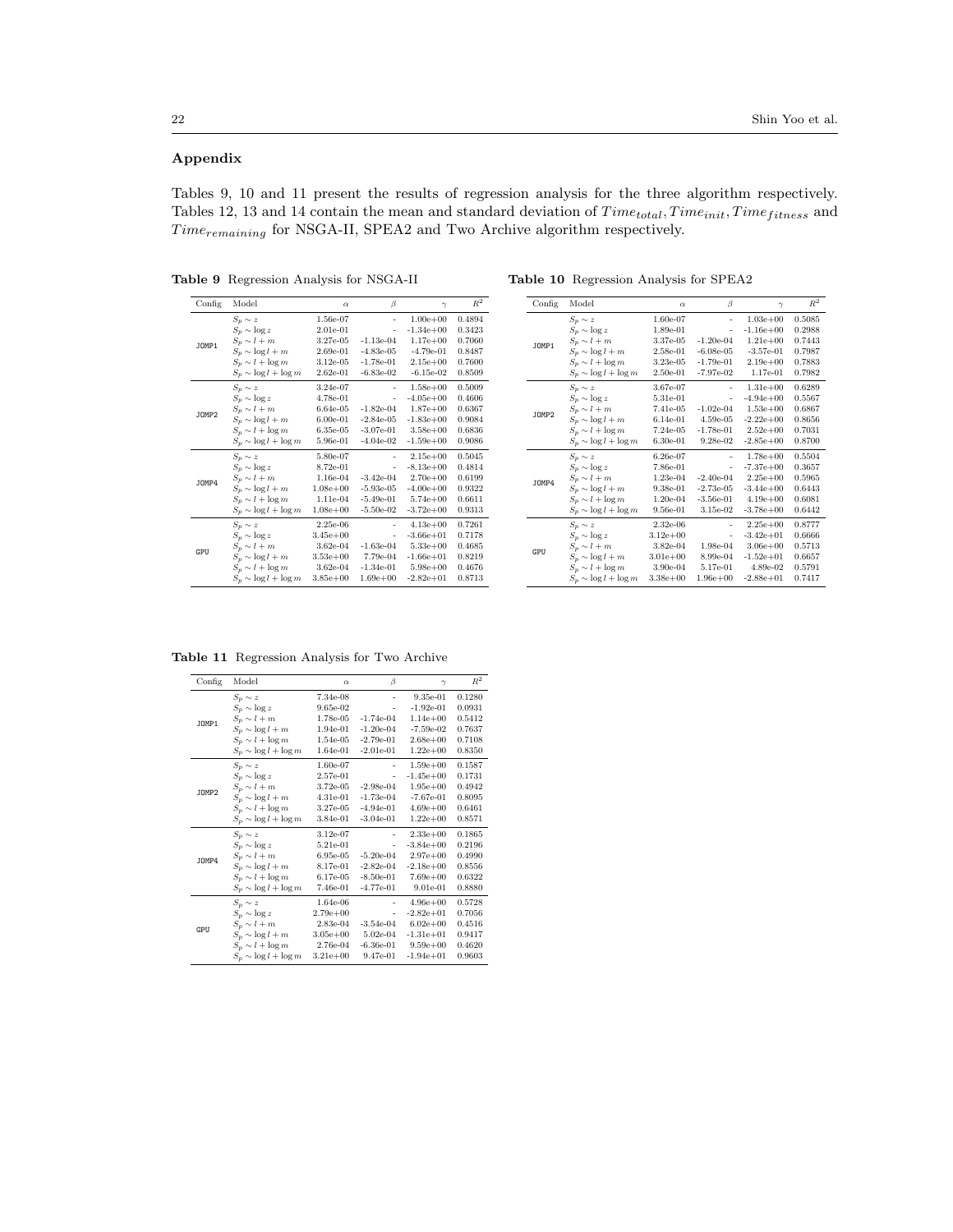| Subject                        | Config         | $\tau_{total}$         | $\sigma_{Total}$  | $T_{init}$     | ${}^{\sigma}T_{init}$ | $T_{fitness}$          | $\scriptstyle{{\sigma_{T_{fitness}}}}$ | $T_{remaining}$      | $\sigma_{Tremaining}$ |
|--------------------------------|----------------|------------------------|-------------------|----------------|-----------------------|------------------------|----------------------------------------|----------------------|-----------------------|
| printtokens-1                  | CPU            | 12265.23               | 133.47            | 0.00           | 0.00                  | 8565.77                | 63.68                                  | 3699.47              | 104.78                |
| printtokens-1                  | JOMP1          | 14869.77               | 379.38            | 5.83           | 0.45                  | 11084.23               | 310.38                                 | 3779.70              | 119.98                |
| printtokens-1                  | JOMP2          | 10112.50               | 146.97            | 5.70           | 0.46                  | 5905.90                | 87.01                                  | 4200.90              | 107.54                |
| printtokens-1                  | JOMP4          | 7950.77                | 165.02            | 5.67           | 0.47                  | 3633.93                | 63.73                                  | 4311.17              | 127.42                |
| printtokens-1                  | GPGPU          | 5739.60                | 145.89            | 469.33         | 3.64                  | 1934.33                | 124.20                                 | 3335.93              | 100.65                |
| printtokens-2                  | CPU            | 12518.40               | 146.89            | 0.00           | 0.00                  | 8756.17                | 68.64                                  | 3762.23              | 109.13                |
| printtokens-2                  | JOMP1          | 15029.73               | 383.27            | 5.77           | 0.62                  | 11220.00               | 297.28                                 | 3803.97              | 120.04                |
| printtokens-2                  | JOMP2          | 10162.13               | 140.35            | 5.73           | 0.44                  | 5954.07                | 88.72                                  | 4202.33              | 102.93                |
| printtokens-2                  | JOMP4          | 8036.67                | 131.23            | 5.80           | 0.40                  | 3692.87                | 68.79                                  | 4338.00              | 103.05                |
| printtokens-2                  | GPGPU          | 5685.50                | 146.80            | 468.90         | 2.20                  | 1867.03                | 109.29                                 | 3349.57              | 95.57                 |
| printtokens-3                  | CPU            | 12335.80               | 131.26            | 0.00           | 0.00                  | 8626.63                | 60.42                                  | 3709.17              | 102.36                |
| printtokens-3                  | JOMP1          | 14965.80               | 416.84            | 5.80           | 0.48                  | 11179.60               | 297.77                                 | 3780.40              | 156.59                |
| printtokens-3                  | JOMP2          | 10185.57               | 128.75            | 5.53           | 0.50                  | 5930.50                | 73.85                                  | 4249.53              | 102.33                |
| printtokens-3<br>printtokens-3 | JOMP4<br>GPGPU | 8086.13<br>5784.47     | 167.18<br>157.36  | 5.77<br>468.33 | 0.42<br>4.78          | 3688.27<br>1952.60     | 84.40<br>127.56                        | 4392.10<br>3363.53   | 112.38<br>82.57       |
|                                | CPU            | 12360.47               | 115.52            | 0.00           |                       | 8670.77                |                                        | 3689.70              | 81.87                 |
| printtokens-4<br>printtokens-4 | JOMP1          | 14690.43               | 337.86            | 5.73           | 0.00<br>0.44          | 11004.50               | 62.58<br>264.70                        | 3680.20              | 141.57                |
| printtokens-4                  | JOMP2          | 10140.37               | 115.35            | 5.70           | 0.46                  | 5944.17                | 85.72                                  | 4190.50              | 104.89                |
| printtokens-4                  | JOMP4          | 8010.47                | 199.55            | 5.63           | 0.48                  | 3673.30                | 129.08                                 | 4331.53              | 129.24                |
| printtokens-4                  | GPGPU          | 5642.50                | 157.42            | 467.80         | 2.91                  | 1883.70                | 139.35                                 | 3291.00              | 90.03                 |
| schedule-1                     | CPU            | 7638.67                | 117.48            | 0.00           | 0.00                  | 4439.20                | 70.69                                  | 3199.47              | 65.11                 |
| schedule-1                     | JOMP1          | 7871.10                | 107.36            | 3.40           | 0.49                  | 4679.13                | 86.89                                  | 3188.57              | 82.29                 |
| schedule-1                     | JOMP2          | 6257.03                | 90.83             | 3.47           | 0.50                  | 2630.67                | 54.54                                  | 3622.90              | 105.58                |
| schedule-1                     | JOMP4          | 5450.87                | 97.13             | 3.57           | 0.50                  | 1740.70                | 43.13                                  | 3706.60              | 84.68                 |
| schedule-1                     | GPGPU          | 4893.73                | 219.03            | 475.37         | 2.50                  | 1631.47                | 213.80                                 | 2786.90              | 82.99                 |
| schedule-2                     | CPU            | 7745.30                | 104.94            | 0.00           | 0.00                  | 4499.87                | 39.01                                  | 3245.43              | 80.30                 |
| schedule-2                     | JOMP1          | 8032.80                | 113.87            | 3.53           | 0.50                  | 4793.07                | 75.86                                  | 3236.20              | 90.57                 |
| schedule-2                     | JOMP2          | 6341.13                | 111.05            | 3.60           | 0.49                  | 2676.43                | 49.23                                  | 3661.10              | 97.28                 |
| schedule-2                     | JOMP4          | 5504.40                | 141.96            | 3.47           | 0.50                  | 1760.17                | 57.80                                  | 3740.77              | 104.00                |
| schedule-2                     | GPGPU          | 5304.50                | 112.85            | 474.90         | 2.17                  | 2028.83                | 21.46                                  | 2800.77              | 93.53                 |
| schedule-3                     | CPU            | 7646.40                | 124.66            | 0.00           | 0.00                  | 4461.60                | 53.81                                  | 3184.80              | 89.71                 |
| schedule-3                     | JOMP1          | 7941.90                | 129.85            | 3.47           | 0.50                  | 4715.47                | 99.74                                  | 3222.97              | 92.20                 |
| schedule-3                     | JOMP2<br>JOMP4 | 6251.20<br>5509.93     | 95.49<br>125.49   | 3.47<br>3.60   | 0.50                  | 2632.60<br>1750.40     | 39.48<br>50.08                         | 3615.13<br>3755.93   | 96.39<br>92.32        |
| schedule-3<br>schedule-3       | GPGPU          | 5285.13                | 120.56            | 474.57         | 0.49<br>1.56          | 2026.90                | 19.19                                  | 2783.67              | 104.82                |
| schedule-4                     | CPU            | 7611.70                | 92.16             | 0.00           | 0.00                  | 4430.17                | 41.45                                  | 3181.53              | 69.16                 |
| schedule-4                     | JOMP1          | 8033.37                | 122.39            | 3.47           | 0.50                  | 4792.00                | 92.38                                  | 3237.90              | 96.45                 |
| schedule-4                     | JOMP2          | 6359.90                | 85.07             | 3.63           | 0.48                  | 2693.93                | 45.06                                  | 3662.33              | 84.43                 |
| schedule-4                     | JOMP4          | 5553.03                | 100.72            | 3.53           | 0.50                  | 1771.70                | 38.32                                  | 3777.80              | 88.11                 |
| schedule-4                     | GPGPU          | 5307.77                | 112.28            | 474.83         | 1.85                  | 2037.33                | 20.37                                  | 2795.60              | 96.75                 |
| printtokens                    | CPU            | 201468.50              | 1017.39           | 0.00           | 0.00                  | 168824.77              | 933.12                                 | 32643.73             | 217.17                |
| printtokens                    | JOMP1          | 264294.97              | 730.51            | 12.20          | 0.40                  | 231541.57              | 668.03                                 | 32741.20             | 268.03                |
| printtokens                    | JOMP2          | 162367.67              | 368.62            | 12.47          | 0.50                  | 124352.20              | 351.64                                 | 38003.00             | 298.90                |
| printtokens                    | JOMP4          | 140384.07              | 319.11            | 12.23          | 0.42                  | 102300.67              | 184.97                                 | 38071.17             | 242.94                |
| printtokens                    | GPGPU          | 44592.67               | 234.10            | 470.10         | 1.35                  | 12097.70               | 26.65                                  | 32024.87             | 234.80                |
| schedule                       | CPU            | 95693.77               | 607.90            | 0.00           | 0.00                  | 74140.63               | 504.25                                 | 21553.13             | 175.79                |
| schedule                       | JOMP1          | 139348.20              | 609.53            | 16.73          | 0.51                  | 117751.40              | 547.86                                 | 21580.07             | 310.49                |
| schedule                       | JOMP2          | 88385.17               | 383.10            | 16.53          | 0.50                  | 63433.77               | 271.22                                 | 24934.87             | 304.31                |
| schedule                       | JOMP4          | 75779.67               | 584.89            | 16.63          | 0.55                  | 50686.53               | 377.03                                 | 25076.50             | 480.73                |
| schedule                       | GPGPU          | 28351.07               | 324.36            | 464.73         | 1.59                  | 6899.33                | 20.27                                  | 20987.00             | 328.10                |
| printtokens2                   | CPU<br>JOMP1   | 200409.53<br>278160.67 | 1007.63<br>788.57 | 0.00           | 0.00                  | 167983.10<br>245605.30 | 860.30                                 | 32426.43             | 256.84<br>217.64      |
| printtokens2<br>printtokens2   | JOMP2          | 169781.93              | 604.65            | 12.57<br>12.33 | 0.50<br>0.54          | 132011.97              | 794.70<br>481.70                       | 32542.80<br>37757.63 | 340.18                |
| printtokens2                   | JOMP4          | 146077.10              | 460.93            | 12.43          | 0.50                  | 108003.00              | 325.04                                 | 38061.67             | 335.96                |
| printtokens2                   | GPGPU          | 45705.40               | 221.84            | 470.67         | 1.30                  | 13294.90               | 27.15                                  | 31939.83             | 219.62                |
| schedule2                      | CPU            | 88307.47               | 907.51            | 0.00           | 0.00                  | 66683.77               | 728.58                                 | 21623.70             | 409.08                |
| schedule2                      | JOMP1          | 124601.87              | 585.05            | 16.33          | 0.60                  | 102931.23              | 557.67                                 | 21654.30             | 409.55                |
| schedule2                      | JOMP2          | 80791.20               | 587.41            | 16.70          | 0.97                  | 55709.73               | 231.85                                 | 25064.77             | 491.77                |
| schedule2                      | JOMP4          | 69575.73               | 536.93            | 16.50          | 1.06                  | 44214.20               | 299.20                                 | 25345.03             | 424.66                |
| schedule2                      | GPGPU          | 28571.07               | 359.22            | 462.53         | 1.80                  | 6794.00                | 21.28                                  | 21314.53             | 363.45                |
| tcas                           | CPU            | 33098.07               | 403.64            | 0.00           | 0.00                  | 19479.47               | 335.46                                 | 13618.60             | 126.26                |
| tcas                           | JOMP1          | 39282.17               | 423.11            | 14.07          | 1.31                  | 25542.43               | 408.53                                 | 13725.67             | 178.59                |
| tcas                           | JOMP2          | 30021.70               | 308.38            | 14.20          | 1.30                  | 14239.20               | 215.67                                 | 15768.30             | 189.47                |
| tcas                           | JOMP4          | 25391.43               | 229.51            | 14.10          | 1.47                  | 9460.17                | 189.81                                 | 15917.17             | 242.64                |
| tcas                           | GPGPU          | 17099.93               | 166.20            | 466.40         | 2.32                  | 3476.97                | 22.49                                  | 13156.57             | 163.79                |
| totinfo                        | CPU            | 33547.10               | 414.49            | 0.00           | 0.00                  | 23190.27               | 212.64                                 | 10356.83             | 236.96                |
| totinfo                        | JOMP1          | 37089.93               | 305.02            | 13.23          | 1.33                  | 26853.87               | 285.81                                 | 10222.83             | 146.45                |
| totinfo<br>totinfo             | JOMP2<br>JOMP4 | 26280.27<br>20867.60   | 277.43<br>208.74  | 13.43<br>13.70 | 1.17<br>1.59          | 14567.70<br>8988.33    | 155.58<br>76.84                        | 11699.13<br>11865.57 | 196.05<br>189.78      |
| totinfo                        | GPGPU          | 13409.37               | 131.48            | 465.00         | 3.04                  | 3065.73                | 28.02                                  | 9878.63              | 132.19                |
| flex                           | CPU            | 68898.23               | 562.97            | 0.00           | 0.00                  | 66074.40               | 554.00                                 | 2823.83              | 60.97                 |
| flex                           | JOMP1          | 43761.27               | 1667.94           | 14.07          | 0.73                  | 40925.87               | 1678.87                                | 2821.33              | 74.69                 |
| flex                           | JOMP2          | 24966.77               | 513.57            | 13.63          | 0.48                  | 21769.90               | 509.27                                 | 3183.23              | 60.48                 |
| flex                           | JOMP4          | 16441.23               | 232.20            | 13.90          | 0.54                  | 13223.03               | 231.11                                 | 3204.30              | 71.58                 |
| flex                           | GPGPU          | 10103.20               | 65.62             | 465.27         | 2.31                  | 7225.33                | 10.47                                  | 2412.60              | 66.89                 |
| gzip                           | CPU            | 73950.87               | 959.62            | 0.00           | 0.00                  | 70627.90               | 946.41                                 | 3322.97              | 58.53                 |
| gzip                           | JOMP1          | 62003.70               | 1154.83           | 12.77          | 0.76                  | 58680.57               | 1157.14                                | 3310.37              | 65.29                 |
| gzip                           | JOMP2          | 34440.27               | 591.68            | 12.40          | 0.55                  | 30655.77               | 582.96                                 | 3772.10              | 87.57                 |
| gzip                           | JOMP4          | 22367.40               | 539.74            | 12.57          | 0.80                  | 18535.70               | 545.24                                 | 3819.13              | 82.22                 |
| gzip                           | GPGPU          | 9240.03                | 69.80             | 463.90         | 1.70                  | 5831.23                | 9.23                                   | 2944.90              | 69.46                 |
| sed                            | $_{\rm CPU}$   | 124817.33              | 1976.92           | 0.00           | 0.00                  | 120265.57              | 1930.36                                | 4551.77              | 72.83                 |
| sed                            | JOMP1          | 122040.30              | 1435.61           | 11.73          | 0.57                  | 117454.93              | 1441.36                                | 4573.63              | 68.62                 |
| sed                            | JOMP2          | 66612.53               | 649.39            | 11.53          | 0.56                  | 61453.23               | 645.79                                 | 5147.77              | 82.37                 |
| sed                            | JOMP4          | 41056.63               | 385.78            | 11.47          | 0.56                  | 35821.10               | 398.33                                 | 5224.07              | 81.48                 |

Table 12: Execution time of NSGA-II algotirhm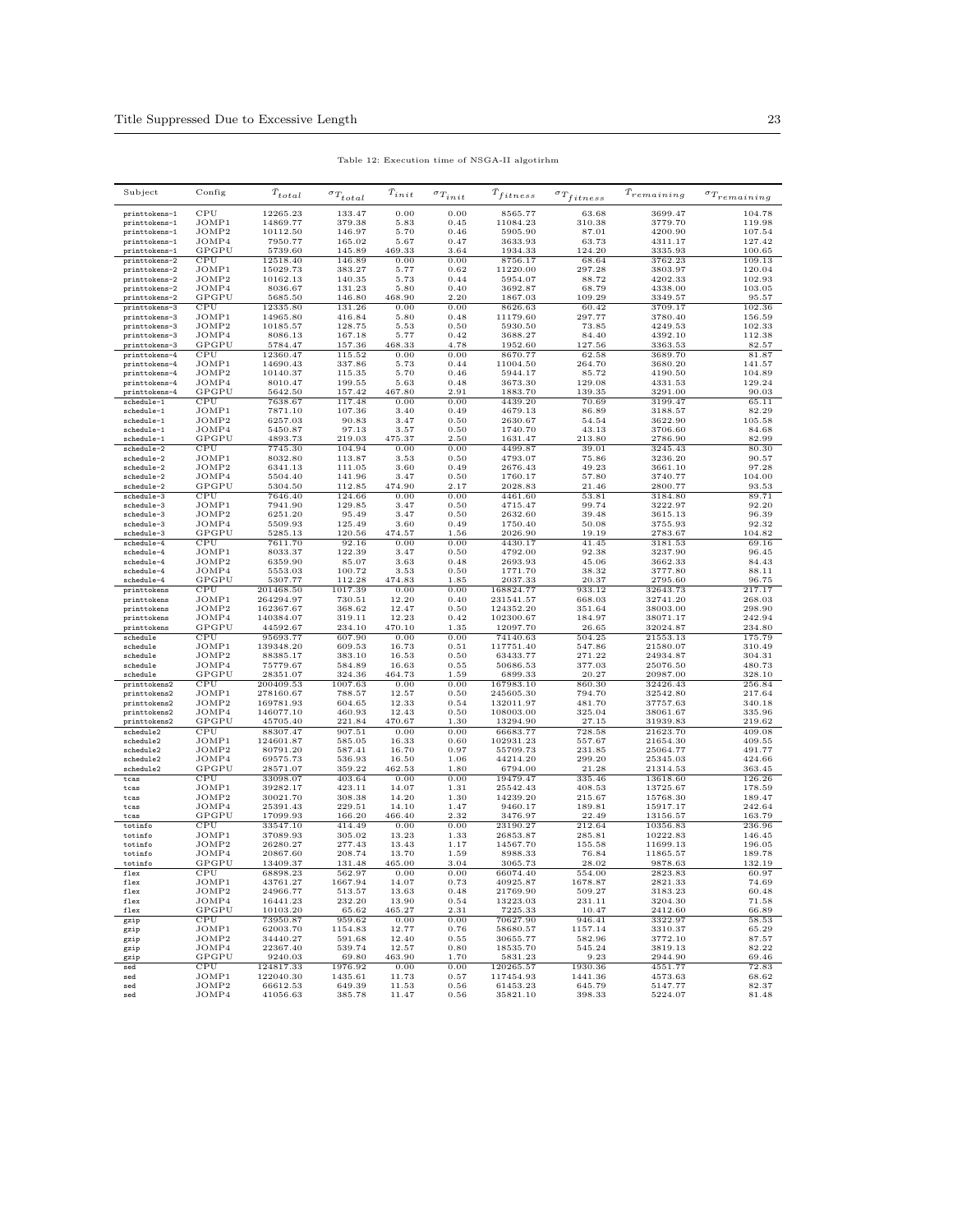| sed       | GPGPU | 12147.77   | 75.00     | 467.27 | 2.14  | 7498.07    | 11.22     | 4182.43   | 77.26     |
|-----------|-------|------------|-----------|--------|-------|------------|-----------|-----------|-----------|
| $space-1$ | CPU   | 128911.03  | 3000.98   | 0.00   | 0.00  | 125323.07  | 2979.24   | 3587.97   | 62.34     |
| $space-1$ | JOMP1 | 72884.27   | 1545.06   | 13.27  | 0.81  | 69262.87   | 1538.28   | 3608.13   | 74.12     |
| $space-1$ | JOMP2 | 39989.00   | 878.97    | 13.13  | 0.43  | 35861.10   | 859.12    | 4114.77   | 89.34     |
| $space-1$ | JOMP4 | 25293.07   | 395.23    | 13.20  | 0.40  | 21164.57   | 392.79    | 4115.30   | 86.67     |
| $space-1$ | GPGPU | 12270.57   | 61.69     | 466.80 | 1.80  | 8622.20    | 10.40     | 3181.57   | 64.01     |
| $space-2$ | CPU   | 126462.67  | 2652.95   | 0.00   | 0.00  | 122919.20  | 2592.98   | 3543.47   | 87.69     |
| $space-2$ | JOMP1 | 68066.23   | 1147.03   | 13.07  | 0.44  | 64527.43   | 1164.34   | 3525.73   | 78.28     |
| $space-2$ | JOMP2 | 37911.63   | 594.27    | 13.17  | 0.37  | 33840.57   | 583.31    | 4057.90   | 71.06     |
| $space-2$ | JOMP4 | 24380.70   | 555.05    | 13.00  | 0.26  | 20286.67   | 553.22    | 4081.03   | 69.44     |
| $space-2$ | GPGPU | 11625.40   | 68.16     | 465.10 | 1.62  | 8021.33    | 9.84      | 3138.97   | 68.86     |
| $space-3$ | CPU   | 130576.67  | 2677.40   | 0.00   | 0.00  | 126974.30  | 2640.58   | 3602.37   | 73.72     |
| space-3   | JOMP1 | 72470.93   | 1543.13   | 13.03  | 0.31  | 68864.00   | 1531.11   | 3593.90   | 75.07     |
| space-3   | JOMP2 | 39988.90   | 784.99    | 13.10  | 0.54  | 35870.73   | 777.28    | 4105.07   | 78.43     |
| $space-3$ | JOMP4 | 25302.80   | 447.97    | 13.20  | 0.40  | 21153.63   | 433.21    | 4135.97   | 74.92     |
| space-3   | GPGPU | 12279.10   | 84.11     | 466.67 | 1.94  | 8622.53    | 8.05      | 3189.90   | 86.12     |
| $space-4$ | CPU   | 128981.73  | 3442.49   | 0.00   | 0.00  | 125395.00  | 3394.39   | 3586.73   | 78.57     |
| $space-4$ | JOMP1 | 73208.10   | 2310.12   | 13.10  | 0.30  | 69642.43   | 2325.78   | 3552.57   | 61.09     |
| $space-4$ | JOMP2 | 39689.37   | 800.83    | 13.13  | 0.34  | 35634.33   | 818.95    | 4041.90   | 91.29     |
| $space-4$ | JOMP4 | 25216.80   | 351.18    | 13.07  | 0.36  | 21115.67   | 332.19    | 4088.07   | 82.16     |
| $space-4$ | GPGPU | 12233.17   | 81.10     | 466.30 | 1.73  | 8622.07    | 10.74     | 3144.80   | 80.37     |
| replace   | CPU   | 325246.37  | 1698.49   | 0.00   | 0.00  | 281927.93  | 1405.19   | 43318.43  | 848.20    |
| replace   | JOMP1 | 445375.07  | 1524.35   | 13.30  | 0.46  | 402127.67  | 1236.82   | 43234.10  | 835.37    |
| replace   | JOMP2 | 265138.93  | 1078.85   | 13.20  | 0.48  | 214949.63  | 672.27    | 50176.10  | 848.70    |
| replace   | JOMP4 | 225739.00  | 892.89    | 13.20  | 0.48  | 175134.70  | 253.04    | 50591.10  | 888.86    |
| replace   | GPGPU | 61807.93   | 519.29    | 472.07 | 3.92  | 18291.03   | 31.20     | 43044.83  | 523.68    |
| bash      | CPU   | 2071836.07 | 29845.30  | 0.00   | 0.00  | 2051591.57 | 29674.30  | 20244.50  | 206.06    |
| bash      | JOMP1 | 1346585.83 | 16962.75  | 53.30  | 1.39  | 1326396.90 | 16966.54  | 20135.63  | 159.67    |
| bash      | JOMP2 | 715605.03  | 11951.22  | 53.37  | 1.25  | 693778.67  | 11979.47  | 21773.00  | 150.21    |
| bash      | JOMP4 | 425783.60  | 5673.48   | 54.07  | 1.73  | 403970.63  | 5677.03   | 21758.90  | 209.60    |
| bash      | GPGPU | 82574.53   | 194.61    | 517.07 | 2.35  | 62371.57   | 13.89     | 19685.90  | 189.82    |
| ibm       | CPU   | 4347517.13 | 462072.40 | 0.00   | 0.00  | 4178547.93 | 831883.88 | 168969.20 | 709728.80 |
| ibm       | JOMP1 | 1445294.57 | 38625.23  | 136.07 | 3.59  | 1406525.60 | 39448.65  | 38632.90  | 5916.45   |
| ibm       | JOMP2 | 783762.87  | 20494.64  | 136.13 | 3.48  | 745728.40  | 20522.99  | 37898.33  | 3591.78   |
| ibm       | JOMP4 | 481433.27  | 11823.74  | 135.63 | 3.77  | 444301.60  | 11749.65  | 36996.03  | 784.43    |
| ibm       | GPGPU | 174990.80  | 5095.10   | 613.67 | 61.27 | 136661.40  | 849.63    | 37715.73  | 4931.15   |
|           |       |            |           |        |       |            |           |           |           |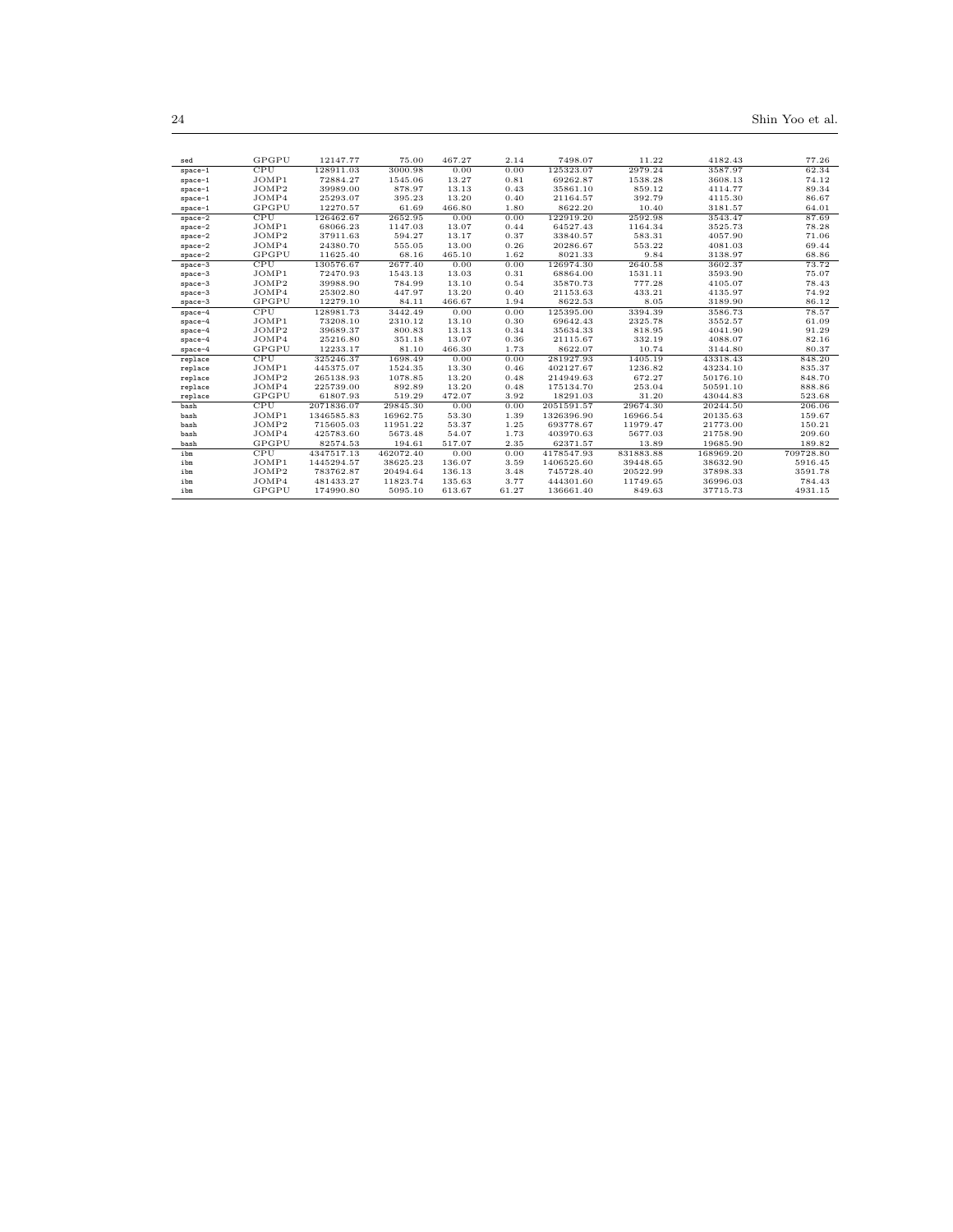| Subject            | Config         | $\bar{T}_{total}$    | ${}^{\sigma T}{}_{total}$ | $\bar{T}_{init}$ | ${}^{\sigma}T_{init}$ | $\bar{T}_{fitness}$  | ${}^{\sigma}T_{fitness}$ | $T_{remaining}$      | ${}^{\sigma}T_{remaining}$ |
|--------------------|----------------|----------------------|---------------------------|------------------|-----------------------|----------------------|--------------------------|----------------------|----------------------------|
| printtokens-1      | CPU            | 54737.30             | 7183.20                   | 0.00             | 0.00                  | 8562.97              | 75.10                    | 46174.33             | 7167.90                    |
| printtokens-1      | JOMP1          | 60409.20             | 7729.38                   | 5.73             | 0.44                  | 10825.50             | 121.39                   | 49577.97             | 7709.26                    |
| printtokens-1      | JOMP2          | 59056.57             | 7209.10                   | 5.73             | 0.44                  | 5840.13              | 69.33                    | 53210.70             | 7212.29                    |
| printtokens-1      | JOMP4          | 52838.37             | 15410.19                  | 5.77             | 0.42                  | 3571.33              | 39.62                    | 49261.27             | 15434.46                   |
| printtokens-1      | GPGPU          | 55810.83             | 7876.04                   | 471.83           | 14.16                 | 3535.63              | 35.46                    | 51803.37             | 7864.52                    |
| printtokens-2      | CPU            | 61021.80             | 9959.34                   | 0.00             | 0.00                  | 8769.17              | 68.85                    | 52252.63             | 9922.10                    |
| printtokens-2      | JOMP1          | 61762.40             | 7379.62                   | 5.80             | 0.40                  | 11007.90             | 168.96                   | 50748.70             | 7391.38                    |
| printtokens-2      | JOMP2          | 67094.07             | 12558.61                  | 5.77             | 0.42                  | 5971.47              | 76.16                    | 61116.83             | 12560.31                   |
| printtokens-2      | JOMP4          | 54581.23             | 15862.40                  | 5.90             | 0.30                  | 3634.47              | 68.27                    | 50940.87             | 15904.60                   |
| printtokens-2      | GPGPU          | 56347.47             | 8010.39                   | 468.90           | 2.36                  | 3521.87              | 30.39                    | 52356.70             | 8007.62                    |
| printtokens-3      | CPU            | 55246.60             | 8305.32                   | 0.00             | 0.00                  | 8658.43              | 66.02                    | 46588.17             | 8299.09                    |
| printtokens-3      | JOMP1          | 57619.10             | 6555.12                   | 5.83             | 0.37                  | 10936.97             | 133.77                   | 46676.30             | 6526.33                    |
| printtokens-3      | JOMP2          | 60952.13             | 11448.43                  | 5.63             | 0.48                  | 5931.23              | 59.59                    | 55015.27             | 11439.49                   |
| printtokens-3      | JOMP4          | 57878.43             | 19310.31                  | 5.67             | 0.47                  | 3601.83              | 44.26                    | 54270.93             | 19337.38                   |
| printtokens-3      | GPGPU          | 54563.63             | 7163.49                   | 467.97           | 1.83                  | 3530.53              | 22.73                    | 50565.13             | 7159.91                    |
| printtokens-4      | CPU            | 59433.97             | 7999.19                   | 0.00             | 0.00                  | 8692.00              | 70.85                    | 50741.97             | 7986.66                    |
| printtokens-4      | JOMP1          | 59541.43             | 6497.08                   | 5.67             | 0.47                  | 10950.07             | 156.36                   | 48585.70             | 6514.42                    |
| printtokens-4      | JOMP2          | 64436.50             | 8461.38                   | 5.77             | 0.42                  | 5915.53              | 64.97                    | 58515.20             | 8458.26                    |
| printtokens-4      | JOMP4          | 56524.23             | 20522.42                  | 5.67             | 0.47                  | 3590.87              | 51.32                    | 52927.70             | 20535.99                   |
| printtokens-4      | GPGPU          | 58235.23             | 5732.37                   | 467.17           | 2.38                  | 3101.50              | 570.40                   | 54666.57             | 5759.73                    |
| schedule-1         | CPU            | 103525.27            | 10751.91                  | 0.00             | 0.00                  | 4445.07              | 31.51                    | 99080.20             | 10752.81                   |
| schedule-1         | JOMP1          | 104730.07            | 13222.87                  | 3.70             | 0.46                  | 4700.47              | 109.48                   | 100025.90            | 13203.26                   |
| schedule-1         | JOMP2          | 115522.53            | 9903.85                   | 3.63             | 0.48                  | 2618.30              | 49.96                    | 112900.60            | 9911.08                    |
| schedule-1         | JOMP4          | 100832.93            | 35751.09                  | 3.77             | 0.42                  | 1669.10              | 31.57                    | 99160.07             | 35770.11                   |
| schedule-1         | GPGPU          | 108538.97            | 13846.59                  | 475.30           | 1.66                  | 2570.70              | 165.46                   | 105492.97            | 13856.20                   |
| schedule-2         | CPU            | 111070.57            | 8120.00                   | 0.00             | 0.00                  | 4522.30              | 32.82                    | 106548.27            | 8118.41                    |
| schedule-2         | JOMP1          | 107589.33            | 8283.42                   | 3.70             | 0.46                  | 4799.63              | 61.40                    | 102786.00            | 8297.07                    |
| schedule-2         | JOMP2          | 117569.23            | 9742.41                   | 3.57             | 0.50                  | 2684.60              | 48.63                    | 114881.07            | 9751.08                    |
| schedule-2         | JOMP4          | 106101.20            | 37473.79                  | 3.40             | 0.49                  | 1694.33              | 39.42                    | 104403.47            | 37495.24                   |
| schedule-2         | GPGPU          | 110804.83            | 9195.29                   | 476.23           | 2.68                  | 2616.37              | 10.64                    | 107712.23            | 9196.71                    |
| schedule-3         | CPU            | 67744.33             | 8141.45                   | 0.00             | 0.00                  | 4479.80              | 34.50                    | 63264.53             | 8158.15                    |
| schedule-3         | JOMP1          | 71534.80             | 8905.75                   | 3.67             | 0.47                  | 4676.60              | 68.23                    | 66854.53             | 8912.32                    |
| schedule-3         | JOMP2          | 77546.20             | 9676.54                   | 3.47             | 0.50                  | 2624.80              | 59.67                    | 74917.93             | 9667.77                    |
| schedule-3         | JOMP4          | 67597.97             | 24248.38                  | 3.60             | 0.49                  | 1665.37              | 35.18                    | 65929.00             | 24263.71                   |
| schedule-3         | GPGPU          | 71874.93             | 8807.73                   | 474.87           | 1.48                  | 2621.33              | 8.62                     | 68778.73             | 8808.51                    |
| schedule-4         | CPU            | 83107.30             | 9619.47                   | 0.00             | 0.00                  | 4449.13              | 40.74                    | 78658.17             | 9599.56                    |
| schedule-4         | JOMP1          | 83825.20             | 11900.34                  | 3.67             | 0.47                  | 4780.03              | 83.15                    | 79041.50             | 11903.98                   |
| schedule-4         | JOMP2          | 93997.57             | 13035.56                  | 3.57             | 0.50                  | 2658.10              | 56.89                    | 91335.90             | 13040.25                   |
| schedule-4         | JOMP4          | 83453.57             | 30179.48                  | 3.73             | 0.44                  | 1682.83              | 32.68                    | 81767.00             | 30193.44                   |
| $schedule-4$       | GPGPU          | 88935.70             | 9241.76                   | 474.93           | 2.06                  | 2622.30              | 10.36                    | 85838.47             | 9240.44                    |
| printtokens        | CPU            | 218854.33            | 1726.93                   | 0.00             | 0.00                  | 168196.60            | 1514.85                  | 50657.73             | 327.32                     |
| printtokens        | JOMP1          | 287307.47            | 1127.93                   | 12.37            | 0.55                  | 236604.07            | 929.05                   | 50691.03             | 355.26                     |
| printtokens        | JOMP2          | 186358.63            | 576.28                    | 12.47            | 0.85                  | 127034.93            | 346.14                   | 59311.23             | 386.97                     |
| printtokens        | JOMP4          | 164231.80            | 2976.55                   | 12.20            | 0.40                  | 103544.77            | 472.16                   | 60674.83             | 2558.07                    |
| printtokens        | GPGPU          | 62718.07             | 617.76                    | 470.47           | 1.50                  | 12305.87             | 27.83                    | 49941.73             | 617.07                     |
| schedule           | CPU            | 108266.97            | 707.22                    | 0.00             | 0.00                  | 73895.10             | 578.85                   | 34371.87             | 213.91                     |
| schedule           | JOMP1          | 152762.60            | 743.22                    | 16.60            | 0.49                  | 118391.37            | 599.61                   | 34354.63             | 549.03                     |
| schedule           | JOMP2          | 104064.37            | 734.29                    | 16.43            | 0.50                  | 63909.73             | 307.38                   | 40138.20             | 679.72                     |
| schedule           | JOMP4          | 91078.00             | 2702.94                   | 16.57            | 0.50                  | 50229.77             | 412.43                   | 40831.67             | 2467.27                    |
| schedule           | GPGPU          | 41389.13             | 616.10                    | 464.77           | 1.12                  | 7065.23              | 24.31                    | 33859.13             | 621.14                     |
| printtokens2       | CPU            | 218065.40            | 885.64                    | 0.00             | 0.00                  | 167678.67            | 670.63                   | 50386.73             | 385.17                     |
| printtokens2       | JOMP1          | 298648.77            | 940.76                    | 12.43            | 0.62                  | 248103.87            | 788.46                   | 50532.47             | 367.08                     |
| printtokens2       | JOMP2          | 192170.00            | 478.57                    | 12.47            | 0.50                  | 132948.23            | 405.78                   | 59209.30             | 293.85                     |
| printtokens2       | JOMP4          | 168897.87            | 2981.31                   | 12.17            | 0.37                  | 108599.40            | 488.40                   | 60286.30             | 2579.16                    |
| printtokens2       | GPGPU          | 63975.20             | 273.85                    | 485.47           | 79.59                 | 13622.70             | 27.21                    | 49867.03             | 313.69                     |
| schedule2          | CPU            | 101383.53            | 1208.80                   | 0.00             | 0.00                  | 67082.43             | 1167.92                  | 34301.10             | 624.25                     |
| schedule2          | JOMP1          | 138615.47            | 2661.56                   | 16.73            | 1.09                  | 103845.77            | 1939.76                  | 34752.97             | 918.69                     |
| schedule2          | JOMP2          | 95390.57             | 928.84                    | 16.67            | 1.11                  | 55567.10             | 200.16                   | 39806.80             | 881.44                     |
| schedule2          | JOMP4          | 85278.97             | 2484.97                   | 16.37            | 0.60                  | 44539.50             | 439.27                   | 40723.10             | 2316.45                    |
| schedule2          | GPGPU          | 41635.23             | 648.52                    | 462.50           | 1.41                  | 6981.63              | 23.46                    | 34191.10             | 641.56                     |
| tcas               | CPU            | 41985.83             | 338.61                    | 0.00             | 0.00                  | 19457.23             | 195.99                   | 22528.60             | 207.74                     |
| tcas<br>tcas       | JOMP1<br>JOMP2 | 48657.30             | 796.67<br>295.08          | 14.10<br>13.70   | 1.37                  | 25970.57             | 431.74<br>214.12         | 22672.63             | 412.30                     |
|                    | JOMP4          | 40586.10             |                           |                  | 1.16                  | 14255.30             |                          | 26317.10             | 227.65                     |
| tcas               |                | 37024.63             | 2397.64                   | 14.30<br>465.57  | 1.00                  | 9625.57              | 222.57<br>63.69          | 27384.77             | 2238.37                    |
| tcas               | GPGPU          | 26093.17             | 226.88                    |                  | 2.73                  | 3544.30              |                          | 22083.30             | 188.19                     |
| totinfo<br>totinfo | CPU<br>JOMP1   | 40370.83             | 424.62                    | 0.00             | 0.00                  | 23053.97             | 205.96                   | 17316.87             | 250.47                     |
|                    |                | 44349.27             | 366.13                    | 13.47            | 1.33                  | 27013.60             | 233.96                   | 17322.20             | 259.02                     |
| totinfo            | JOMP2          | 34824.07             | 391.81<br>1869.13         | 13.10            | 1.11                  | 14644.00             | 189.26                   | 20166.97             | 285.14                     |
| totinfo            | JOMP4<br>GPGPU | 29982.03<br>20475.40 | 242.92                    | 13.63<br>464.03  | 1.76<br>1.96          | 8985.83              | 155.63                   | 20982.57             | 1745.97<br>222.17          |
| totinfo            |                |                      | 1862.67                   | 0.00             | 0.00                  | 3071.80              | 56.35                    | 16939.57<br>18102.57 | 1641.89                    |
| flex               | CPU            | 85954.07             |                           |                  |                       | 67851.50             | 638.68                   |                      | 1186.56                    |
| flex               | JOMP1<br>JOMP2 | 57963.13<br>41961.70 | 1777.55<br>1604.81        | 13.83<br>13.90   | 0.64<br>0.83          | 40302.90<br>21351.73 | 1188.90<br>522.14        | 17646.40<br>20596.07 | 1538.22                    |
| flex               |                |                      | 4129.65                   | 14.30            | 0.59                  |                      | 304.51                   |                      | 4062.74                    |
| flex               | JOMP4<br>GPGPU | 32708.03             | 1510.63                   |                  | 1.96                  | 12716.27             | 28.65                    | 19977.47             | 1490.76                    |
| flex               | CPU            | 26750.37             |                           | 465.13           |                       | 7324.43<br>73402.77  |                          | 18960.80             |                            |
| gzip               | JOMP1          | 90650.70<br>78942.40 | 1740.26<br>2740.94        | 0.00<br>13.37    | 0.00<br>2.85          | 60347.33             | 908.02<br>1754.09        | 17247.93<br>18581.70 | 1519.11<br>1995.90         |
| gzip               | JOMP2          | 51022.47             | 1655.06                   | 12.67            | 0.54                  | 30961.97             | 595.97                   | 20047.83             | 1539.96                    |
| gzip               | JOMP4          | 38451.73             | 4173.62                   | 12.40            | 0.49                  | 18194.50             | 454.46                   | 20244.83             | 4111.11                    |
| gzip               | GPGPU          | 25936.73             | 1699.42                   | 464.23           | 2.03                  | 5960.30              | 22.46                    | 19512.20             | 1683.50                    |
| gzip<br>sed        | CPU            | 136519.00            | 1517.32                   | 0.00             | 0.00                  | 123618.43            | 1653.37                  | 12900.57             | 1057.79                    |
| sed                | JOMP1          | 129451.17            | 1686.10                   | 11.53            | 0.62                  | 116950.97            | 1566.68                  | 12488.67             | 902.30                     |
| sed                | JOMP2          | 75734.37             | 1315.20                   | 11.73            | 0.44                  | 61552.53             | 469.44                   | 14170.10             | 1074.68                    |
| sed                | JOMP4          | 50505.77             | 1092.84                   | 11.73            | 0.44                  | 35754.93             | 437.79                   | 14739.10             | 1097.59                    |
| sed                | GPGPU          | 20424.73             | 1333.13                   | 467.80           | 2.20                  | 7508.57              | 16.12                    | 12448.37             | 1322.58                    |

Table 13: Execution time of SPEA2 algotirhm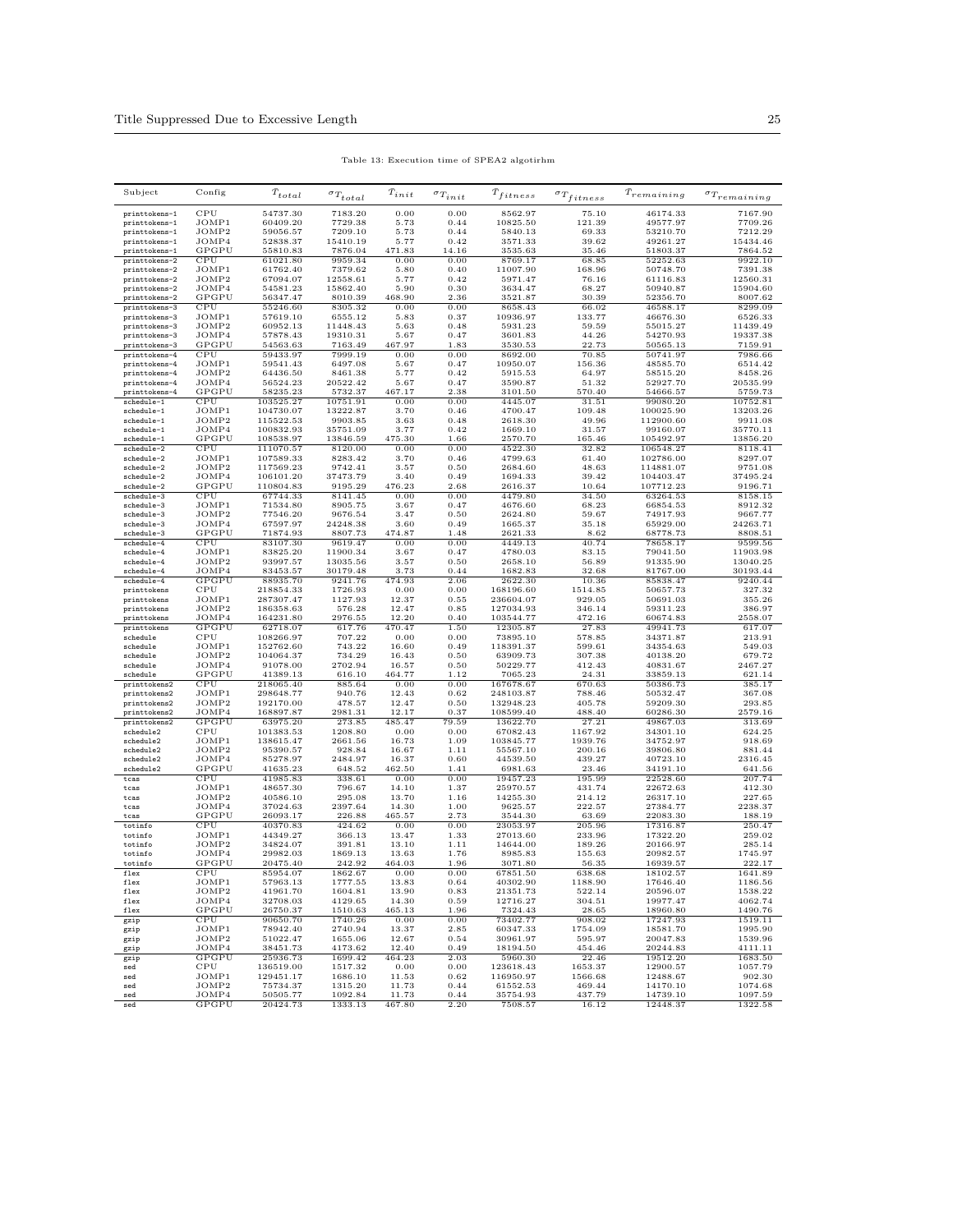| $space-1$ | CPU   | 144209.27  | 2733.97   | 0.00   | 0.00   | 130875.73  | 2677.66   | 13333.53 | 327.63  |
|-----------|-------|------------|-----------|--------|--------|------------|-----------|----------|---------|
| $space-1$ | JOMP1 | 80985.53   | 1312.87   | 13.13  | 0.34   | 67619.57   | 1327.43   | 13352.83 | 244.88  |
| $space-1$ | JOMP2 | 51000.47   | 761.16    | 13.07  | 0.25   | 35512.43   | 712.74    | 15474.97 | 274.02  |
| $space-1$ | JOMP4 | 36331.47   | 1763.56   | 13.17  | 0.37   | 21285.83   | 526.62    | 15032.47 | 1454.21 |
| $space-1$ | GPGPU | 22959.10   | 424.20    | 467.00 | 4.86   | 8677.07    | 8.74      | 13815.03 | 424.17  |
| $space-2$ | CPU   | 140650.20  | 2961.17   | 0.00   | 0.00   | 127750.53  | 2992.23   | 12899.67 | 275.49  |
| $space-2$ | JOMP1 | 77375.50   | 1296.40   | 12.97  | 0.18   | 64315.27   | 1264.78   | 13047.27 | 253.93  |
| $space-2$ | JOMP2 | 48832.40   | 578.12    | 13.13  | 0.34   | 33724.50   | 528.94    | 15094.77 | 294.24  |
| $space-2$ | JOMP4 | 34990.77   | 1657.58   | 13.00  | 0.58   | 20272.27   | 444.72    | 14705.50 | 1387.08 |
| $space-2$ | GPGPU | 21956.33   | 388.68    | 466.50 | 1.86   | 8069.80    | 11.64     | 13420.03 | 390.20  |
| $space-3$ | CPU   | 146322.57  | 2154.38   | 0.00   | 0.00   | 133057.60  | 2094.56   | 13264.97 | 232.56  |
| $space-3$ | JOMP1 | 81090.77   | 1440.19   | 13.13  | 0.43   | 67842.80   | 1410.05   | 13234.83 | 252.39  |
| $space-3$ | JOMP2 | 51179.13   | 956.43    | 13.10  | 0.40   | 35734.40   | 895.88    | 15431.63 | 274.58  |
| $space-3$ | JOMP4 | 36106.43   | 1604.97   | 13.13  | 0.50   | 21230.63   | 421.11    | 14862.67 | 1428.65 |
| $space-3$ | GPGPU | 22679.07   | 279.30    | 466.53 | 2.01   | 8672.27    | 8.97      | 13540.27 | 277.75  |
| $space-4$ | CPU   | 143502.33  | 3316.32   | 0.00   | 0.00   | 129979.30  | 3294.07   | 13523.03 | 307.61  |
| $space-4$ | JOMP1 | 81009.73   | 1379.42   | 13.07  | 0.25   | 67473.00   | 1373.53   | 13523.67 | 273.02  |
| $space-4$ | JOMP2 | 50280.77   | 1640.55   | 13.13  | 0.34   | 35278.87   | 550.71    | 14988.77 | 1489.76 |
| $space-4$ | JOMP4 | 36162.23   | 1593.24   | 12.93  | 0.25   | 20978.10   | 366.36    | 15171.20 | 1510.98 |
| $space-4$ | GPGPU | 23215.27   | 480.33    | 465.63 | 1.52   | 8675.47    | 8.98      | 14074.17 | 479.95  |
| replace   | CPU   | 348104.93  | 2187.83   | 0.00   | 0.00   | 281450.50  | 1536.71   | 66654.43 | 1342.59 |
| replace   | JOMP1 | 469796.70  | 1506.10   | 13.40  | 0.55   | 403195.30  | 980.27    | 66588.00 | 1178.14 |
| replace   | JOMP2 | 292941.60  | 3840.15   | 13.17  | 0.37   | 215710.27  | 774.62    | 77218.17 | 3352.11 |
| replace   | JOMP4 | 254205.57  | 3788.56   | 13.13  | 0.34   | 175560.03  | 745.43    | 78632.40 | 3260.21 |
| replace   | GPGPU | 85664.63   | 735.20    | 471.57 | 2.19   | 18829.70   | 31.29     | 66363.37 | 736.89  |
| bash      | CPU   | 2130058.33 | 26423.09  | 0.00   | 0.00   | 2099565.87 | 26226.12  | 30492.47 | 296.06  |
| bash      | JOMP1 | 1363130.33 | 25211.50  | 53.93  | 1.57   | 1332820.57 | 25252.03  | 30255.83 | 282.71  |
| bash      | JOMP2 | 727041.77  | 9231.70   | 53.60  | 1.54   | 692904.27  | 9237.17   | 34083.90 | 1158.28 |
| bash      | JOMP4 | 436764.23  | 6370.28   | 54.33  | 1.19   | 402476.50  | 6614.83   | 34233.40 | 1205.63 |
| bash      | GPGPU | 92768.33   | 298.38    | 516.80 | 1.74   | 62381.57   | 12.13     | 29869.97 | 294.00  |
| ibm       | CPU   | 4605875.50 | 460148.49 | 0.00   | 0.00   | 4558144.60 | 456561.49 | 47730.90 | 3707.93 |
| ibm       | JOMP1 | 1472382.37 | 43731.58  | 137.50 | 3.70   | 1423957.80 | 43151.02  | 48287.07 | 4840.65 |
| ibm       | JOMP2 | 805397.90  | 19822.93  | 136.53 | 3.79   | 755478.63  | 19194.49  | 49782.73 | 5430.14 |
| ibm       | JOMP4 | 496257.47  | 15594.50  | 135.97 | 2.96   | 447501.90  | 14863.69  | 48619.60 | 1572.93 |
| ibm       | GPGPU | 187426.13  | 6736.59   | 645.33 | 157.36 | 136904.93  | 1187.38   | 49875.87 | 6015.35 |
|           |       |            |           |        |        |            |           |          |         |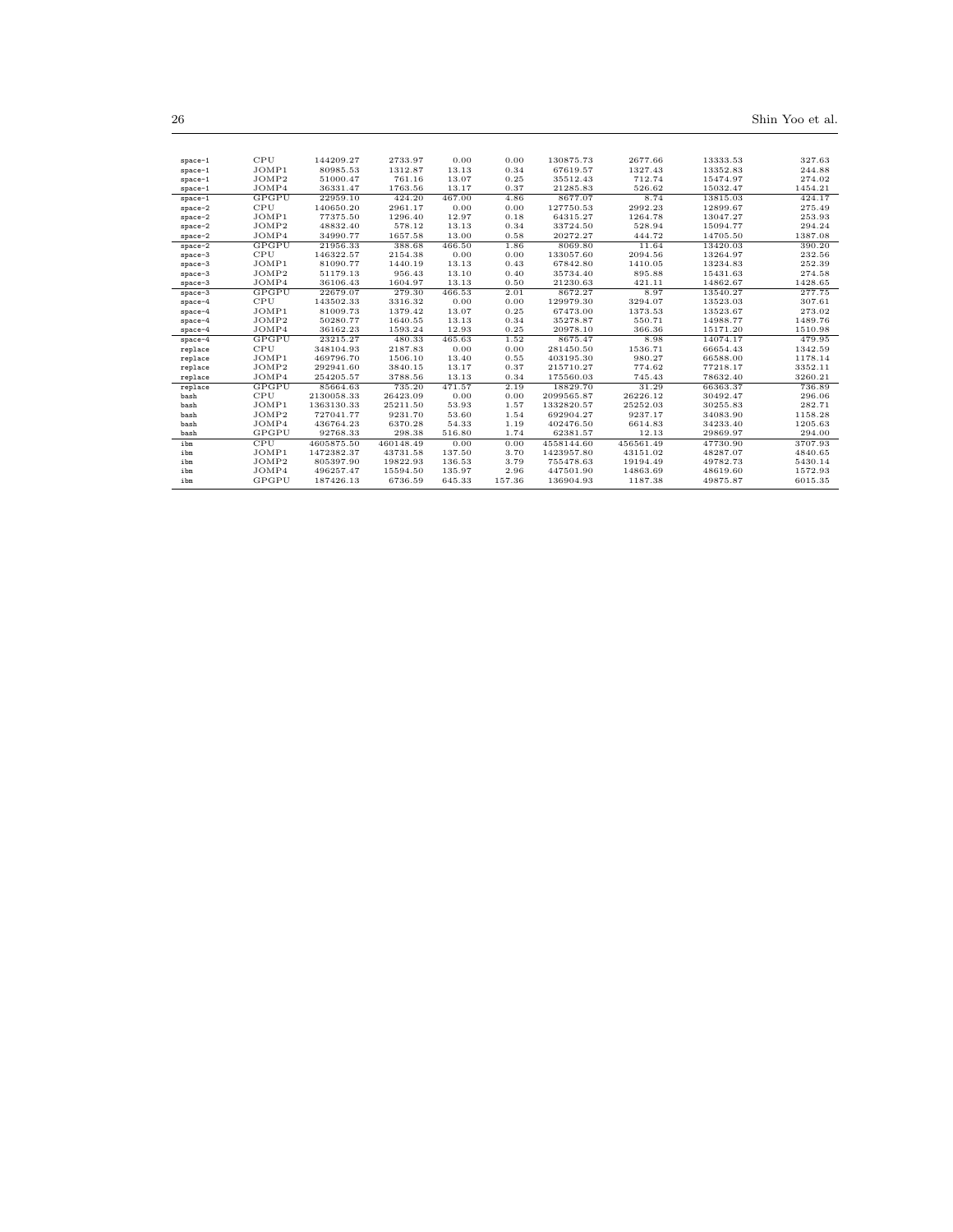| Subject                        | Config                  | $\bar{T}_{total}$      | $\sigma_{Total}$  | $\bar{T}_{init}$ | ${}^{\sigma}T_{init}$ | $\bar{T}_{fitness}$    | $\sigma_{T_{fitness}}$ | $T_{remaining}$      | $\sigma_{Tremaining}$ |
|--------------------------------|-------------------------|------------------------|-------------------|------------------|-----------------------|------------------------|------------------------|----------------------|-----------------------|
| printtokens-1                  | CPU                     | 9126.60                | 126.85            | 0.00             | 0.00                  | 7742.80                | 102.28                 | 1383.80              | 45.34                 |
| printtokens-1                  | JOMP1                   | 12467.17               | 88.56             | 5.67             | 0.47                  | 11116.57               | 184.10                 | 1344.93              | 132.62                |
| printtokens-1                  | JOMP2                   | 7658.47                | 132.18            | 5.43             | 0.50                  | 6122.23                | 50.27                  | 1530.80              | 155.90                |
| printtokens-1                  | JOMP4                   | 5439.40                | 158.63            | 5.83             | 0.37                  | 3862.43                | 36.76                  | 1571.13              | 163.76                |
| printtokens-1                  | GPGPU                   | 3514.80                | 115.19            | 471.27           | 16.17                 | 2121.33                | 101.65                 | 922.20               | 33.19                 |
| printtokens-2                  | CPU                     | 9397.17                | 116.54            | 0.00             | 0.00                  | 7966.17                | 97.71                  | 1431.00              | 31.85                 |
| printtokens-2<br>printtokens-2 | JOMP1<br>JOMP2          | 12594.73<br>7799.87    | 166.41<br>155.56  | 5.60<br>5.70     | 0.49<br>0.46          | 11217.67<br>6231.20    | 103.84<br>46.99        | 1371.47<br>1562.97   | 131.01<br>157.90      |
| printtokens-2                  | JOMP4                   | 5536.53                | 142.51            | 5.80             | 0.40                  | 3914.27                | 36.16                  | 1616.47              | 156.45                |
| printtokens-2                  | GPGPU                   | 3619.00                | 132.69            | 468.73           | 2.61                  | 2173.53                | 112.02                 | 976.73               | 32.15                 |
| printtokens-3                  | CPU                     | 9070.03                | 107.27            | 0.00             | 0.00                  | 7711.27                | 100.75                 | 1358.77              | 19.02                 |
| printtokens-3                  | JOMP1                   | 12474.47               | 147.29            | 5.70             | 0.46                  | 11166.27               | 108.31                 | 1302.50              | 126.92                |
| printtokens-3                  | JOMP2                   | 7678.93                | 128.32            | 5.67             | 0.60                  | 6174.80                | 36.77                  | 1498.47              | 138.76                |
| printtokens-3                  | JOMP4                   | 5454.77                | 158.54            | 5.33             | 0.47                  | 3895.80                | 31.81                  | 1553.63              | 147.48                |
| printtokens-3                  | GPGPU                   | 3480.23                | 91.11             | 469.60           | 6.18                  | 2110.93                | 78.05                  | 899.70               | 22.23                 |
| printtokens-4                  | CPU                     | 9266.03                | 103.05            | 0.00             | 0.00                  | 7881.93                | 89.80                  | 1384.10              | 29.26                 |
| printtokens-4                  | JOMP1                   | 12518.37               | 159.55            | 5.70             | 0.46                  | 11195.47               | 83.36                  | 1317.20              | 147.05                |
| printtokens-4                  | JOMP2                   | 7689.80                | 146.34            | 5.53             | 0.50                  | 6165.00                | 48.71                  | 1519.27              | 170.63                |
| printtokens-4                  | JOMP4                   | 5458.00                | 161.15            | 5.57             | 0.50                  | 3874.77                | 35.22                  | 1577.67              | 162.46                |
| printtokens-4                  | GPGPU                   | 3523.97                | 131.34            | 470.67           | 8.37                  | 2123.60                | 119.18                 | 929.70               | 30.61                 |
| schedule-1                     | CPU<br>JOMP1            | 6075.77                | 84.26<br>174.12   | 0.00             | 0.00                  | 4843.37                | 63.16                  | 1232.40              | 42.59                 |
| schedule-1<br>$schedule-1$     | JOMP2                   | 5998.63<br>4110.47     | 228.08            | 3.50<br>3.27     | 0.50<br>0.44          | 4818.23<br>2776.67     | 56.72<br>54.51         | 1176.90<br>1330.53   | 162.28<br>186.69      |
| schedule-1                     | JOMP4                   | 3240.50                | 239.13            | 3.53             | 0.50                  | 1865.17                | 49.68                  | 1371.80              | 196.83                |
| schedule-1                     | GPGPU                   | 2794.13                | 38.75             | 475.10           | 2.68                  | 1574.63                | 14.94                  | 744.40               | 37.45                 |
| schedule-2                     | CPU                     | 6127.60                | 64.40             | 0.00             | 0.00                  | 4890.77                | 53.02                  | 1236.83              | 21.30                 |
| schedule-2                     | JOMP1                   | 6126.73                | 167.85            | 3.37             | 0.48                  | 4944.30                | 46.59                  | 1179.07              | 163.06                |
| schedule-2                     | JOMP2                   | 4184.70                | 212.05            | 3.53             | 0.50                  | 2824.23                | 37.85                  | 1356.93              | 195.68                |
| schedule-2                     | JOMP4                   | 3282.10                | 239.99            | 3.57             | 0.62                  | 1883.30                | 50.56                  | 1395.23              | 195.09                |
| schedule-2                     | GPGPU                   | 2794.80                | 17.58             | 475.23           | 4.42                  | 1569.53                | 13.10                  | 750.03               | 15.16                 |
| schedule-3                     | CPU                     | 5937.73                | 86.90             | 0.00             | 0.00                  | 4756.67                | 61.36                  | 1181.07              | 32.17                 |
| schedule-3                     | JOMP1                   | 5985.37                | 180.29            | 3.33             | 0.47                  | 4842.53                | 67.39                  | 1139.50              | 150.55                |
| schedule-3                     | JOMP2                   | 4080.90                | 210.65            | 3.40             | 0.49                  | 2781.77                | 42.53                  | 1295.73              | 177.25                |
| schedule-3                     | JOMP4                   | 3182.80                | 231.91            | 3.40             | 0.49                  | 1859.47                | 57.61                  | 1319.93              | 179.05                |
| schedule-3                     | GPGPU                   | 2750.83                | 34.19             | 475.00           | 4.06                  | 1587.83                | 16.11                  | 688.00               | 38.95                 |
| schedule-4                     | CPU                     | 6041.80                | 170.24            | 0.00             | 0.00                  | 4818.93                | 130.01                 | 1222.87              | 45.36                 |
| schedule-4<br>schedule-4       | JOMP1<br>JOMP2          | 6078.70<br>4156.27     | 177.02<br>222.57  | 3.50<br>3.57     | 0.50<br>0.50          | 4912.13<br>2801.57     | 59.95<br>59.08         | 1163.07<br>1351.13   | 164.25<br>197.12      |
| schedule-4                     | JOMP4                   | 3247.27                | 232.23            | 3.20             | 0.40                  | 1881.07                | 47.90                  | 1363.00              | 192.78                |
| schedule-4                     | GPGPU                   | 2807.13                | 37.09             | 474.17           | 1.37                  | 1590.10                | 23.66                  | 742.87               | 49.50                 |
| printtokens                    | CPU                     | 116826.10              | 624.55            | 0.00             | 0.00                  | 106223.67              | 599.05                 | 10602.43             | 71.58                 |
| printtokens                    | JOMP1                   | 249776.57              | 1050.07           | 12.03            | 0.18                  | 239145.43              | 1066.37                | 10619.10             | 95.66                 |
| printtokens                    | JOMP2                   | 142503.97              | 679.32            | 12.13            | 0.34                  | 130157.10              | 739.65                 | 12334.73             | 193.63                |
| printtokens                    | JOMP4                   | 118927.97              | 554.48            | 12.07            | 0.25                  | 106493.77              | 563.52                 | 12422.13             | 160.67                |
| print tokens                   | GPGPU                   | 25521.53               | 142.94            | 471.53           | 2.93                  | 14880.73               | 113.84                 | 10169.27             | 60.71                 |
| schedule                       | CPU                     | 62042.50               | 865.19            | 0.00             | 0.00                  | 55003.57               | 828.49                 | 7038.93              | 47.23                 |
| schedule                       | JOMP1                   | 126570.23              | 554.57            | 14.63            | 0.80                  | 119589.93              | 564.16                 | 6965.67              | 120.73                |
| schedule                       | JOMP2                   | 73743.40               | 367.67            | 14.73            | 1.00                  | 65575.97               | 380.06                 | 8152.70              | 142.48                |
| schedule                       | JOMP4                   | 60463.40               | 441.32            | 14.67            | 0.65                  | 52194.73               | 499.49                 | 8254.00              | 210.47                |
| schedule                       | GPGPU                   | 15748.17               | 124.66            | 466.57           | 6.87                  | 8648.73                | 81.42                  | 6632.87              | 68.09                 |
| printtokens2<br>printtokens2   | CPU<br>JOMP1            | 123929.63<br>261326.87 | 1103.11<br>910.11 | 0.00<br>12.13    | 0.00<br>0.34          | 113296.40<br>250733.73 | 1078.22<br>981.87      | 10633.23<br>10581.00 | 35.64<br>198.33       |
| printtokens2                   | $_{\rm JOMP2}$          | 148466.10              | 470.87            | 12.00            | 0.00                  | 136103.07              | 525.71                 | 12351.03             | 168.36                |
| printtokens2                   | JOMP4                   | 123841.30              | 433.05            | 12.07            | 0.25                  | 111424.20              | 436.40                 | 12405.03             | 241.67                |
| printtokens2                   | GPGPU                   | 26748.17               | 133.66            | 471.20           | 2.01                  | 16101.30               | 109.75                 | 10175.67             | 53.47                 |
| schedule2                      | $\overline{\text{CPU}}$ | 55375.07               | 707.72            | 0.00             | 0.00                  | 48138.83               | 681.86                 | 7236.23              | 67.16                 |
| schedule2                      | JOMP1                   | 111285.10              | 737.20            | 14.33            | 0.47                  | 104218.50              | 346.99                 | 7052.27              | 618.16                |
| schedule2                      | JOMP2                   | 65829.53               | 287.60            | 14.90            | 1.11                  | 57524.27               | 354.33                 | 8290.37              | 201.67                |
| schedule2                      | JOMP4                   | 54595.20               | 419.74            | 14.87            | 1.45                  | 46196.63               | 466.64                 | 8383.70              | 246.43                |
| schedule2                      | GPGPU                   | 15855.27               | 70.13             | 464.43           | 2.63                  | 8644.97                | 73.30                  | 6745.87              | 41.31                 |
| tcas                           | CPU                     | 20871.43               | 90.69             | 0.00             | 0.00                  | 16171.60               | 71.28                  | 4699.83              | 38.20                 |
| tcas                           | JOMP1                   | 31284.30               | 245.13            | 13.93            | 1.48                  | 26661.40               | 308.60                 | 4608.97              | 213.03                |
| tcas<br>tcas                   | JOMP2<br>JOMP4          | 20876.13<br>16128.80   | 183.96<br>224.15  | 13.37<br>13.27   | 1.25<br>0.81          | 15493.03<br>10689.37   | 253.82<br>139.32       | 5369.73<br>5426.17   | 223.50<br>289.61      |
|                                | GPGPU                   | 9308.23                | 166.32            | 472.33           | 25.73                 | 4563.17                |                        |                      | 90.77                 |
| tcas<br>totinfo                | $_{\rm CPU}$            | 20730.80               | 484.32            | 0.00             | 0.00                  | 17584.63               | 142.94<br>476.84       | 4272.73<br>3146.17   | 28.83                 |
| totinfo                        | JOMP1                   | 30592.67               | 208.11            | 12.93            | 0.85                  | 27496.30               | 182.47                 | 3083.43              | 129.72                |
| totinfo                        | JOMP2                   | 18946.33               | 155.43            | 13.40            | 1.69                  | 15360.80               | 170.58                 | 3572.13              | 170.04                |
| totinfo                        | JOMP4                   | 13462.13               | 275.21            | 12.67            | 0.54                  | 9813.60                | 203.27                 | 3635.87              | 171.23                |
| totinfo                        | GPGPU                   | 6940.73                | 38.39             | 465.30           | 2.15                  | 3762.67                | 33.53                  | 2712.77              | 28.69                 |
| $_{\text{flex}}$               | CPU                     | 71001.13               | 549.11            | 0.00             | 0.00                  | 70153.80               | 541.84                 | 847.33               | 30.53                 |
| flex                           | JOMP1                   | 41637.27               | 1145.73           | 13.30            | 0.46                  | 40827.47               | 1149.14                | 796.50               | 133.08                |
| flex                           | JOMP2                   | 22405.10               | 745.27            | 13.20            | 0.40                  | 21483.07               | 739.98                 | 908.83               | 158.59                |
| flex                           | JOMP4                   | 13882.63               | 412.73            | 13.30            | 0.46                  | 12958.20               | 344.10                 | 911.13               | 159.68                |
| flex                           | GPGPU                   | 8171.10                | 24.95             | 464.70           | 1.62                  | 7274.80                | 8.56                   | 431.60               | 25.19                 |
| gzip                           | CPU                     | 57868.43               | 684.16            | 0.00             | 0.00                  | 56558.87               | 678.22                 | 1309.57              | 29.27                 |
| gzip                           | JOMP1                   | 59787.40               | 858.20            | 12.97            | 0.75                  | 58544.00               | 859.46                 | 1230.43              | 151.80                |
| gzip                           | JOMP2<br>JOMP4          | 32495.43<br>19922.97   | 697.43<br>283.05  | 12.83<br>12.70   | 0.37<br>0.46          | 31049.13<br>18453.80   | 669.21<br>232.66       | 1433.47<br>1456.47   | 160.91<br>172.53      |
| gzip                           | GPGPU                   | 7342.70                | 23.51             | 465.40           | 1.99                  | 6017.30                | 16.96                  | 860.00               | 20.26                 |
| gzip<br>sed                    | $_{\rm CPU}$            | 101820.83              | 2056.00           | 0.00             | 0.00                  | 100210.43              | 2055.16                | 1610.40              | 34.95                 |
| sed                            | JOMP1                   | 119835.67              | 1005.12           | 11.27            | 0.44                  | 118254.57              | 1027.73                | 1569.83              | 121.53                |
| sed                            | JOMP2                   | 63544.80               | 665.11            | 11.23            | 0.42                  | 61734.17               | 690.43                 | 1799.40              | 115.92                |
| sed                            | JOMP4                   | 38235.60               | 431.45            | 11.17            | 0.37                  | 36391.20               | 376.47                 | 1833.23              | 124.44                |

Table 14: Execution time of Two Archive algotirhm